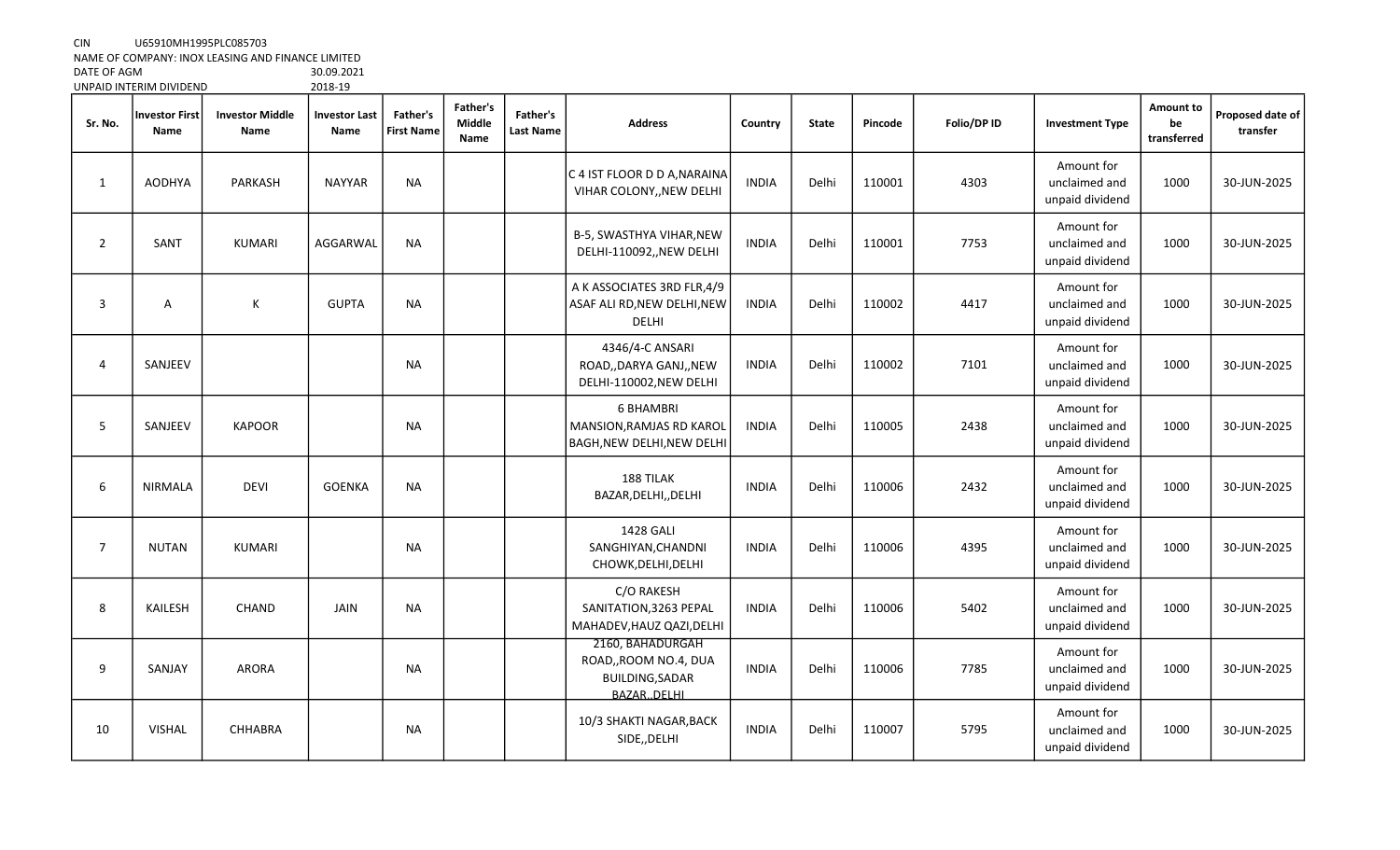| 11 | GAUTAM         | <b>SINGH</b>   | <b>RAWAT</b>   | <b>NA</b>       |    |            | T 563 F /4 GALI NO 2, BALJEET<br>NAGAR,, DELHI                  | <b>INDIA</b> | Delhi | 110008 | 2317 | Amount for<br>unclaimed and<br>unpaid dividend | 1000 | 30-JUN-2025 |
|----|----------------|----------------|----------------|-----------------|----|------------|-----------------------------------------------------------------|--------------|-------|--------|------|------------------------------------------------|------|-------------|
| 12 | PRITPAL        | <b>SINGH</b>   |                | <b>NA</b>       |    |            | 1663 OUTRAM<br>LINE, GURUTEG BAHADUR<br>NAGAR, DELHI, DELHI     | <b>INDIA</b> | Delhi | 110009 | 2385 | Amount for<br>unclaimed and<br>unpaid dividend | 1000 | 30-JUN-2025 |
| 13 | <b>SURESH</b>  | LOHIYA         |                | <b>NA</b>       |    |            | F-169, MANSROVER<br>GARDEN, NEW DELHI, , NEW<br>DELHI           | <b>INDIA</b> | Delhi | 110015 | 4291 | Amount for<br>unclaimed and<br>unpaid dividend | 1000 | 30-JUN-2025 |
| 14 | RAJ            | <b>KUMAR</b>   | <b>KALRA</b>   | <b>NA</b>       |    |            | D-8 RAJA GARDEN, NEW<br>DELHI,, NEW DELHI                       | <b>INDIA</b> | Delhi | 110015 | 5046 | Amount for<br>unclaimed and<br>unpaid dividend | 1000 | 30-JUN-2025 |
| 15 | PENINSULA      | LEASING        | <b>FINANCE</b> | <b>NVESTMEN</b> | CO | <b>LTD</b> | 38 L S C ANAND<br>NIKETAN, NEW DELHI, , NEW<br>DELHI            | <b>INDIA</b> | Delhi | 110021 | 5053 | Amount for<br>unclaimed and<br>unpaid dividend | 1000 | 30-JUN-2025 |
| 16 | AKESHKUMA      | SHARMA         |                | <b>NA</b>       |    |            | G-1729 LAXMIBAI<br>NAGAR, NEW DELHI,, NEW<br>DELHI              | <b>INDIA</b> | Delhi | 110023 | 4419 | Amount for<br>unclaimed and<br>unpaid dividend | 1000 | 30-JUN-2025 |
| 17 | <b>ONKAR</b>   | <b>NATH</b>    |                | <b>NA</b>       |    |            | 7/81 PUNJABI BAGH<br>WEST, NEW DELHI, , NEW<br>DELHI            | <b>INDIA</b> | Delhi | 110026 | 2359 | Amount for<br>unclaimed and<br>unpaid dividend | 1000 | 30-JUN-2025 |
| 18 | <b>KRISHNA</b> | <b>MANOCHA</b> |                | <b>NA</b>       |    |            | 13/17 PUNJABI BAGH, EXTN<br>NEW DELHI,, NEW DELHI               | <b>INDIA</b> | Delhi | 110026 | 4379 | Amount for<br>unclaimed and<br>unpaid dividend | 1000 | 30-JUN-2025 |
| 19 | RENU           | GOEL           |                | <b>NA</b>       |    |            | B-6/96 SAFDARJUNG<br>ENCLAVE,, NEW DELHI-<br>110029,, NEW DELHI | <b>INDIA</b> | Delhi | 110029 | 7361 | Amount for<br>unclaimed and<br>unpaid dividend | 7000 | 30-JUN-2025 |
| 20 | RAJESH         | <b>GUJRAL</b>  |                | <b>NA</b>       |    |            | 8/6 GEETA<br>COLONY, DELHI, , DELHI                             | <b>INDIA</b> | Delhi | 110031 | 2367 | Amount for<br>unclaimed and<br>unpaid dividend | 1000 | 30-JUN-2025 |
| 21 | ALKA           | AGARWAL        |                | <b>NA</b>       |    |            | C-335 SARASWATI<br>VIHAR, DELHI, , DELHI                        | <b>INDIA</b> | Delhi | 110034 | 2439 | Amount for<br>unclaimed and<br>unpaid dividend | 1000 | 30-JUN-2025 |
| 22 | HARI           | PRAKASH        | <b>GUPTA</b>   | <b>NA</b>       |    |            | 249 C NAWADA<br>BAZAR, NAJAFGARH,, NEW<br>DELHI                 | <b>INDIA</b> | Delhi | 110043 | 6634 | Amount for<br>unclaimed and<br>unpaid dividend | 1000 | 30-JUN-2025 |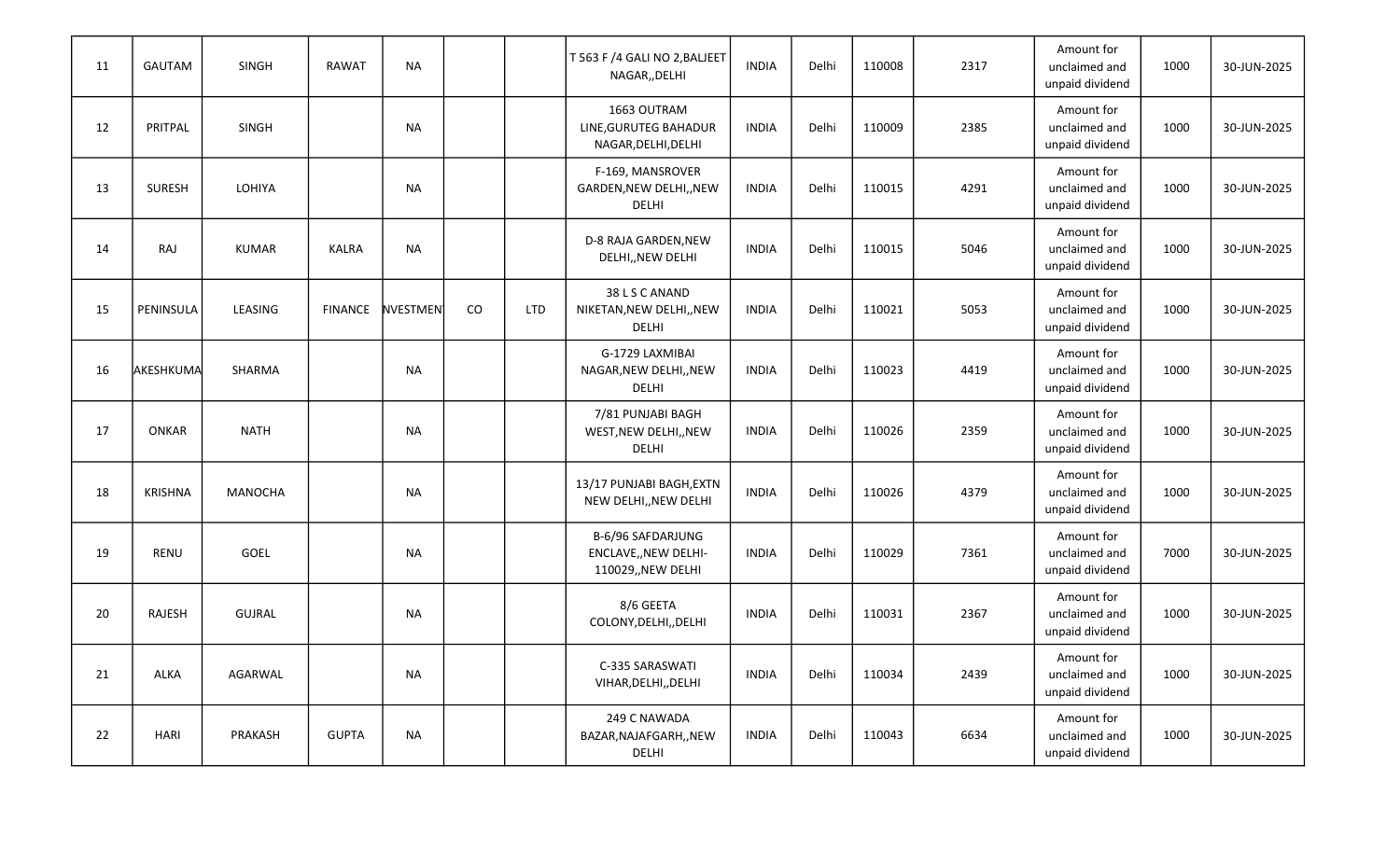| 23 | ANJU           | AGGARWAL      |              | <b>NA</b> |  | E 15/12 KRISHNA<br>NAGAR, DELHI, , DELHI                                           | <b>INDIA</b> | Delhi | 110051 | 5064 | Amount for<br>unclaimed and<br>unpaid dividend | 1000 | 30-JUN-2025 |
|----|----------------|---------------|--------------|-----------|--|------------------------------------------------------------------------------------|--------------|-------|--------|------|------------------------------------------------|------|-------------|
| 24 | PRASHANT       | <b>KUMAR</b>  |              | <b>NA</b> |  | 15 SFS FLATS, SHAKTI<br>APARTMENT, ASHOK VIHAR<br>III, DELHI                       | <b>INDIA</b> | Delhi | 110052 | 2345 | Amount for<br>unclaimed and<br>unpaid dividend | 1000 | 30-JUN-2025 |
| 25 | <b>NEETA</b>   | CHADHA        |              | <b>NA</b> |  | C-2/141, ASHOK VIHAR, PHASE<br>2, DELHI-110052, DELHI                              | <b>INDIA</b> | Delhi | 110052 | 4358 | Amount for<br>unclaimed and<br>unpaid dividend | 1000 | 30-JUN-2025 |
| 26 | NEELAM         |               |              | <b>NA</b> |  | 72 GOKHALE MARKET, OPP TIS<br>HAZARI COURT, DELHI, DELHI                           | <b>INDIA</b> | Delhi | 110054 | 4360 | Amount for<br>unclaimed and<br>unpaid dividend | 1000 | 30-JUN-2025 |
| 27 | KULPAL         | <b>KAUR</b>   |              | <b>NA</b> |  | WZ 619, SHIV NAGAR<br>EXT.,, NEW DELHI - 110<br>058, NEW DELHI                     | <b>INDIA</b> | Delhi | 110058 | 8043 | Amount for<br>unclaimed and<br>unpaid dividend | 1000 | 30-JUN-2025 |
| 28 | <b>RITU</b>    | NAGPAL        |              | <b>NA</b> |  | 30/10 OLD RAJINDER<br>NAGAR,, DELHI, DELHI                                         | <b>INDIA</b> | Delhi | 110060 | 5027 | Amount for<br>unclaimed and<br>unpaid dividend | 1000 | 30-JUN-2025 |
| 29 | <b>ROHIT</b>   | <b>NARULA</b> |              | <b>NA</b> |  | S/O SH. ASHOK NARULA, R/O<br>B-5/99 PASCHIM VIHAR, NEW<br>DELHI, NEW DELHI         | <b>INDIA</b> | Delhi | 110063 | 4396 | Amount for<br>unclaimed and<br>unpaid dividend | 1000 | 30-JUN-2025 |
| 30 | <b>OM</b>      | PARKASH       | PRUTHI       | <b>NA</b> |  | C-82 MAYAPURI INDL<br>AREA, PHASE II, NEW<br>DELHI, NEW DELHI                      | <b>INDIA</b> | Delhi | 110064 | 2394 | Amount for<br>unclaimed and<br>unpaid dividend | 1000 | 30-JUN-2025 |
| 31 | <b>USHA</b>    | JAIN          |              | <b>NA</b> |  | 12-D 80 SFS FLATS, NEAR NEW<br><b>ERA PUBLIC</b><br>SCHOOL, MAYAPURI<br>ROAD.DELHI | <b>INDIA</b> | Delhi | 110064 | 4306 | Amount for<br>unclaimed and<br>unpaid dividend | 1000 | 30-JUN-2025 |
| 32 | <b>CHANDER</b> | <b>KANTA</b>  | <b>BATRA</b> | <b>NA</b> |  | M-32 SHRI NIWAS PURI, NEW<br>DELHI,, NEW DELHI                                     | <b>INDIA</b> | Delhi | 110065 | 4353 | Amount for<br>unclaimed and<br>unpaid dividend | 1000 | 30-JUN-2025 |
| 33 | VIJAY          | <b>KUMAR</b>  |              | NA        |  | 11 TAMOOR NAGAR, P O SRI<br>NIWAS PURI, NEW DELHI, NEW<br>DELHI                    | INDIA        | Delhi | 110065 | 4372 | Amount for<br>unclaimed and<br>unpaid dividend | 1000 | 30-JUN-2025 |
| 34 | <b>GULSHAN</b> | CHANANA       |              | NA        |  | SECTOR B, POCKET 7, FLAT<br>NO. 5165, VASANT KUNJ,, NEW<br>DELHI                   | INDIA        | Delhi | 110070 | 2407 | Amount for<br>unclaimed and<br>unpaid dividend | 1000 | 30-JUN-2025 |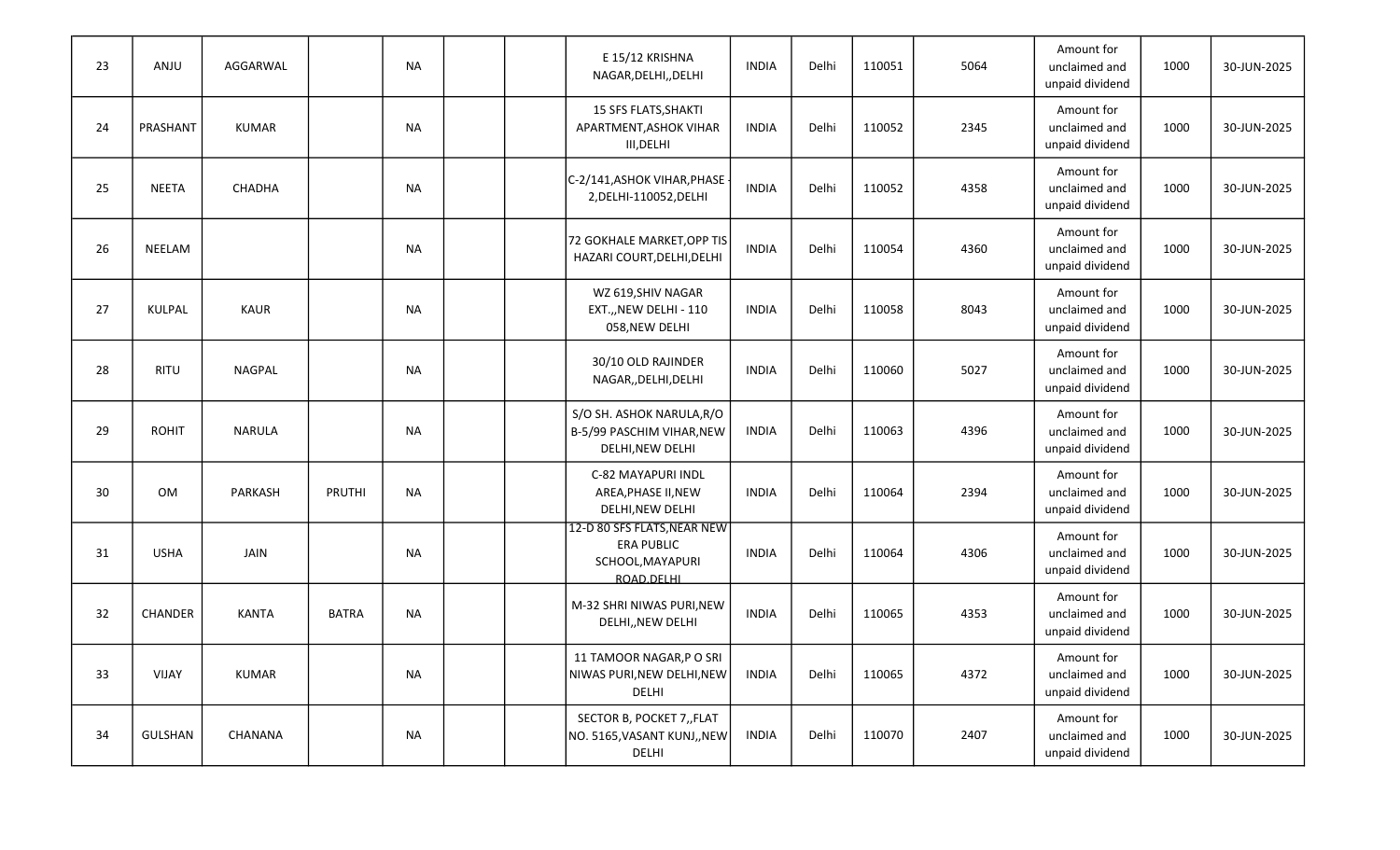| 35 | <b>USHA</b>     | <b>JAIN</b>    |             | <b>NA</b> |  | H NO 9164 SECTOR-C,VASANT <br>KUNJ, N DELHI, NEW DELHI                                                 | <b>INDIA</b> | Delhi          | 110070 | 4426 | Amount for<br>unclaimed and<br>unpaid dividend | 1000 | 30-JUN-2025 |
|----|-----------------|----------------|-------------|-----------|--|--------------------------------------------------------------------------------------------------------|--------------|----------------|--------|------|------------------------------------------------|------|-------------|
| 36 | RACHNA          | SINDHWANI      |             | <b>NA</b> |  | 97/D-15/SECTOR-<br>3, ROHINI, NEW DELHI                                                                | <b>INDIA</b> | Delhi          | 110085 | 6127 | Amount for<br>unclaimed and<br>unpaid dividend | 1000 | 30-JUN-2025 |
| 37 | C               | P              | JAIN        | <b>NA</b> |  | FLAT NO.203 POCKET C-<br>8, SECTOR 8 ROHINI, DELHI-<br>110085, DELHI                                   | <b>INDIA</b> | Delhi          | 110085 | 6872 | Amount for<br>unclaimed and<br>unpaid dividend | 1000 | 30-JUN-2025 |
| 38 | SATYA           | PALL           | SHARMA      | <b>NA</b> |  | C/O. J.S.PROPERTIES, SHOP<br>NO.40, DDA LOCAL<br>SHOPPING, COMPLEX, POCKET-<br>1. MAYUR VIHAR 1. DELHI | <b>INDIA</b> | Delhi          | 110091 | 2493 | Amount for<br>unclaimed and<br>unpaid dividend | 1000 | 30-JUN-2025 |
| 39 | <b>DAVENDRA</b> | <b>KUMAR</b>   |             | <b>NA</b> |  | E 25 GALI NO 5 PANDAV<br>NAGAR, (JANTA GDN), PATPAR<br>GANJ, DELHI                                     | <b>INDIA</b> | Delhi          | 110091 | 4341 | Amount for<br>unclaimed and<br>unpaid dividend | 1000 | 30-JUN-2025 |
| 40 | LAJ             | PAT            | RAI         | <b>NA</b> |  | RAJ MEDICAL STORE, CHARKHI<br>DADRI, HARYANA, CHARKHI<br><b>DADRI</b>                                  | <b>INDIA</b> | HARYANA        | 123306 | 5428 | Amount for<br>unclaimed and<br>unpaid dividend | 1000 | 30-JUN-2025 |
| 41 | SANJAY          | <b>TUTEJA</b>  |             | <b>NA</b> |  | 126/8 SHIVAJI<br>COLONY, ROHTAK, , ROHTAK                                                              | <b>INDIA</b> | HARYANA        | 124001 | 2329 | Amount for<br>unclaimed and<br>unpaid dividend | 1000 | 30-JUN-2025 |
| 42 | MANJU           | <b>GUPTA</b>   |             | <b>NA</b> |  | C/O HARJAS RAI<br>RAMESHWARDAS, KATH<br>MANDI, ROHTAK<br>(HARYANA) ROHTAK                              | <b>INDIA</b> | <b>HARYANA</b> | 124001 | 5429 | Amount for<br>unclaimed and<br>unpaid dividend | 1000 | 30-JUN-2025 |
| 43 | SUNIL           | KUMAR          |             | <b>NA</b> |  | <b>GUPTA STORE, LOHAR</b><br>BAZAR, BHIWANI, BHIWANI                                                   | <b>INDIA</b> | HARYANA        | 125021 | 2534 | Amount for<br>unclaimed and<br>unpaid dividend | 1000 | 30-JUN-2025 |
| 44 | RAJ             | <b>DHOMIJA</b> |             | <b>NA</b> |  | 608 OLD HOUSING BOARD<br>COLONY,, KARNAL, KARNAL                                                       | <b>INDIA</b> | <b>HARYANA</b> | 132001 | 2508 | Amount for<br>unclaimed and<br>unpaid dividend | 1000 | 30-JUN-2025 |
| 45 | KAILASH         | <b>BHATIA</b>  |             | <b>NA</b> |  | SHOP NO 4 RAJA<br>MARKET, BAZAR TAHLI<br>SAHIB, AMRITSAR, AMRITSAR                                     | <b>INDIA</b> | PUNJAB         | 141001 | 1015 | Amount for<br>unclaimed and<br>unpaid dividend | 1000 | 30-JUN-2025 |
| 46 | <b>INDER</b>    | $_{\rm JIT}$   | <b>KAUR</b> | <b>NA</b> |  | 382-L, MODEL<br>TOWN, LUDHIANA, , LUDHIANA                                                             | <b>INDIA</b> | PUNJAB         | 141001 | 2039 | Amount for<br>unclaimed and<br>unpaid dividend | 1000 | 30-JUN-2025 |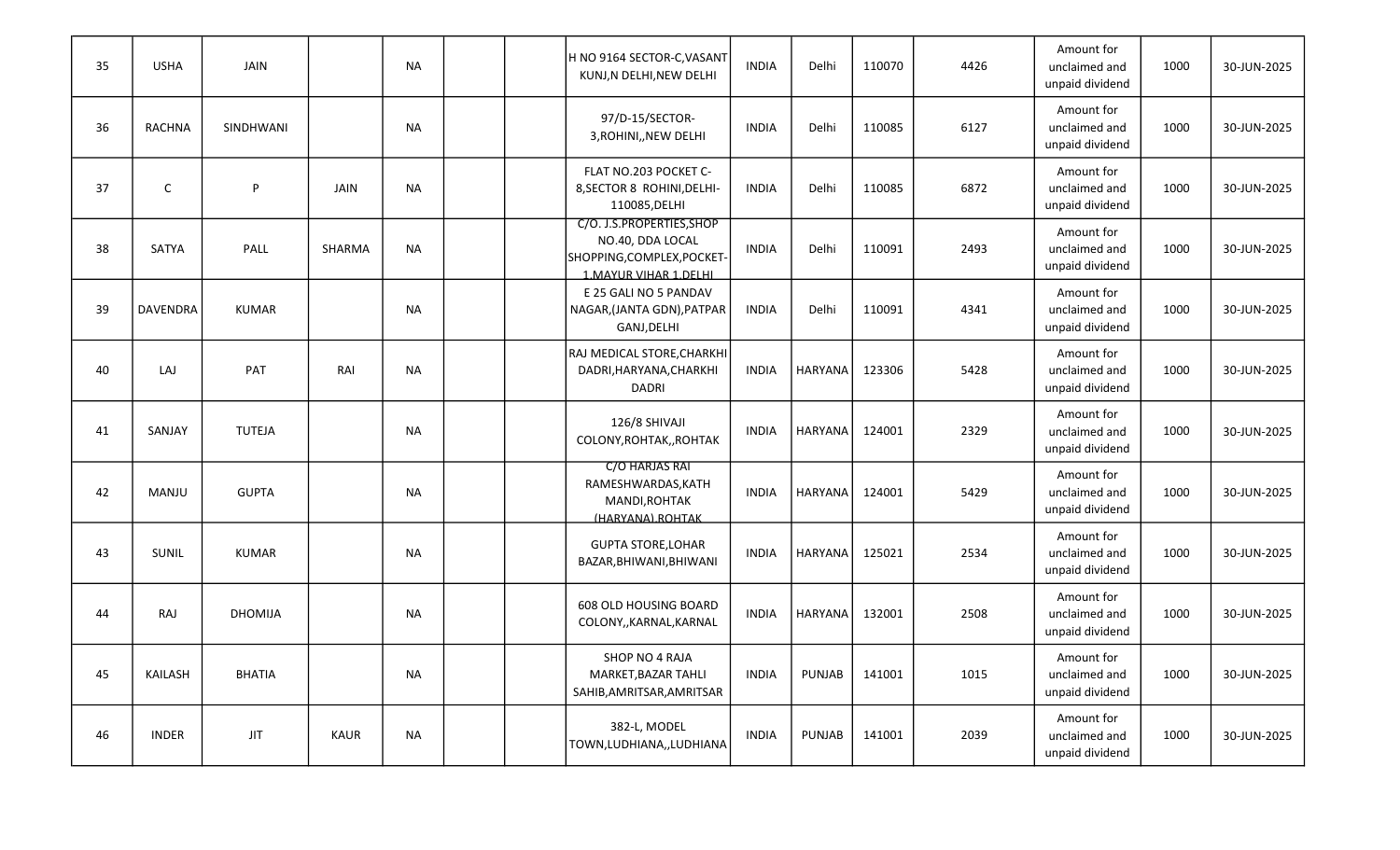| 47 | <b>NISHA</b>   | RANI         | VIJ             | <b>NA</b> |  | SUBASH NAGAR, STREET NO<br>6, PHAGWARA, PHAGWARA                                                            | <b>INDIA</b> | <b>PUNJAB</b>    | 144401 | 2203 | Amount for<br>unclaimed and<br>unpaid dividend | 1000 | 30-JUN-2025 |
|----|----------------|--------------|-----------------|-----------|--|-------------------------------------------------------------------------------------------------------------|--------------|------------------|--------|------|------------------------------------------------|------|-------------|
| 48 | <b>URVASHI</b> | JAIN         |                 | <b>NA</b> |  | KOTHI NO 3307 SECTOR<br>15, CHANDIGARH, , CHANDIGA<br><b>RH</b>                                             | <b>INDIA</b> | HANDIGAR         | 160015 | 1523 | Amount for<br>unclaimed and<br>unpaid dividend | 1000 | 30-JUN-2025 |
| 49 | <b>MANISH</b>  | <b>KAKAR</b> |                 | <b>NA</b> |  | 2371<br>19C, CHANDIGARH, , CHANDIG<br>ARH                                                                   | <b>INDIA</b> | <b>HANDIGARI</b> | 160019 | 1544 | Amount for<br>unclaimed and<br>unpaid dividend | 1000 | 30-JUN-2025 |
| 50 | <b>TRIPTA</b>  | GOYAL        |                 | <b>NA</b> |  | 1179/22B, CHANDIGARH, , CHA<br><b>NDIGARH</b>                                                               | <b>INDIA</b> | HANDIGAR         | 160026 | 1511 | Amount for<br>unclaimed and<br>unpaid dividend | 1000 | 30-JUN-2025 |
| 51 | PRIYA          | VAJPAI       |                 | <b>NA</b> |  | 1848 SECTOR<br>29, NOIDA,, NOIDA                                                                            | <b>INDIA</b> | <b>TAR PRADE</b> | 201303 | 73   | Amount for<br>unclaimed and<br>unpaid dividend | 2000 | 30-JUN-2025 |
| 52 | <b>MAKHAN</b>  | SINGH        | <b>ARORA</b>    | <b>NA</b> |  | C-18 INDUSTRIAL ESTATE, ALI<br>GARH,, ALIGARH                                                               | <b>INDIA</b> | <b>TAR PRADE</b> | 202001 | 2382 | Amount for<br>unclaimed and<br>unpaid dividend | 1000 | 30-JUN-2025 |
| 53 | <b>NEERU</b>   | SINGHAL      |                 | <b>NA</b> |  | W/O SANJAY SINGHAL,13/10<br><b>MANAK</b><br>CHOWK, ALIGARH, ALIGARH                                         | <b>INDIA</b> | <b>TAR PRADE</b> | 202001 | 2531 | Amount for<br>unclaimed and<br>unpaid dividend | 1000 | 30-JUN-2025 |
| 54 | PREAM          | <b>KUMAR</b> | PORWAL          | <b>NA</b> |  | <b>C/O PREAM MEDICAL</b><br>STORE, AURAIYA<br>ETAWAH, GAUSHALA                                              | <b>INDIA</b> | <b>TAR PRADE</b> | 206122 | 2185 | Amount for<br>unclaimed and<br>unpaid dividend | 1000 | 30-JUN-2025 |
| 55 | <b>MADAN</b>   | LAL          | JAIN            | <b>NA</b> |  | RD.GAUSHALA<br>106, KAILASH VIHAR (1ST<br>FLOOR), 15/21, CIVIL<br>LINES,, BEHIND METHODIST<br>CHURCH.KANPUR | <b>INDIA</b> | TAR PRADE        | 208001 | 2099 | Amount for<br>unclaimed and<br>unpaid dividend | 1000 | 30-JUN-2025 |
| 56 | <b>PUSHP</b>   | <b>KUMAR</b> | <b>TRIPATHI</b> | <b>NA</b> |  | 117Q/677 SHARDA<br>NAGAR, KANPUR, , KANPUR                                                                  | <b>INDIA</b> | <b>TAR PRADE</b> | 208001 | 2114 | Amount for<br>unclaimed and<br>unpaid dividend | 1000 | 30-JUN-2025 |
| 57 | JAI            | RAM          | <b>GUPTA</b>    | <b>NA</b> |  | 38/103 JAGANNATH<br>BHAWAN, MESTON<br>ROAD, KANPUR, KANPUR                                                  | <b>INDIA</b> | <b>TAR PRADE</b> | 208001 | 2124 | Amount for<br>unclaimed and<br>unpaid dividend | 1000 | 30-JUN-2025 |
| 58 | <b>HARSH</b>   | SACHDEVA     |                 | NA        |  | 50/168<br>NAUGHARA, KANPUR,, KANPU<br>R                                                                     | <b>INDIA</b> | TAR PRADE 208001 |        | 2135 | Amount for<br>unclaimed and<br>unpaid dividend | 1000 | 30-JUN-2025 |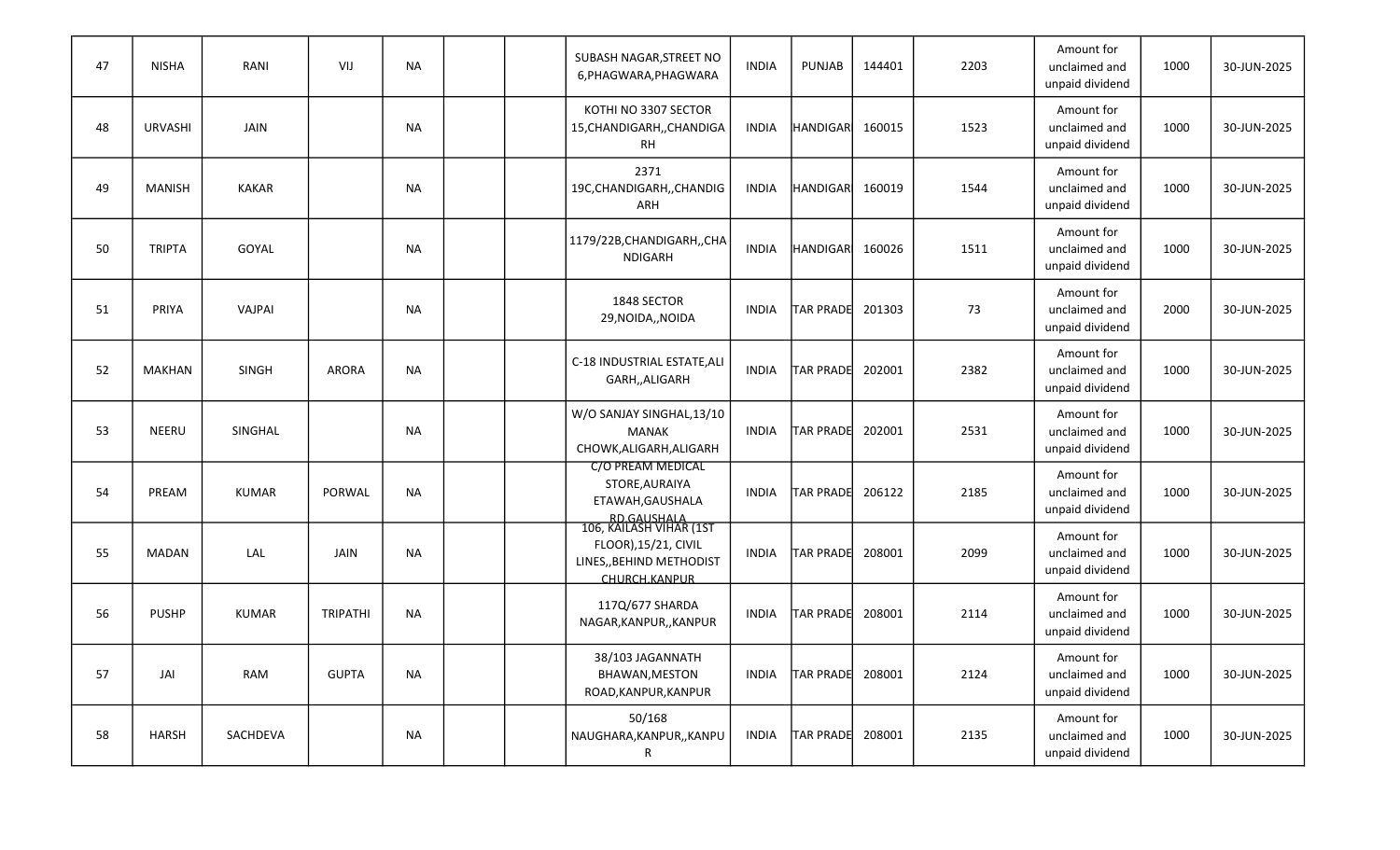| 59 | <b>JAGESHWAR</b>  | PRASAD         | <b>GUPTA</b> | <b>NA</b>     |  | C/O KASHI PRASAD KAILASH<br>NATH, 51/33, NAYA<br>GANJ,, KANPUR                                                      | <b>INDIA</b> | <b>TAR PRADE</b>        | 208001 | 2136 | Amount for<br>unclaimed and<br>unpaid dividend | 1000 | 30-JUN-2025 |
|----|-------------------|----------------|--------------|---------------|--|---------------------------------------------------------------------------------------------------------------------|--------------|-------------------------|--------|------|------------------------------------------------|------|-------------|
| 60 | <b>JAYSHREE</b>   | TULSIANI       |              | <b>NA</b>     |  | 8/80 ARYA<br>NAGAR, KANPUR, , KANPUR                                                                                | <b>INDIA</b> | TAR PRADE 208002        |        | 2138 | Amount for<br>unclaimed and<br>unpaid dividend | 1000 | 30-JUN-2025 |
| 61 | MANJU             | <b>GAMBHIR</b> |              | <b>NA</b>     |  | <b>INDIAN OVERSEAS</b><br>BANK, SARVODAYA<br>NAGAR, KANPUR, KANPUR                                                  | <b>INDIA</b> | <b>TAR PRADE</b>        | 208005 | 2132 | Amount for<br>unclaimed and<br>unpaid dividend | 1000 | 30-JUN-2025 |
| 62 | <b>BHARAT</b>     | <b>SINGH</b>   |              | <b>NA</b>     |  | ASHOK VIDYAMANDIR<br>CAMPUS, 117/2 SARVODAYA<br>NAGAR, KANPUR, KANPUR                                               | <b>INDIA</b> | <b>TAR PRADE</b>        | 208005 | 2159 | Amount for<br>unclaimed and<br>unpaid dividend | 1000 | 30-JUN-2025 |
| 63 | <b>BHAGYAWATI</b> |                |              | <b>NA</b>     |  | ASHOK VIDYA MANDIR<br>CAMPUS,117/2 SARVODAYA<br>NAGAR, KANPUR, KANPUR                                               | <b>INDIA</b> | <b>TAR PRADE</b>        | 208005 | 2160 | Amount for<br>unclaimed and<br>unpaid dividend | 1000 | 30-JUN-2025 |
| 64 | RAMESH            | <b>CHANDRA</b> | <b>SINGH</b> | <b>NA</b>     |  | MIG 17 SECTOR 4, BARRA<br>2, KANPUR, KANPUR                                                                         | <b>INDIA</b> | <b>TAR PRADE</b>        | 208027 | 2108 | Amount for<br>unclaimed and<br>unpaid dividend | 1000 | 30-JUN-2025 |
| 65 | KALAWATI          | SRIVASTAVA     |              | <b>NA</b>     |  | <b>B/38 GOVINDPUR</b><br>COLONY, (BEHIND)<br><b>IRRIGATION</b>                                                      | <b>INDIA</b> | TAR PRADE 211004        |        | 6888 | Amount for<br>unclaimed and<br>unpaid dividend | 1000 | 30-JUN-2025 |
| 66 | NEEMA             | <b>PANT</b>    |              | <b>NA</b>     |  | COLONY P.O.TELIAGANI<br>FLAT NO 8 DEV NAGAR<br>SECTOR 8, NR LITTLE ANGEL<br>SCHOOL, INDIRA                          | <b>INDIA</b> | <b>TAR PRADE</b>        | 221001 | 4251 | Amount for<br>unclaimed and<br>unpaid dividend | 1000 | 30-JUN-2025 |
| 67 | <b>DHURANDHA</b>  | <b>SINGH</b>   |              | <b>NA</b>     |  | NAGAR LUCKNOW<br>C/O DR. V. SINGH, B/31/35-<br>24, SANKATMOCHAN<br>COLONY, LANKA-                                   | <b>INDIA</b> | <b>TAR PRADE</b>        | 221005 | 2933 | Amount for<br>unclaimed and<br>unpaid dividend | 1000 | 30-JUN-2025 |
| 68 | <b>HEMLATA</b>    | C              | B            | <b>TIWARI</b> |  | VARANASLAZANGARH<br>C/O.INDO GULF FERT.&<br>CHEM., JAGDISHPUR<br><b>INDUSTRIAL</b>                                  | <b>INDIA</b> | <b>TAR PRADE 227817</b> |        | 6855 | Amount for<br>unclaimed and<br>unpaid dividend | 1000 | 30-JUN-2025 |
| 69 | SANJEEV           | KUMAR          | AGRAWAL      | <b>NA</b>     |  | AREA.SULTANPUR.SULTANPU<br>OM PRAKASH &<br><b>BROTHERS, LUCKNOW NAKA</b><br>CHAUORAHA, SULTANPUR (U<br>P).SULTANPUR | <b>INDIA</b> | TAR PRADE 228001        |        | 4243 | Amount for<br>unclaimed and<br>unpaid dividend | 1000 | 30-JUN-2025 |
| 70 | SUPARNA           | CHAKRAVORTY    |              | NA            |  | 9-AE-17 OBRA<br>COLONY, OBRA, SONEBHADRA,<br>AGRA                                                                   | <b>INDIA</b> | TAR PRADE 231219        |        | 6083 | Amount for<br>unclaimed and<br>unpaid dividend | 1000 | 30-JUN-2025 |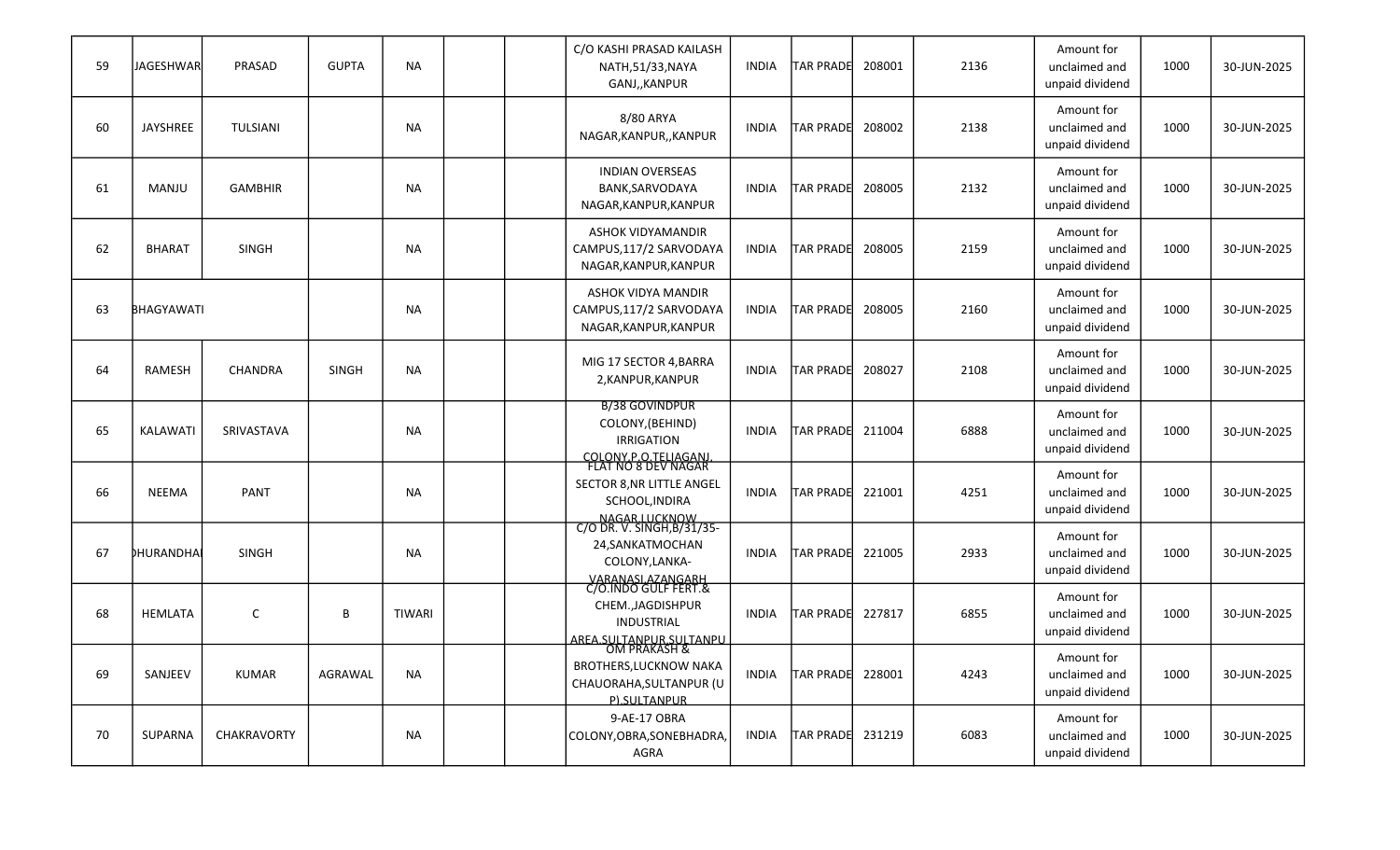| 71 | SHIKHA         | SRIVASTAVA   |             | <b>NA</b> |  | 9 AE (T) 109, UPSEB COLONY,<br>OBRA, SONE BHADRA, AGRA                               | <b>INDIA</b> | <b>TAR PRADE</b> | 231219 | 6106 | Amount for<br>unclaimed and<br>unpaid dividend | 1000 | 30-JUN-2025 |
|----|----------------|--------------|-------------|-----------|--|--------------------------------------------------------------------------------------|--------------|------------------|--------|------|------------------------------------------------|------|-------------|
| 72 | <b>GIRDHAR</b> | GOPAL        |             | <b>NA</b> |  | C/O GIRDHAR SUGAR<br>WORKS, MARWARI<br>GANJ, BAREILLY, BAREILLY                      | INDIA        | TAR PRADE        | 243001 | 2471 | Amount for<br>unclaimed and<br>unpaid dividend | 1000 | 30-JUN-2025 |
| 73 | VIJAY          | <b>KUMAR</b> | AGARWAL     | <b>NA</b> |  | <b>JYOTI OIL</b><br>COMPANY, GANGAPUR, BAREIL<br>LY, BAREILLY                        | <b>INDIA</b> | TAR PRADE        | 243005 | 2408 | Amount for<br>unclaimed and<br>unpaid dividend | 1000 | 30-JUN-2025 |
| 74 | <b>MADAN</b>   | LAL          |             | <b>NA</b> |  | C/O RISHIKUMAR<br>SUSHILKUMAR, RAMNAGAR, N<br>AINITAL, NAINITAL                      | <b>INDIA</b> | TAR PRADE        | 244715 | 4447 | Amount for<br>unclaimed and<br>unpaid dividend | 1000 | 30-JUN-2025 |
| 75 | PUJA           | <b>GUPTA</b> |             | <b>NA</b> |  | C/O GIRISHKUMAR OMESH<br>KUMAR, SARAI GALI RAM<br>NAGAR, NAINITAL, NAINITAL          | INDIA        | <b>TARAKHAN</b>  | 244715 | 5037 | Amount for<br>unclaimed and<br>unpaid dividend | 1000 | 30-JUN-2025 |
| 76 | PAWAN          | ARORA        |             | <b>NA</b> |  | PAINTH PARAO, RAM<br>NAGAR, DIST NAINITAL, DIST<br>NAINITAL                          | <b>INDIA</b> | <b>TARAKHAN</b>  | 244715 | 5060 | Amount for<br>unclaimed and<br>unpaid dividend | 1000 | 30-JUN-2025 |
| 77 | <b>AMRIK</b>   | <b>SINGH</b> |             | <b>NA</b> |  | 2/57 GURU DWARA<br>ROAD, SAHARANPUR, , SAHARA<br><b>NPUR</b>                         | <b>INDIA</b> | <b>TARAKHAN</b>  | 247001 | 5015 | Amount for<br>unclaimed and<br>unpaid dividend | 1000 | 30-JUN-2025 |
| 78 | <b>RAKESH</b>  | <b>KUMAR</b> | SINGHAL     | <b>NA</b> |  | A-249, AVAS<br>VIKAS, SAHARANPUR, , SAHARA<br><b>NPUR</b>                            | <b>INDIA</b> | <b>TARAKHAN</b>  | 247001 | 5047 | Amount for<br>unclaimed and<br>unpaid dividend | 1000 | 30-JUN-2025 |
| 79 | <b>INDRA</b>   | <b>DEVI</b>  |             | <b>NA</b> |  | 118-A-BANK STREET, NEAR<br>SOFIA GIRLS SCHOOL, MEERUT<br>CANTT, MEERUT               | <b>INDIA</b> | TAR PRADE        | 250001 | 2287 | Amount for<br>unclaimed and<br>unpaid dividend | 1000 | 30-JUN-2025 |
| 80 | ALKA           | GARG         |             | <b>NA</b> |  | <b>C/O NAVEEN GUPTA</b><br>ADVOCATE, 40 MAHAPALIKA<br>COMPOUND, MEERUT               | INDIA        | <b>TAR PRADE</b> | 250002 | 2300 | Amount for<br>unclaimed and<br>unpaid dividend | 1000 | 30-JUN-2025 |
| 81 | AMIT           | JAIN         |             | <b>NA</b> |  | CITY.MEERUT<br>C/O JAGDISH<br>CONFACTIONRY, STORE<br>PUNJABI<br>MARKET.BARAUT.BARAUT | INDIA        | TAR PRADE 250611 |        | 2288 | Amount for<br>unclaimed and<br>unpaid dividend | 1000 | 30-JUN-2025 |
| 82 | <b>BEENA</b>   | <b>DEVI</b>  | <b>JAIN</b> | <b>NA</b> |  | C/O UJAGAR MALPADAM<br>PRASAD, NAYA<br>BAZAR, BARAUT, BARAUT                         | INDIA        | TAR PRADE 250611 |        | 5400 | Amount for<br>unclaimed and<br>unpaid dividend | 1000 | 30-JUN-2025 |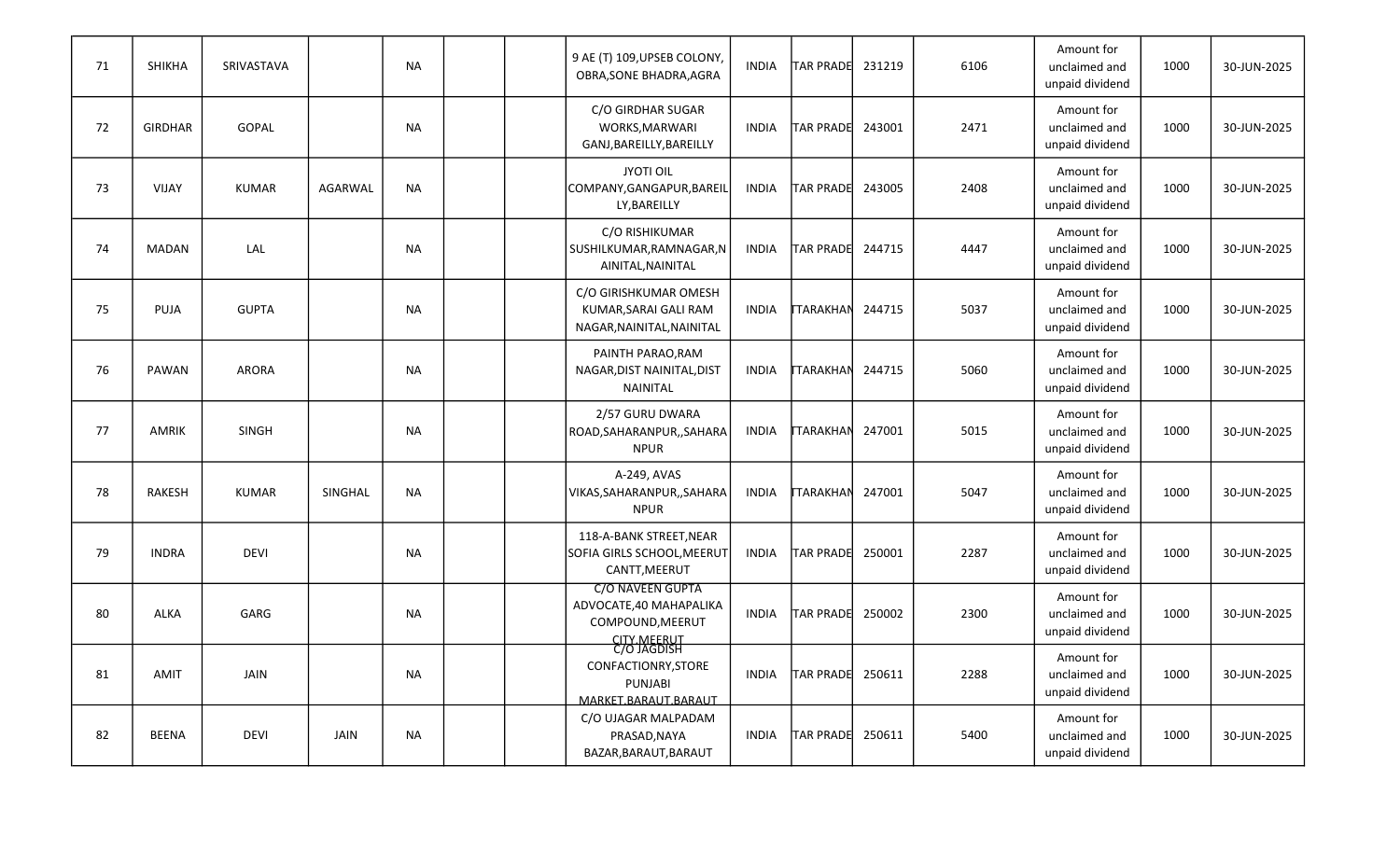| 83 | AJAY          | <b>KUMAR</b>     |                | <b>NA</b>  |            | MUKANDLAL MEHTA,1133<br><b>HOLI CHOWK PACCA</b><br><b>BAGH, KHATAULI U</b><br>P.KHATAULI | <b>INDIA</b> | <b>TAR PRADE</b> | 251201 | 2286 | Amount for<br>unclaimed and<br>unpaid dividend | 1000 | 30-JUN-2025 |
|----|---------------|------------------|----------------|------------|------------|------------------------------------------------------------------------------------------|--------------|------------------|--------|------|------------------------------------------------|------|-------------|
| 84 | PAMMI         | <b>TANDON</b>    |                | <b>NA</b>  |            | C/O DR ARVIND BAIJAL, CIVIL<br>LINES, SITAPUR, SITAPUR                                   | <b>INDIA</b> | <b>TAR PRADE</b> | 261001 | 2399 | Amount for<br>unclaimed and<br>unpaid dividend | 1000 | 30-JUN-2025 |
| 85 | <b>RLBL</b>   | <b>MARKETING</b> | <b>COMPANY</b> | <b>PVT</b> | <b>LTD</b> | <b>STATION RD, DEORIA</b><br>UP,, DEORIA                                                 | <b>INDIA</b> | <b>TAR PRADE</b> | 274001 | 2186 | Amount for<br>unclaimed and<br>unpaid dividend | 1000 | 30-JUN-2025 |
| 86 | <b>ATUL</b>   | <b>KUMAR</b>     | <b>MITAL</b>   | <b>NA</b>  |            | C//O MITAL BOOK<br>DEPOT, NAYA<br>BAZAR, MATHURA, MATHURA                                | <b>INDIA</b> | <b>TAR PRADE</b> | 281001 | 2476 | Amount for<br>unclaimed and<br>unpaid dividend | 1000 | 30-JUN-2025 |
| 87 | RAJESH        | JAIN             |                | <b>NA</b>  |            | 1/209/1, PROFESSOR<br>COLONY, HARI<br>PARWAT, AGRA, AGRA                                 | <b>INDIA</b> | <b>TAR PRADE</b> | 282002 | 518  | Amount for<br>unclaimed and<br>unpaid dividend | 1000 | 30-JUN-2025 |
| 88 | <b>VINOD</b>  | KUMAR            | AGARWAL        | <b>NA</b>  |            | 33/10 SANJAY<br>PLACE, AGRA, , AGRA                                                      | <b>INDIA</b> | <b>TAR PRADE</b> | 282002 | 521  | Amount for<br>unclaimed and<br>unpaid dividend | 1000 | 30-JUN-2025 |
| 89 | YASWIN        | <b>KHURANA</b>   |                | <b>NA</b>  |            | KHURANA NIWAS,5 NEW<br>RAJA KI MANDI, AGRA, AGRA                                         | <b>INDIA</b> | <b>TAR PRADE</b> | 282002 | 526  | Amount for<br>unclaimed and<br>unpaid dividend | 1000 | 30-JUN-2025 |
| 90 | MEETA         | <b>JAIN</b>      |                | <b>NA</b>  |            | C/O FANCY CLOTH<br>STORE, HOPE<br>CIRCUS, ALWAR, ALWAR                                   | <b>INDIA</b> | RAJASTHAN        | 301001 | 1844 | Amount for<br>unclaimed and<br>unpaid dividend | 1000 | 30-JUN-2025 |
| 91 | <b>MUKESH</b> | AGRAWAL          |                | <b>NA</b>  |            | C/O ASHWANI KUMAR AND<br>BROS, KEDAL GANJ, PO & DT<br>ALWAR RAJ, ALWAR                   | <b>INDIA</b> | RAJASTHAN        | 301001 | 1903 | Amount for<br>unclaimed and<br>unpaid dividend | 1000 | 30-JUN-2025 |
| 92 | MANJUBALA     | <b>GUPTA</b>     |                | <b>NA</b>  |            | 59 KESHAV NAGAR, SCHEME<br>NO 13, PO ALWAR, ALWAR                                        | <b>INDIA</b> | RAJASTHAN        | 301001 | 1910 | Amount for<br>unclaimed and<br>unpaid dividend | 1000 | 30-JUN-2025 |
| 93 | <b>DWARKA</b> | DAS              | SABOO          | <b>NA</b>  |            | C/O SHOP NO<br>107, CHANDPOLE<br>BAZAR, JAIPUR, JAIPUR                                   | INDIA        | RAJASTHAN        | 302001 | 1787 | Amount for<br>unclaimed and<br>unpaid dividend | 1000 | 30-JUN-2025 |
| 94 | MANOJ         | KUMAR            | AGARWAL        | <b>NA</b>  |            | HARYANA STEEL<br>COPORATION, LOHA MANDI S<br>C ROAD, JAIPUR, JAIPUR                      | <b>INDIA</b> | RAJASTHAN        | 302001 | 1838 | Amount for<br>unclaimed and<br>unpaid dividend | 1000 | 30-JUN-2025 |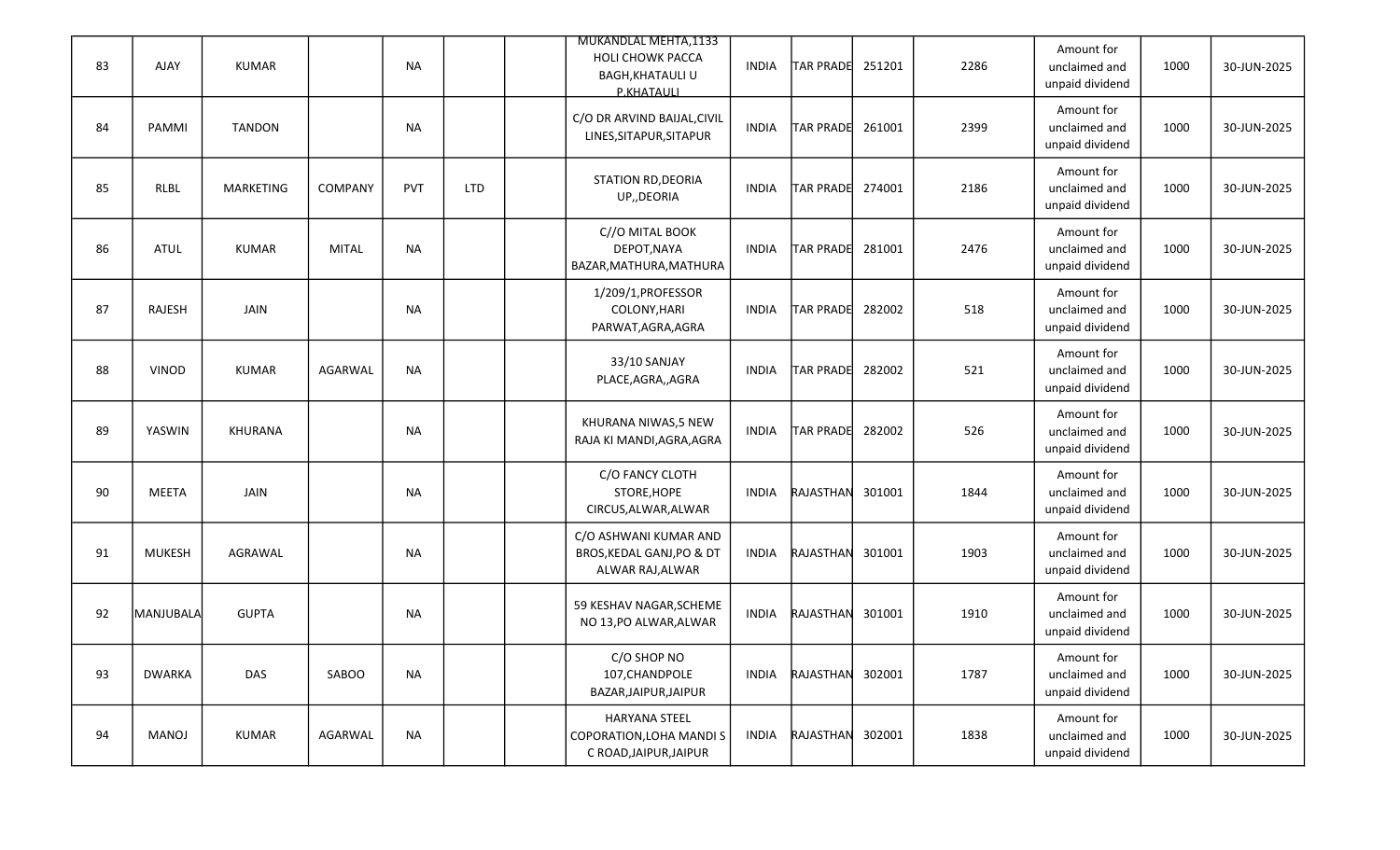| 95  | PREM                   | CHAND           | <b>TAK</b>      | <b>NA</b> |  | 29 B, MANU MARG, AMER<br>ROAD, GOVIND NAGAR, JAIPUR                   | <b>INDIA</b> | RAJASTHAN        | 302002 | 1798 | Amount for<br>unclaimed and<br>unpaid dividend | 1000 | 30-JUN-2025 |
|-----|------------------------|-----------------|-----------------|-----------|--|-----------------------------------------------------------------------|--------------|------------------|--------|------|------------------------------------------------|------|-------------|
| 96  | <b>VIVEK</b>           | VARDHAN         | JAIN            | <b>NA</b> |  | C/O B-131, JANTA<br>COLONY, JAIPUR, , JAIPUR                          | <b>INDIA</b> | RAJASTHAN        | 302004 | 1785 | Amount for<br>unclaimed and<br>unpaid dividend | 1000 | 30-JUN-2025 |
| 97  | <b>PUSHPA</b>          | <b>CHAINANI</b> |                 | <b>NA</b> |  | 648 SINDHI COLONY,, ADARSH<br>NAGAR,, JAIPUR-<br>302004, JAIPUR       | <b>INDIA</b> | RAJASTHAN        | 302004 | 7122 | Amount for<br>unclaimed and<br>unpaid dividend | 1000 | 30-JUN-2025 |
| 98  | <b>RAM</b>             | <b>KISHORE</b>  | <b>BAGARIA</b>  | <b>NA</b> |  | RAMA DALL MILL, 39-40<br>SUDARSHAN<br>PURA, JAIPUR, JAIPUR            | <b>INDIA</b> | RAJASTHAN        | 302012 | 1828 | Amount for<br>unclaimed and<br>unpaid dividend | 1000 | 30-JUN-2025 |
| 99  | MEENA                  | KARNANI         |                 | <b>NA</b> |  | 921,<br>RAMNAGAR, SHASTRINAGAR, J<br>AIPUR, JAIPUR                    | <b>INDIA</b> | RAJASTHAN        | 302016 | 1800 | Amount for<br>unclaimed and<br>unpaid dividend | 1000 | 30-JUN-2025 |
| 100 | <b>RAM</b>             | SAVROOP         | LADDHA          | <b>NA</b> |  | F 7 M S S COLONY, SHASTRI<br>NAGAR,, JAIPUR                           | <b>INDIA</b> | RAJASTHAN        | 302016 | 6539 | Amount for<br>unclaimed and<br>unpaid dividend | 1000 | 30-JUN-2025 |
| 101 | HANDRAKAN <sup>-</sup> | <b>JOSHI</b>    |                 | <b>NA</b> |  | JOSHI BHAWAN, 9/462<br>MALVIYA NAGAR,, JAIPUR                         | <b>INDIA</b> | RAJASTHAN        | 302017 | 6112 | Amount for<br>unclaimed and<br>unpaid dividend | 1000 | 30-JUN-2025 |
| 102 | RAJENDRA               | PRASAD          | <b>MEENA</b>    | <b>NA</b> |  | 167 PREM NAGAR, MALVIA<br>NAGAR,, JAIPUR                              | <b>INDIA</b> | RAJASTHAN        | 302017 | 6500 | Amount for<br>unclaimed and<br>unpaid dividend | 1000 | 30-JUN-2025 |
| 103 | <b>BHANWAR</b>         | LAL             | GOYAL           | <b>NA</b> |  | C-41, PREM COLONY, SURYA<br>NAGAR, TARO KI KUNT, TONK<br>ROAD, JAIPUR | <b>INDIA</b> | RAJASTHAN        | 302018 | 1824 | Amount for<br>unclaimed and<br>unpaid dividend | 1000 | 30-JUN-2025 |
| 104 | SANJAY                 | <b>KUMAR</b>    | JAIN            | <b>NA</b> |  | C/O GULABCHAND LALCHAND<br>JAIN, CHOHATTI<br>BAZAR, NEWAI, DIST TONK  | INDIA        | RAJASTHAN        | 304021 | 6292 | Amount for<br>unclaimed and<br>unpaid dividend | 1000 | 30-JUN-2025 |
| 105 | <b>MAHESH</b>          | <b>KUMAR</b>    | <b>DINGWANI</b> | <b>NA</b> |  | ANAND BHAWAN, 16 KAMALA<br>NAGAR, UDAIPUR, UDAIPUR                    | INDIA        | RAJASTHAN 313001 |        | 2907 | Amount for<br>unclaimed and<br>unpaid dividend | 1000 | 30-JUN-2025 |
| 106 | CHIRAG                 | PORWAL          |                 | NA        |  | <b>16 MOTI CHOTA, CLOCK</b><br>TOWER, UDAIPUR, UDAIPUR                | INDIA        | RAJASTHAN 313001 |        | 2918 | Amount for<br>unclaimed and<br>unpaid dividend | 1000 | 30-JUN-2025 |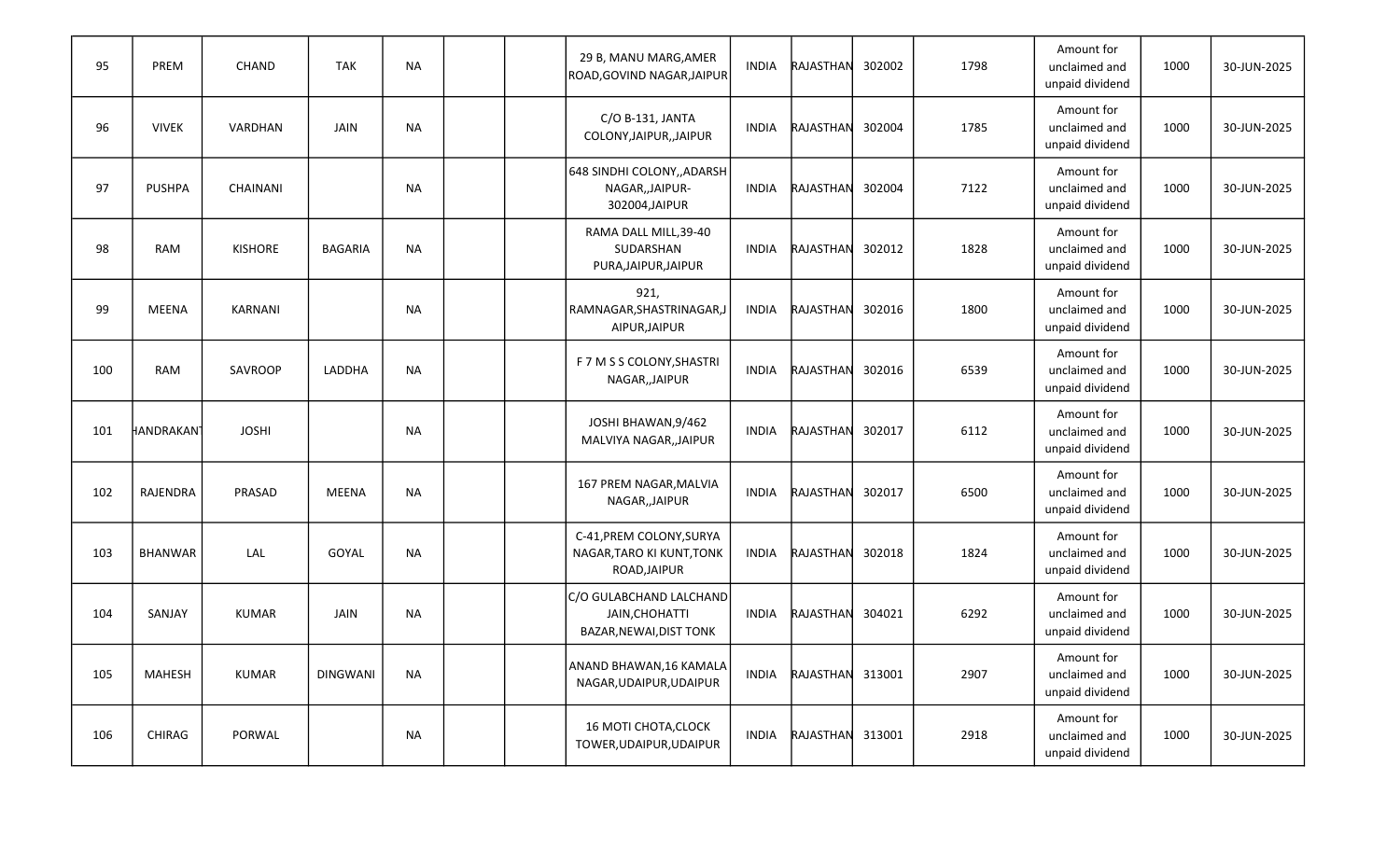| 107 | <b>BHAWANA</b> | SINGHAVI       |                | <b>NA</b> |  | C/O BHARAT AGENCIES, IIND<br>FLOOR,60 BAPU<br>BAZAR, UDAIPUR                   | <b>INDIA</b> | RAJASTHAN | 313001 | 2922 | Amount for<br>unclaimed and<br>unpaid dividend | 1000 | 30-JUN-2025 |
|-----|----------------|----------------|----------------|-----------|--|--------------------------------------------------------------------------------|--------------|-----------|--------|------|------------------------------------------------|------|-------------|
| 108 | <b>BHANWAR</b> | LAL            | <b>KOTHARI</b> | <b>NA</b> |  | C-81 AMBA MATA<br>SCHEME, UDAIPUR, UDAIPUR,<br><b>UDAIPUR</b>                  | <b>INDIA</b> | RAJASTHAN | 313001 | 2927 | Amount for<br>unclaimed and<br>unpaid dividend | 1000 | 30-JUN-2025 |
| 109 | ASHOK          | <b>KUMAR</b>   | <b>KOTHARI</b> | <b>NA</b> |  | C-81 AMBA MATA<br>SCHEME, UDAIPUR, UDAIPUR,<br><b>UDAIPUR</b>                  | <b>INDIA</b> | RAJASTHAN | 313001 | 2928 | Amount for<br>unclaimed and<br>unpaid dividend | 1000 | 30-JUN-2025 |
| 110 | <b>KHEMRAJ</b> | <b>MANWANI</b> |                | <b>NA</b> |  | $H-24$<br>BHOPALPURA, UDAIPUR, RAJA<br>STHAN, UDAIPUR                          | <b>INDIA</b> | RAJASTHAN | 313001 | 2932 | Amount for<br>unclaimed and<br>unpaid dividend | 1000 | 30-JUN-2025 |
| 111 | SHANKER        | LAL            | JAIN           | <b>NA</b> |  | 25 MANDI KI NAL, OPP<br>JAWARIA BHAWAN,, UDAIPUR                               | <b>INDIA</b> | RAJASTHAN | 313001 | 6058 | Amount for<br>unclaimed and<br>unpaid dividend | 1000 | 30-JUN-2025 |
| 112 | ANKIT          | <b>JAIN</b>    |                | <b>NA</b> |  | C/O HUKMICHAND LAL<br>CHAND, V P O ASPUR DIST<br>DUNGARPUR, RAJ<br>ASPUR.ASPUR | <b>INDIA</b> | RAJASTHAN | 314021 | 982  | Amount for<br>unclaimed and<br>unpaid dividend | 1000 | 30-JUN-2025 |
| 113 | PREM           | <b>DEVI</b>    |                | <b>NA</b> |  | ANKIT AUTO AGENCIES, NEW<br>T P NAGAR, HINDAUN<br>CITY, HINDAUN                | <b>INDIA</b> | RAJASTHAN | 322230 | 1878 | Amount for<br>unclaimed and<br>unpaid dividend | 1000 | 30-JUN-2025 |
| 114 | <b>MUKESH</b>  | GOYAL          |                | <b>NA</b> |  | 1-KH-6 VIGYAN<br>NAGAR, KOTA, RAJ, KOTA                                        | INDIA        | RAJASTHAN | 324005 | 1882 | Amount for<br>unclaimed and<br>unpaid dividend | 1000 | 30-JUN-2025 |
| 115 | M              | L              | SACHDEVA       | <b>NA</b> |  | I F 10 VIGYAN<br>NAGAR, KOTA,, KOTA                                            | <b>INDIA</b> | RAJASTHAN | 324005 | 4331 | Amount for<br>unclaimed and<br>unpaid dividend | 1000 | 30-JUN-2025 |
| 116 | GHANSHYAM      | DAS            | <b>GUPTA</b>   | <b>NA</b> |  | C/O DINESH TRADING<br><b>CO, STATION RD, BHAWANI</b><br>MANDI, BHAWANI MANDI   | INDIA        | RAJASTHAN | 326502 | 1887 | Amount for<br>unclaimed and<br>unpaid dividend | 1000 | 30-JUN-2025 |
| 117 | <b>MAHABIR</b> | PRASAD         | <b>JAIN</b>    | <b>NA</b> |  | C/O JAIPRAKASH<br>BAGRA, SADU HOUSE, NAYA<br>BASS, SUJANGARH, JAIPUR           | INDIA        | RAJASTHAN | 331507 | 1842 | Amount for<br>unclaimed and<br>unpaid dividend | 1000 | 30-JUN-2025 |
| 118 | SUSHILA        | <b>MEHTA</b>   |                | NA        |  | SARDO KI GALI, DAGA<br>BAZAR, JODHPUR, JODHPUR                                 | INDIA        | RAJASTHAN | 342001 | 2037 | Amount for<br>unclaimed and<br>unpaid dividend | 1000 | 30-JUN-2025 |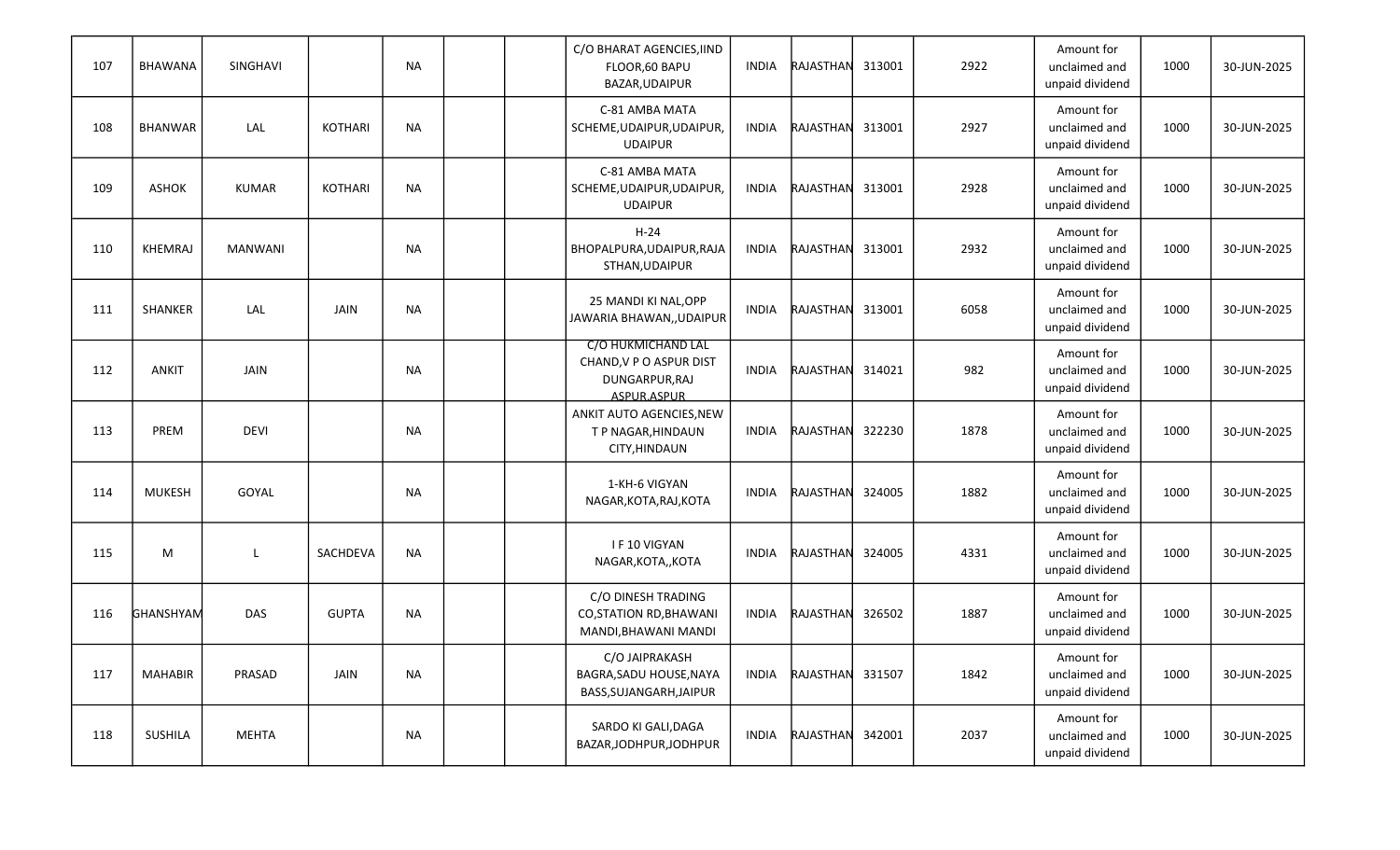| 119 | PRASAN          | <b>KANWAR</b> | <b>KUMBHAT</b> | <b>NA</b>    |  | CEMENT HOUSE,862<br>CHOPASNI<br>ROAD, JODHPUR, JODHPUR                   | <b>INDIA</b> | RAJASTHAN        | 342003 | 2051 | Amount for<br>unclaimed and<br>unpaid dividend | 1000 | 30-JUN-2025 |
|-----|-----------------|---------------|----------------|--------------|--|--------------------------------------------------------------------------|--------------|------------------|--------|------|------------------------------------------------|------|-------------|
| 120 | PRAVEEN         | <b>DUGAR</b>  |                | <b>NA</b>    |  | D164-A, DHRAM NARYAN JIKA<br>HATTA, PAOTIA, JODHPUR                      | <b>INDIA</b> | RAJASTHAN        | 342006 | 2053 | Amount for<br>unclaimed and<br>unpaid dividend | 1000 | 30-JUN-2025 |
| 121 | <b>GAJENDRA</b> | <b>JAIN</b>   |                | <b>NA</b>    |  | OPP.KAMLA NEHRU<br>COLLEGE, PLOT NO.A-<br>26,, RAIKA BAUGH, JODHPUR      | <b>INDIA</b> | RAJASTHAN        | 342006 | 8177 | Amount for<br>unclaimed and<br>unpaid dividend | 1000 | 30-JUN-2025 |
| 122 | RAMESH          | <b>KUMAR</b>  | <b>MUNDHRA</b> | <b>NA</b>    |  | CHHATARI WALA<br><b>BUNGALOW, PAOTA A</b><br>ROAD,,JODHPUR               | INDIA        | RAJASTHAN        | 342006 | 8260 | Amount for<br>unclaimed and<br>unpaid dividend | 1000 | 30-JUN-2025 |
| 123 | RASHMI          | SOMANI        |                | <b>NA</b>    |  | CHHATARI WALA<br><b>BUNGALOW, PAOTA A</b><br>ROAD, JODHPUR               | <b>INDIA</b> | RAJASTHAN        | 342006 | 8261 | Amount for<br>unclaimed and<br>unpaid dividend | 1000 | 30-JUN-2025 |
| 124 | <b>TEJSINGH</b> | SOLANKI       |                | <b>NA</b>    |  | C/O MOHAN LAL<br>DAGA, PAOTA A<br>ROAD, JODHPUR<br><b>RAIJODHPUR</b>     | <b>INDIA</b> | RAJASTHAN        | 342010 | 2035 | Amount for<br>unclaimed and<br>unpaid dividend | 1000 | 30-JUN-2025 |
| 125 | <b>MANDI</b>    |               |                | <b>NA</b>    |  | C/O BHARAT CLOTH<br>STORE, STATION<br>ROAD, BARMER, BARMER               | INDIA        | RAJASTHAN        | 344001 | 3610 | Amount for<br>unclaimed and<br>unpaid dividend | 1000 | 30-JUN-2025 |
| 126 | RANMAL          | <b>JAIN</b>   |                | <b>NA</b>    |  | MANMALPUKHRAJ, BHERUBA<br>ZAR, BALOTRA, BALOTRA                          | <b>INDIA</b> | RAJASTHAN        | 344022 | 2045 | Amount for<br>unclaimed and<br>unpaid dividend | 1000 | 30-JUN-2025 |
| 127 | MANJU           | KUMARI        |                | <b>NA</b>    |  | MADAN LAL KESHRIMAL, E 25<br><b>INDUSTRIAL</b><br>AREA, BALOTRA, BALOTRA | <b>INDIA</b> | RAJASTHAN        | 344022 | 2054 | Amount for<br>unclaimed and<br>unpaid dividend | 1000 | 30-JUN-2025 |
| 128 | SHANTILAL       |               |                | NA           |  | AMRIT MILLS INDIA, E-90<br>INDL. AREA, BALOTRA-344022<br>(RAJ), BALOTRA  | <b>INDIA</b> | RAJASTHAN        | 344022 | 8200 | Amount for<br>unclaimed and<br>unpaid dividend | 1000 | 30-JUN-2025 |
| 129 | KAMLA           | <b>DEVI</b>   | G              | <b>MEHTA</b> |  | VICTORIA FABRICS, KHER<br>ROAD INDUSTRIAL<br>AREA, BALOTRA, BALOTRA      | <b>INDIA</b> | RAJASTHAN 344022 |        | 8296 | Amount for<br>unclaimed and<br>unpaid dividend | 1000 | 30-JUN-2025 |
| 130 | SHANTILAL       | JAIN          |                | NA           |  | SHANTILAL SHRI<br>SHRIMAL, LAKHAMANIO<br>NIVAS, JASOL, JASOL             | INDIA        | RAJASTHAN 344024 |        | 627  | Amount for<br>unclaimed and<br>unpaid dividend | 1000 | 30-JUN-2025 |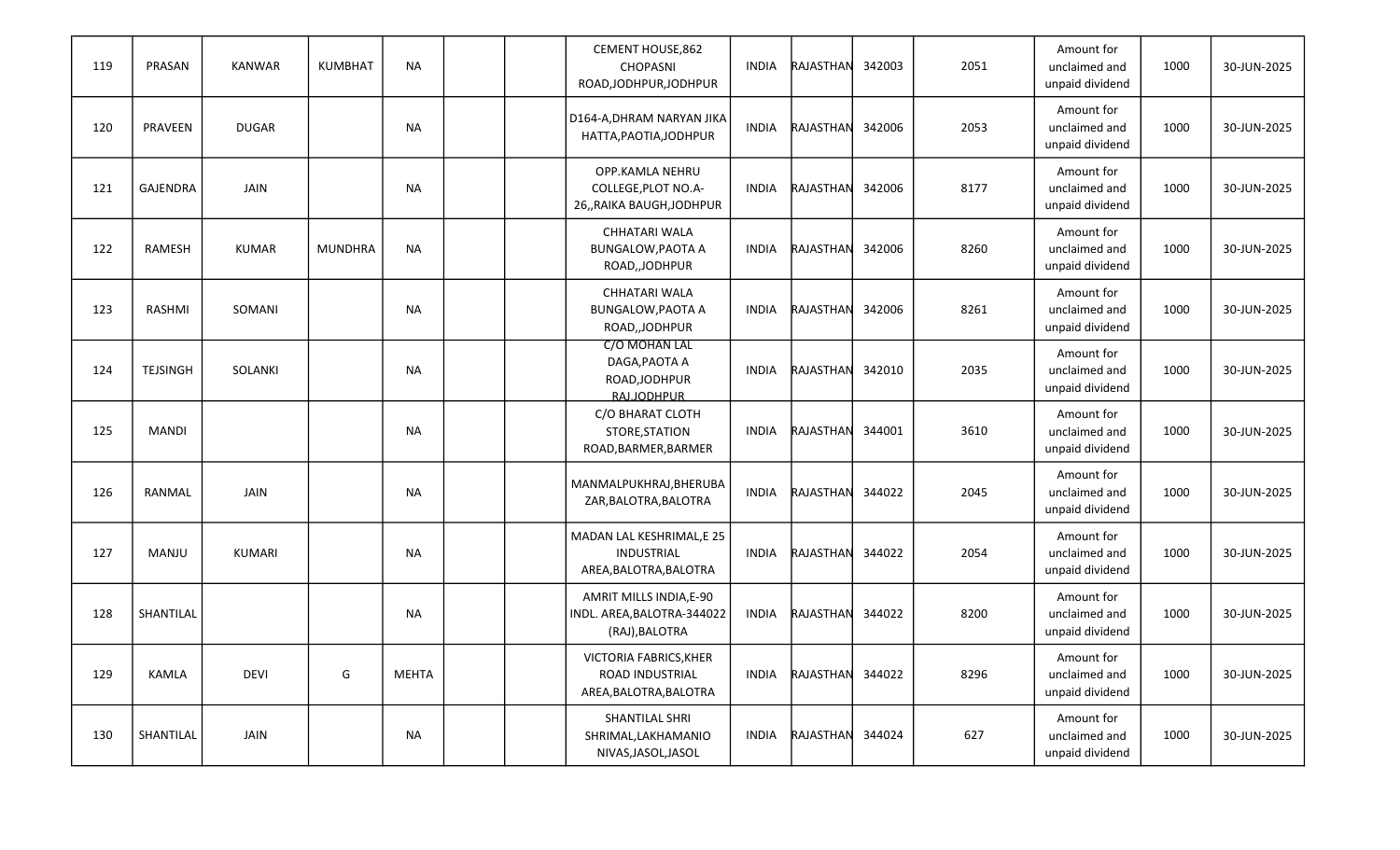| 131 | <b>ASHOK</b>   | <b>KUMAR</b>     | <b>CHOPRA</b> | <b>NA</b> |  | C/O POONAM CHAND<br>SIREMAL, CHOPRA<br>BHAWAN, POST JASOL, JASOL                   | <b>INDIA</b> | RAJASTHAN      | 344024 | 649  | Amount for<br>unclaimed and<br>unpaid dividend | 1000 | 30-JUN-2025 |
|-----|----------------|------------------|---------------|-----------|--|------------------------------------------------------------------------------------|--------------|----------------|--------|------|------------------------------------------------|------|-------------|
| 132 | SARLABEN       | H                | SINGALA       | <b>NA</b> |  | 11 PATEL COLONY, ARVIND<br>ESTATE, OPP BHAGVATI<br>BHUVAN, JAMNAGAR                | <b>INDIA</b> | <b>GUJARAT</b> | 360001 | 1961 | Amount for<br>unclaimed and<br>unpaid dividend | 1000 | 30-JUN-2025 |
| 133 | <b>MASUMA</b>  | HOZEEA           |               | <b>NA</b> |  | C/O GUJARAT SENATARY<br>WARS, DHEBAR ROAD NEAR I<br>O B, GOKUL CHEMB, RAJKOT       | <b>INDIA</b> | <b>GUJARAT</b> | 360001 | 2587 | Amount for<br>unclaimed and<br>unpaid dividend | 1000 | 30-JUN-2025 |
| 134 | JAYANTILAL     | <b>NATHWANI</b>  |               | <b>NA</b> |  | <b>MORARJI &amp;</b><br>BROTHERS, PRAHLAD<br>ROAD, RAJKOT, RAJKOT                  | INDIA        | <b>GUJARAT</b> | 360001 | 2598 | Amount for<br>unclaimed and<br>unpaid dividend | 1000 | 30-JUN-2025 |
| 135 | <b>BHAVANA</b> | <b>VORA</b>      |               | <b>NA</b> |  | "SHREENATHJI,1,UNION<br>SOC., OPP.GITA<br>APARTMENT, NEAR ASTRON<br>TALKIES.RAJKOT | <b>INDIA</b> | <b>GUJARAT</b> | 360001 | 2660 | Amount for<br>unclaimed and<br>unpaid dividend | 1000 | 30-JUN-2025 |
| 136 | <b>KETAN</b>   | PUJARA           |               | <b>NA</b> |  | C/O. K K PUJARA, A/5 LAXMI<br>APARTMENT,, 2/8, COLLEGE<br>WADI,, RAJKOT            | <b>INDIA</b> | <b>GUJARAT</b> | 360001 | 2672 | Amount for<br>unclaimed and<br>unpaid dividend | 1000 | 30-JUN-2025 |
| 137 | <b>KHAMMA</b>  | <b>DHIRENDRA</b> | SHAH          | <b>NA</b> |  | KAMAL GROUND FLOOR, OPP<br>MANI SAGAR, 9 JAYRAJ<br>PLOT, RAJKOT                    | <b>INDIA</b> | <b>GUJARAT</b> | 360001 | 2717 | Amount for<br>unclaimed and<br>unpaid dividend | 1000 | 30-JUN-2025 |
| 138 | <b>KISHOR</b>  | SODHA            |               | <b>NA</b> |  | ARADHNA SOCIETY, AIRPORT<br>MAIN ROAD, RAJKOT, RAJKOT                              | <b>INDIA</b> | <b>GUJARAT</b> | 360001 | 2732 | Amount for<br>unclaimed and<br>unpaid dividend | 1000 | 30-JUN-2025 |
| 139 | <b>AJAY</b>    | <b>DAVE</b>      |               | <b>NA</b> |  | C/O BUBBLES, LAKHAJIRAJ<br>ROAD, INTIMATE<br><b>BUILDING, RAJKOT</b>               | <b>INDIA</b> | <b>GUJARAT</b> | 360001 | 4509 | Amount for<br>unclaimed and<br>unpaid dividend | 1000 | 30-JUN-2025 |
| 140 | <b>DIPAK</b>   | $\mathsf{R}$     | <b>TANK</b>   | NA        |  | PANCHAYAT R & B CIRCLE NO<br>2, MANGROL HOUSE, OPP<br>GAISFORD CINEMA, RAJKOT      | <b>INDIA</b> | <b>GUJARAT</b> | 360001 | 4513 | Amount for<br>unclaimed and<br>unpaid dividend | 1000 | 30-JUN-2025 |
| 141 | <b>JOLLY</b>   | PADALIYA         |               | <b>NA</b> |  | 1 GULAB NAGAR RAIYA<br>ROAD,"RAM<br>KRUPA", RAJKOT, RAJKOT                         | <b>INDIA</b> | GUJARAT        | 360001 | 4522 | Amount for<br>unclaimed and<br>unpaid dividend | 1000 | 30-JUN-2025 |
| 142 | <b>BAKUL</b>   | SOLANI           |               | <b>NA</b> |  | <b>GANDHI MANGALJI</b><br>KESAVJI, ALANKAR<br>CHAMBER, DHEBAR<br>CHOWK.RAJKOT      | INDIA        | GUJARAT        | 360001 | 4546 | Amount for<br>unclaimed and<br>unpaid dividend | 1000 | 30-JUN-2025 |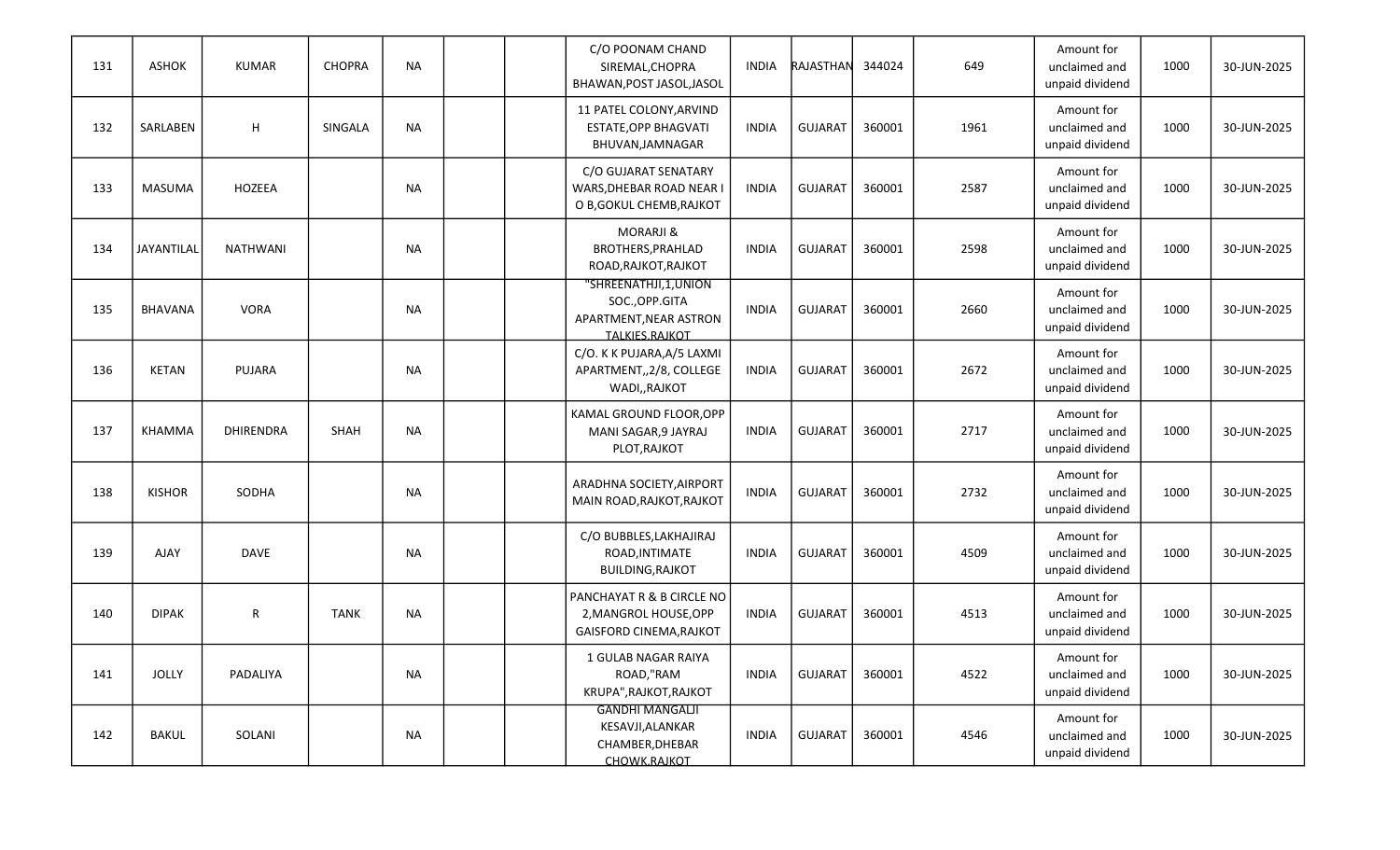| 143 | ARJINDERSING      | S              | <b>DHILLON</b> | <b>NA</b> |  | "HARI-KUL" STREET<br>NO.6, GULAB VIHAR<br>SOCIETY,, KALAWAD ROAD,<br>RAJKOT.RAJKOT                        | <b>INDIA</b> | <b>GUJARAT</b> | 360001 | 7062 | Amount for<br>unclaimed and<br>unpaid dividend | 1000 | 30-JUN-2025 |
|-----|-------------------|----------------|----------------|-----------|--|-----------------------------------------------------------------------------------------------------------|--------------|----------------|--------|------|------------------------------------------------|------|-------------|
| 144 | SHARIFA           | $\mathsf{T}$   | KATHAWALA      | <b>NA</b> |  | OLD GADHIWAD, SONI<br><b>BAZAR, NEAR GEBI PIR</b><br>OTA, RAJKOT-360001, RAJKOT                           | INDIA        | <b>GUJARAT</b> | 360001 | 7774 | Amount for<br>unclaimed and<br>unpaid dividend | 1000 | 30-JUN-2025 |
| 145 | <b>RANJANBEN</b>  | $\mathsf R$    | <b>MEHTA</b>   | <b>NA</b> |  | LALLUBHAI CENTRE, 2ND<br>FLOOR, ABOVE 'VIMAL'SHOW<br>ROOM, SIR LAKHAJIRAJ<br>ROAD.RAIKOT                  | <b>INDIA</b> | <b>GUJARAT</b> | 360001 | 8282 | Amount for<br>unclaimed and<br>unpaid dividend | 1000 | 30-JUN-2025 |
| 146 | RAJESH            | <b>BUVARIA</b> |                | <b>NA</b> |  | 2 MANHAR PLOT, KRISHNA<br>KUNJ,, RAJKOT                                                                   | <b>INDIA</b> | <b>GUJARAT</b> | 360002 | 2724 | Amount for<br>unclaimed and<br>unpaid dividend | 1000 | 30-JUN-2025 |
| 147 | RAMESH            | DAYALAL        | <b>THAKAR</b>  | <b>NA</b> |  | 8 MASTER<br>SOCIETY,"SURANATH", RAJKOT<br>,RAJKOT                                                         | <b>INDIA</b> | <b>GUJARAT</b> | 360002 | 2765 | Amount for<br>unclaimed and<br>unpaid dividend | 1000 | 30-JUN-2025 |
| 148 | <b>BAGDAI</b>     | <b>BINA</b>    |                | <b>NA</b> |  | <b>JALARAM SEASON</b><br>STORES, VANIYAWADI MAIN<br>ROAD, RAJKOT, RAJKOT                                  | <b>INDIA</b> | <b>GUJARAT</b> | 360002 | 4563 | Amount for<br>unclaimed and<br>unpaid dividend | 1000 | 30-JUN-2025 |
| 149 | <b>KANTABEN</b>   | SAVAJIBHAI     | <b>TILALA</b>  | <b>NA</b> |  | C/O RAIYANI<br>BROS, KEVEDAVADI MAIN<br>RD, OPP BOMBAY IRON                                               | <b>INDIA</b> | <b>GUJARAT</b> | 360002 | 5732 | Amount for<br>unclaimed and<br>unpaid dividend | 1000 | 30-JUN-2025 |
| 150 | TRILOCHAN         | ${\sf R}$      | SHARMA         | <b>NA</b> |  | WORKS.RAJKOT<br>203,KALRAV<br>APARTMENT, SURYODAY<br>SOCIETY NO.2, KALAVAD<br>ROAD RAIKOT<br>"UMA MEDICAL | <b>INDIA</b> | <b>GUJARAT</b> | 360003 | 472  | Amount for<br>unclaimed and<br>unpaid dividend | 1000 | 30-JUN-2025 |
| 151 | <b>KRUTIKA</b>    | $\mathsf R$    | <b>MAKWANA</b> | <b>NA</b> |  | STORES", GOVIND BAUG MAIN<br>ROAD, NEAR PEDAK<br>ROADRAJKOT                                               | <b>INDIA</b> | <b>GUJARAT</b> | 360003 | 2635 | Amount for<br>unclaimed and<br>unpaid dividend | 1000 | 30-JUN-2025 |
| 152 | JAYANTILAL        | A              | VEKARIYA       | NA        |  | BHOMESHVAR PLOT, NEAR<br>KHODIYAR TEMPLE.JAY<br>KHODIYAR PRATAP, RAJKOT                                   | <b>INDIA</b> | <b>GUJARAT</b> | 360006 | 2696 | Amount for<br>unclaimed and<br>unpaid dividend | 1000 | 30-JUN-2025 |
| 153 | <b>IPINCHANDR</b> | <b>JOSHI</b>   |                | NA        |  | 'SHIVALAY', VASUDHA<br>SOCIETY, BEHIND GOVT PRESS<br>COLONY, JAMNAGAR<br>ROAD.RAJKOT                      | <b>INDIA</b> | <b>GUJARAT</b> | 360006 | 8382 | Amount for<br>unclaimed and<br>unpaid dividend | 1000 | 30-JUN-2025 |
| 154 | <b>GOPALBHAI</b>  | PATEL          |                | NA        |  | <b>NEAR KOTHINA</b><br>NALA, JASDAN, , JASDAN                                                             | <b>INDIA</b> | GUJARAT        | 360050 | 2754 | Amount for<br>unclaimed and<br>unpaid dividend | 1000 | 30-JUN-2025 |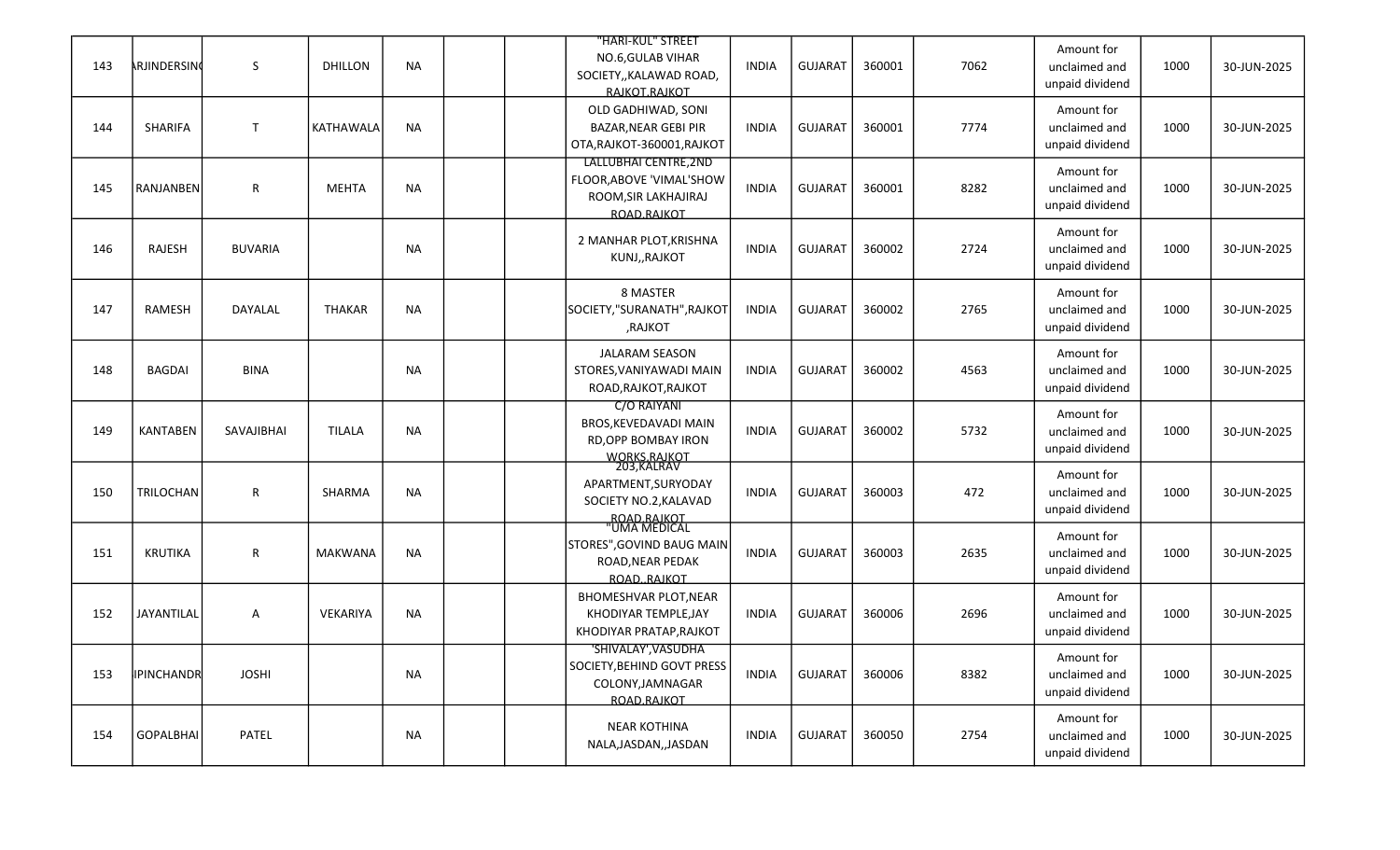| 155 | <b>BHUNESH</b>  | KALYANI        |                   | <b>NA</b> |  | C/O GOPALBHAI<br>PATEL, PALIYAVALI<br>SERI, JASDAN, JASDAN            | <b>INDIA</b> | <b>GUJARAT</b> | 360050 | 2755 | Amount for<br>unclaimed and<br>unpaid dividend | 1000 | 30-JUN-2025 |
|-----|-----------------|----------------|-------------------|-----------|--|-----------------------------------------------------------------------|--------------|----------------|--------|------|------------------------------------------------|------|-------------|
| 156 | <b>MAGAN</b>    | M              | <b>BHENSDADIA</b> | <b>NA</b> |  | AT PO KHAMBHALA, VIA<br>PADADHARI, DT RAJKOT, DIST<br><b>RAJKOT</b>   | <b>INDIA</b> | <b>GUJARAT</b> | 360110 | 6026 | Amount for<br>unclaimed and<br>unpaid dividend | 1000 | 30-JUN-2025 |
| 157 | HARSHAD         | JANMASHANKER   | <b>TRIVEDI</b>    | <b>NA</b> |  | <b>TRIVEDI NAVA PARA</b><br>NEAR, CHORA AT<br>UPLETHA,, UPLETHA       | <b>INDIA</b> | <b>GUJARAT</b> | 360490 | 2645 | Amount for<br>unclaimed and<br>unpaid dividend | 1000 | 30-JUN-2025 |
| 158 | <b>VINODRAI</b> | P              | PARMAR            | <b>NA</b> |  | PROGRESS MENS WEAR, VIJALI<br>ROAD, UPLETA, UPLETA                    | <b>INDIA</b> | <b>GUJARAT</b> | 360490 | 4524 | Amount for<br>unclaimed and<br>unpaid dividend | 1000 | 30-JUN-2025 |
| 159 | GOVIND          | SODHA          |                   | <b>NA</b> |  | AT HIS SHOP, TK<br>JAMNAGAR, AT MOTI<br>KHAVDI, JAMNAGAR              | <b>INDIA</b> | <b>GUJARAT</b> | 360510 | 1949 | Amount for<br>unclaimed and<br>unpaid dividend | 1000 | 30-JUN-2025 |
| 160 | <b>MANISHA</b>  | <b>NANALAL</b> | <b>CHOTAI</b>     | <b>NA</b> |  | LAL PALACE AREA, PATEL<br>COLONY, PORBANDAR, PORBA<br><b>NDER</b>     | <b>INDIA</b> | <b>GUJARAT</b> | 360575 | 2615 | Amount for<br>unclaimed and<br>unpaid dividend | 1000 | 30-JUN-2025 |
| 161 | <b>JENAB</b>    | SHERJI         |                   | <b>NA</b> |  | KALAVAD GATE ROAD, PANCH<br>HATDI, JAMNAGAR, JAMNAGA<br>R             | <b>INDIA</b> | <b>GUJARAT</b> | 361001 | 1914 | Amount for<br>unclaimed and<br>unpaid dividend | 1000 | 30-JUN-2025 |
| 162 | <b>KIRTI</b>    | V              | <b>PARIKH</b>     | <b>NA</b> |  | KRISHNA KUNJ, MANIAR<br>STREET, NEAR<br>SETAVAD, JAMNAGAR             | <b>INDIA</b> | <b>GUJARAT</b> | 361001 | 1916 | Amount for<br>unclaimed and<br>unpaid dividend | 1000 | 30-JUN-2025 |
| 163 | RAFIQ           | <b>ESHAQ</b>   | <b>DHOBI</b>      | <b>NA</b> |  | C/O TOHFA MATCHING<br>CENTAR, NEAR LINDI<br>BAJAR, JAMNAGAR, JAMNAGA  | <b>INDIA</b> | <b>GUJARAT</b> | 361001 | 1977 | Amount for<br>unclaimed and<br>unpaid dividend | 1000 | 30-JUN-2025 |
| 164 | <b>INDUBEN</b>  | G              | POBARU            | <b>NA</b> |  | VRAJLAL RAVJIBHAI, MANDVI<br><b>TOWER</b><br>ROAD, JAMNAGAR, JAMNAGAR | <b>INDIA</b> | <b>GUJARAT</b> | 361001 | 2004 | Amount for<br>unclaimed and<br>unpaid dividend | 1000 | 30-JUN-2025 |
| 165 | GAURANGA        | К              | SHAH              | <b>NA</b> |  | <b>KISHOR MOTOR</b><br>STORES, RANJIT<br>ROAD, JAMNAGAR, JAMNAGAR     | <b>INDIA</b> | <b>GUJARAT</b> | 361001 | 2016 | Amount for<br>unclaimed and<br>unpaid dividend | 1000 | 30-JUN-2025 |
| 166 | <b>HIRA</b>     | $\mathsf V$    | <b>DEVANI</b>     | <b>NA</b> |  | JITU METAL, 16 BURDHAN<br>CHOWK, JAMNAGAR, JAMNAG<br>AR               | INDIA        | <b>GUJARAT</b> | 361001 | 3573 | Amount for<br>unclaimed and<br>unpaid dividend | 1000 | 30-JUN-2025 |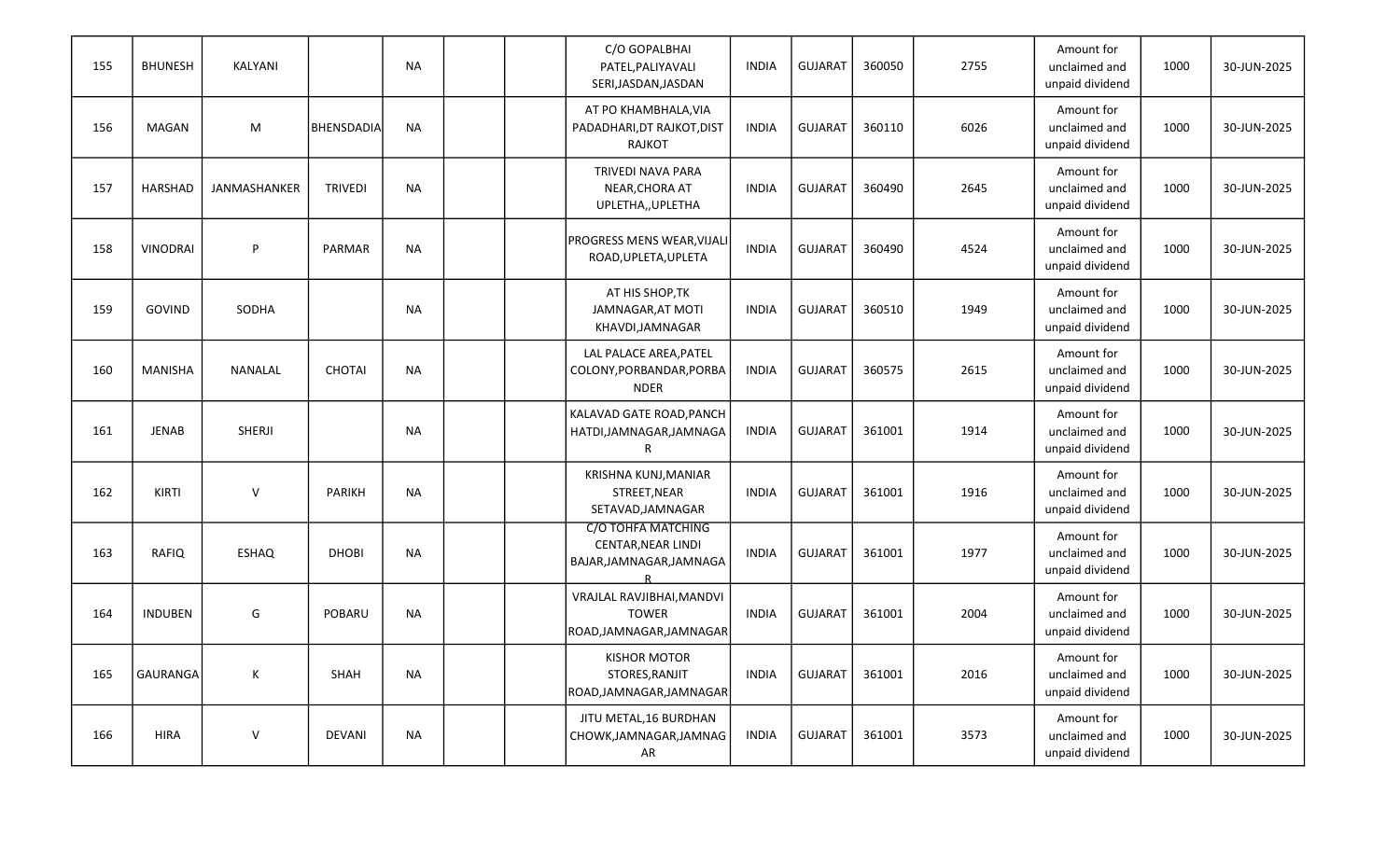| 167 | <b>ARATI</b>    |               | <b>VORA</b>   | <b>NA</b> |  | THE WEST INDIA<br>AGENCY, RANJIT<br>ROAD, JAMNAGAR, JAMNAGAR                 | <b>INDIA</b> | <b>GUJARAT</b> | 361001 | 3582 | Amount for<br>unclaimed and<br>unpaid dividend | 1000 | 30-JUN-2025 |
|-----|-----------------|---------------|---------------|-----------|--|------------------------------------------------------------------------------|--------------|----------------|--------|------|------------------------------------------------|------|-------------|
| 168 | <b>JAKIR</b>    | PATANI        |               | <b>NA</b> |  | C/O MAHAVIR AGARBATTI<br>WORKS, C-9 SUPER<br>MARKET, JAMNAGAR, JAMNAG<br>ΔR  | <b>INDIA</b> | <b>GUJARAT</b> | 361001 | 6463 | Amount for<br>unclaimed and<br>unpaid dividend | 1000 | 30-JUN-2025 |
| 169 | KUMJAN          | <b>MITESH</b> | SHAH          | <b>NA</b> |  | MAGISTRATE DELO VANIA<br>VAD, NEAR CENTRAL<br>BANK, JAMNAGAR, JAMNAGAR       | <b>INDIA</b> | <b>GUJARAT</b> | 361001 | 8352 | Amount for<br>unclaimed and<br>unpaid dividend | 1000 | 30-JUN-2025 |
| 170 | <b>JANKIBEN</b> | SATISHBHAI    | <b>PATEL</b>  | <b>NA</b> |  | C-44 M P SHAH IND<br><b>ESTATE, SARU SECTION</b><br>ROAD, JAMNAGAR, JAMNAGAR | <b>INDIA</b> | <b>GUJARAT</b> | 361002 | 1986 | Amount for<br>unclaimed and<br>unpaid dividend | 1000 | 30-JUN-2025 |
| 171 | <b>ATUL</b>     | N             | KHIMASIA      | <b>NA</b> |  | C/O M/S ROYAL, C-2 3/4<br>GIDC, JAMNAGAR, JAMNAGAR                           | <b>INDIA</b> | <b>GUJARAT</b> | 361004 | 1989 | Amount for<br>unclaimed and<br>unpaid dividend | 1000 | 30-JUN-2025 |
| 172 | PRHLAD          | LADDHA        |               | <b>NA</b> |  | 465/4 GIDC MD<br>ESTATE, SHANKAR<br>TEKARI, JAMNAGAR, JAMNAGA                | <b>INDIA</b> | <b>GUJARAT</b> | 361004 | 1998 | Amount for<br>unclaimed and<br>unpaid dividend | 1000 | 30-JUN-2025 |
| 173 | RAJESH          | <b>MAPARA</b> |               | <b>NA</b> |  | NR ASHISH PREMCHAND<br><b>CLNY, NEW JAIL</b><br>RD, JAMNAGAR, JAMNAGAR       | <b>INDIA</b> | <b>GUJARAT</b> | 361005 | 1918 | Amount for<br>unclaimed and<br>unpaid dividend | 1000 | 30-JUN-2025 |
| 174 | ASHA            | RAJESH        | <b>KUMAR</b>  | <b>NA</b> |  | C/O ANIL BRASS INDUST, 54<br>DIGVIJAY PLOT, BEHIND<br>VISHRAM WADI, JAMNAGAR | <b>INDIA</b> | <b>GUJARAT</b> | 361005 | 1925 | Amount for<br>unclaimed and<br>unpaid dividend | 1000 | 30-JUN-2025 |
| 175 | <b>NARESH</b>   | RATILAL       | PARMAR        | <b>NA</b> |  | LAKE PALACE, FLAT NO.3,4-<br>BIG-VIJAY PLOT,, JAMNAGAR                       | <b>INDIA</b> | <b>GUJARAT</b> | 361005 | 1959 | Amount for<br>unclaimed and<br>unpaid dividend | 1000 | 30-JUN-2025 |
| 176 | <b>MILAN</b>    | H             | <b>JAWANI</b> | NA        |  | NR ARYASAMAJ, OUT OF<br>KHAMBHALIA<br>GATE, JAMNAGAR, JAMNAGAR               | <b>INDIA</b> | <b>GUJARAT</b> | 361005 | 1981 | Amount for<br>unclaimed and<br>unpaid dividend | 1000 | 30-JUN-2025 |
| 177 | DHAVAL          | LAXMAN        | PATEL         | <b>NA</b> |  | 1 SRINIVASH COLONY,SUMER<br>CALABROAD, OPP<br>SAGAR, JAMNAGAR                | <b>INDIA</b> | <b>GUJARAT</b> | 361005 | 3574 | Amount for<br>unclaimed and<br>unpaid dividend | 1000 | 30-JUN-2025 |
| 178 | NEMCHAND        | K             | <b>HARIA</b>  | <b>NA</b> |  | MAYUR-OSWAL COLONY-<br>2, OPP RANJIT NAGAR B-<br>5,,JAMNAGAR                 | INDIA        | GUJARAT        | 361005 | 6116 | Amount for<br>unclaimed and<br>unpaid dividend | 1000 | 30-JUN-2025 |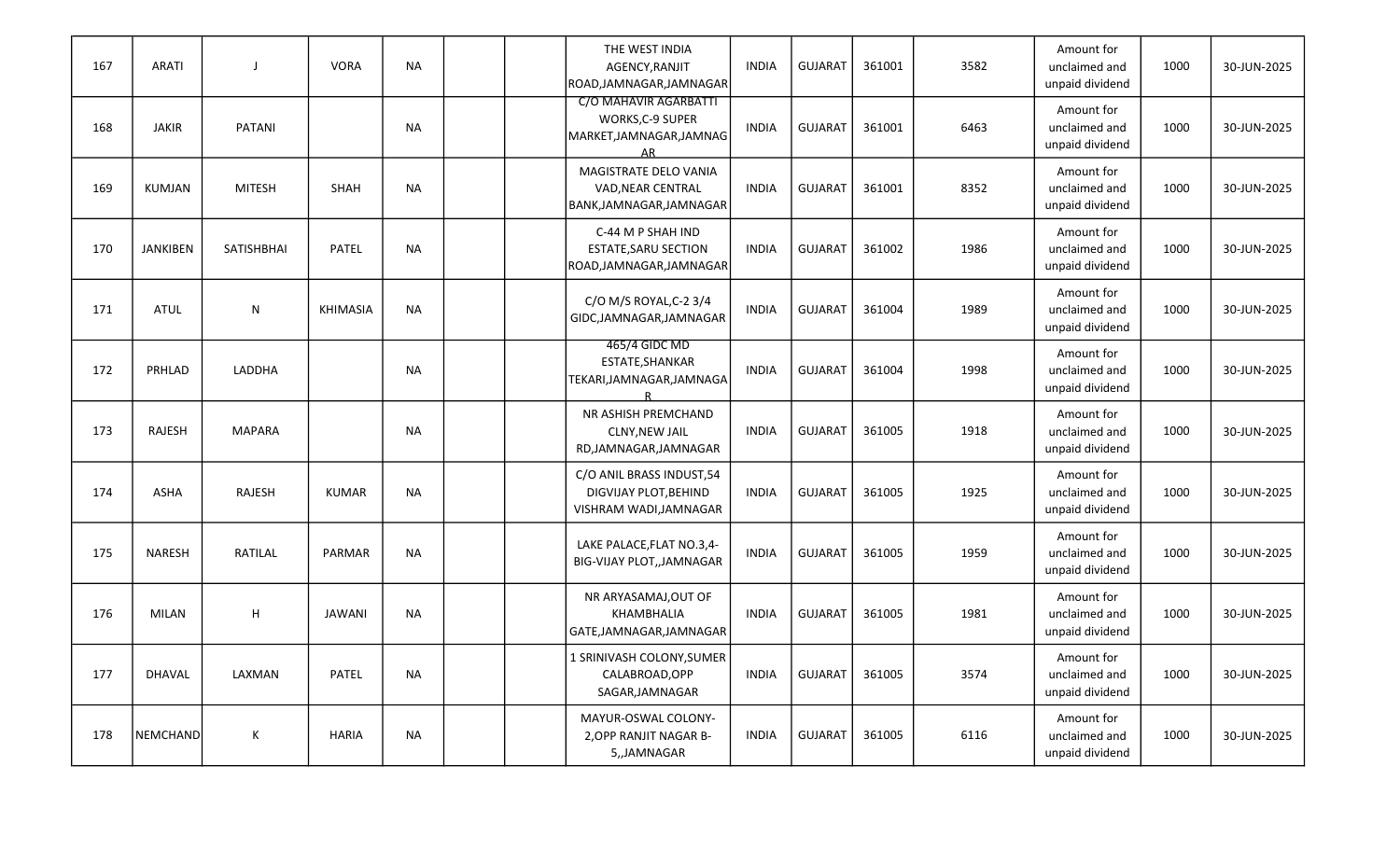| 179 | PARIMAL         | VASANT       |                | <b>NA</b> |  | PARISHRAM, PANCHVATI<br>GAUSHALA, SARUSECTION<br>ROAD, JAMNAGAR                            | <b>INDIA</b> | <b>GUJARAT</b> | 361008 | 1960 | Amount for<br>unclaimed and<br>unpaid dividend | 1000 | 30-JUN-2025 |
|-----|-----------------|--------------|----------------|-----------|--|--------------------------------------------------------------------------------------------|--------------|----------------|--------|------|------------------------------------------------|------|-------------|
| 180 | SAROJ           | SATANI       |                | <b>NA</b> |  | A-9 AMRAPALI<br> FLATS,GANDHIGRAM,JUNAGA<br>DH, JUNAGADH                                   | <b>INDIA</b> | <b>GUJARAT</b> | 362001 | 3161 | Amount for<br>unclaimed and<br>unpaid dividend | 1000 | 30-JUN-2025 |
| 181 | <b>JIVANLAL</b> | P            | <b>MANVAR</b>  | <b>NA</b> |  | 304, VINUS<br>APARTMENT, COLLEGE ROAD<br>NEAR BHUTNATH, JUNAGADH-<br>362001 (GUI) JUNAGADH | <b>INDIA</b> | <b>GUJARAT</b> | 362001 | 7395 | Amount for<br>unclaimed and<br>unpaid dividend | 1000 | 30-JUN-2025 |
| 182 | ANSUYA          | SUREJA       |                | <b>NA</b> |  | INDUSTRIES, LUCKY<br>CHAMBERS, AMRUT NAGAR<br>KESHOD.KESHOD                                | <b>INDIA</b> | <b>GUJARAT</b> | 362220 | 2087 | Amount for<br>unclaimed and<br>unpaid dividend | 1000 | 30-JUN-2025 |
| 183 | <b>BHUPAT</b>   | P            | GANGDEV        | <b>NA</b> |  | C/O HARIDAS<br>MONJIBHAI, VAKHARIA<br>BAZAR, VERAVAL, VERAVAL                              | INDIA        | <b>GUJARAT</b> | 362265 | 2091 | Amount for<br>unclaimed and<br>unpaid dividend | 1000 | 30-JUN-2025 |
| 184 | <b>JYOTSNA</b>  | L            | <b>MAKWANA</b> | <b>NA</b> |  | <b>OPP JAGDISH</b><br>TEMPLE, PANCHWATI<br>ROAD, DIU U T, PANCHWATI                        | <b>INDIA</b> | <b>GUJARAT</b> | 362520 | 2762 | Amount for<br>unclaimed and<br>unpaid dividend | 1000 | 30-JUN-2025 |
| 185 | <b>ARVIND</b>   | <b>KUMAR</b> | VEDANT         | <b>NA</b> |  | <b>GOVERNMENT HOSPITAL</b><br>UNA, AT POST UNA<br>SORATH, DIST<br>JUNAGADH.JUNAGADH        | <b>INDIA</b> | <b>GUJARAT</b> | 362560 | 2624 | Amount for<br>unclaimed and<br>unpaid dividend | 1000 | 30-JUN-2025 |
| 186 | NALINKUMAF      | $\mathsf S$  | <b>DOSHI</b>   | <b>NA</b> |  | C/O DALAL S J & CO, STTA<br>BAZAR, MANAVADAR, DIST.<br><b>JUNAGADH</b>                     | <b>INDIA</b> | <b>GUJARAT</b> | 362630 | 2768 | Amount for<br>unclaimed and<br>unpaid dividend | 1000 | 30-JUN-2025 |
| 187 | RASILABEN       | S            | <b>GEDIYA</b>  | <b>NA</b> |  | <b>BEHIND</b><br>GURUKUL, ALKAPURI, SUREND<br>RA NAGAR, SURENDRA NAGAR                     | <b>INDIA</b> | <b>GUJARAT</b> | 363001 | 916  | Amount for<br>unclaimed and<br>unpaid dividend | 1000 | 30-JUN-2025 |
| 188 | VARUNBHAI       | SHANTILAL    | <b>PAREKH</b>  | NA        |  | 16 PARAS SOCIETY, SURENDRA<br>NAGAR,, SURENDRANAGAR                                        | <b>INDIA</b> | <b>GUJARAT</b> | 363001 | 4574 | Amount for<br>unclaimed and<br>unpaid dividend | 1000 | 30-JUN-2025 |
| 189 | <b>MINA</b>     | N            | SHAH           | <b>NA</b> |  | K MITTAL & CO, CLOTH<br>MERCHANT, KAPAD<br>BAZAR, JORAVARNAGAR                             | <b>INDIA</b> | GUJARAT        | 363020 | 3752 | Amount for<br>unclaimed and<br>unpaid dividend | 1000 | 30-JUN-2025 |
| 190 | RAMESHBHA       | G            | SHAH           | <b>NA</b> |  | C/O DEVCHAND<br>TRIKAMBHAI, MASJID CHOWK<br>MAIN BAZAR, WADHWAN<br>CITY.WADHWAN            | <b>INDIA</b> | GUJARAT        | 363030 | 3607 | Amount for<br>unclaimed and<br>unpaid dividend | 1000 | 30-JUN-2025 |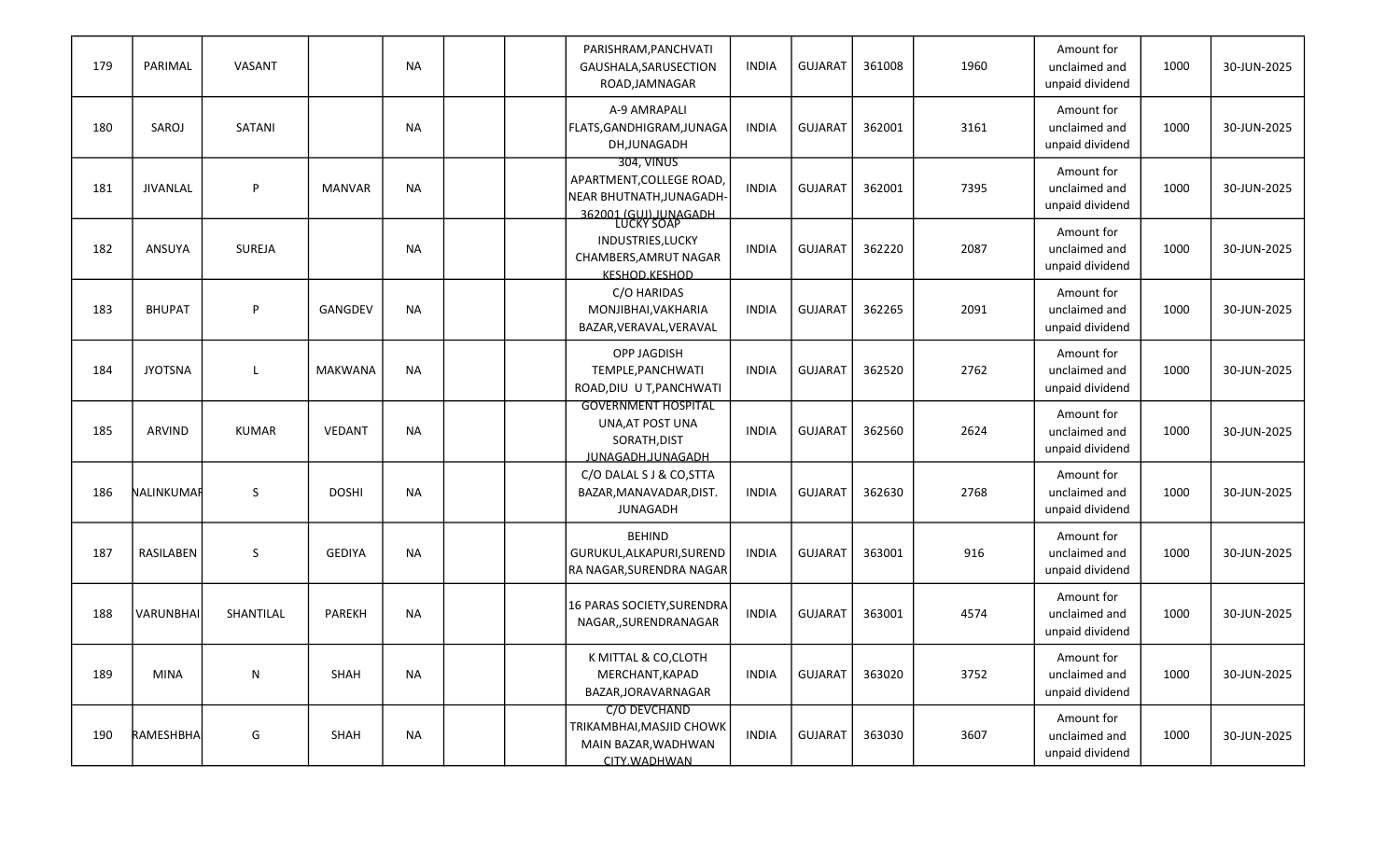| 191 | <b>HARIBHAI</b> |                                |               | <b>NA</b> |  | TO RAMPURA, DIST<br>SURENDRA NAGAR, TA<br>WADHWAN, WADHWAN                                       | <b>INDIA</b> | <b>GUJARAT</b> | 363435 | 3642 | Amount for<br>unclaimed and<br>unpaid dividend | 1000 | 30-JUN-2025 |
|-----|-----------------|--------------------------------|---------------|-----------|--|--------------------------------------------------------------------------------------------------|--------------|----------------|--------|------|------------------------------------------------|------|-------------|
| 192 | <b>JAGDISH</b>  | TULSIYANI                      |               | <b>NA</b> |  | 'DARIYALAL<br>ELECTRONICS', OLD MAHAJAN<br>CHOWK, MORBI, MORBI                                   | <b>INDIA</b> | <b>GUJARAT</b> | 363641 | 2749 | Amount for<br>unclaimed and<br>unpaid dividend | 1000 | 30-JUN-2025 |
| 193 | <b>DURAIYA</b>  | A                              | <b>JOINT</b>  | <b>NA</b> |  | NANI BAZAR, MAIN<br>ROAD,, MORBI                                                                 | <b>INDIA</b> | <b>GUJARAT</b> | 363641 | 8213 | Amount for<br>unclaimed and<br>unpaid dividend | 1000 | 30-JUN-2025 |
| 194 | <b>TARABEN</b>  | MAHENDRABHAI                   | <b>PAREKH</b> | <b>NA</b> |  | <b>MAKWANA TAILOR, OPP</b><br>SADHNA RADHANPURI<br>BAZAR, BHAVNAGAR, BHAVNA<br>GAR<br>25 SHRIPAL | <b>INDIA</b> | <b>GUJARAT</b> | 364001 | 1098 | Amount for<br>unclaimed and<br>unpaid dividend | 1000 | 30-JUN-2025 |
| 195 | NAYAN           | PRAMODRAI                      | SHAH          | <b>NA</b> |  | APARTMENT, DOWN CHOWK<br>DARI ROAD,, BHAVNAGAR-<br>364001.BHAVNAGAR                              | <b>INDIA</b> | <b>GUJARAT</b> | 364001 | 6713 | Amount for<br>unclaimed and<br>unpaid dividend | 2000 | 30-JUN-2025 |
| 196 | RAMNIKLAL       | <b>GANDHI</b>                  |               | <b>NA</b> |  | PLOT NO 42 KALUBHA<br>ROAD, BHAVNAGAR, , BHAVNA<br>GAR                                           | <b>INDIA</b> | <b>GUJARAT</b> | 364002 | 1139 | Amount for<br>unclaimed and<br>unpaid dividend | 1000 | 30-JUN-2025 |
| 197 | RAMESH          | К                              | SHARMA        | <b>NA</b> |  | SF-14, NIRNAD FLATS, PLOT-<br>1919, OPP MALDAR<br>VILLA, NEAR ROOPANI<br>CIRCLE.BHAVNAGAR        | <b>INDIA</b> | <b>GUJARAT</b> | 364002 | 6431 | Amount for<br>unclaimed and<br>unpaid dividend | 1000 | 30-JUN-2025 |
| 198 | VIMALABEN       | D                              | PATEL         | <b>NA</b> |  | 388 ADARSH<br>SOCIETY, VIJAYRAJNAGAR, DAI<br>RY RD ST NO 5, BHAVNAGAR                            | <b>INDIA</b> | <b>GUJARAT</b> | 364003 | 1160 | Amount for<br>unclaimed and<br>unpaid dividend | 1000 | 30-JUN-2025 |
| 199 | <b>BHAVEN</b>   | M                              | SOMANI        | <b>NA</b> |  | AVEDA GATE, LUHAR ST, AT<br>BOTAD, BOTAD                                                         | <b>INDIA</b> | <b>GUJARAT</b> | 364710 | 1121 | Amount for<br>unclaimed and<br>unpaid dividend | 1000 | 30-JUN-2025 |
| 200 | <b>ILABEN</b>   | H                              | SONI          | <b>NA</b> |  | C/O VISHAL<br>JWELLERS, AMBAJEE<br>CHOWK, BOTAD, BOTAD                                           | <b>INDIA</b> | <b>GUJARAT</b> | 364710 | 1131 | Amount for<br>unclaimed and<br>unpaid dividend | 1000 | 30-JUN-2025 |
| 201 | KANUBHAI        | DHANANI                        |               | <b>NA</b> |  | VADODARIA<br>HOSPITAL, BOTAD, DIST<br>BHAVNAGAR, BOTAD                                           | <b>INDIA</b> | GUJARAT        | 364710 | 4573 | Amount for<br>unclaimed and<br>unpaid dividend | 1000 | 30-JUN-2025 |
| 202 |                 | <b>SUNILKUMAR MAHENDRABHAI</b> | SOMANI        | <b>NA</b> |  | LUHAR STREET, AVEDA<br>GATE, BOTAD, BOTAD                                                        | INDIA        | GUJARAT        | 364710 | 8252 | Amount for<br>unclaimed and<br>unpaid dividend | 1000 | 30-JUN-2025 |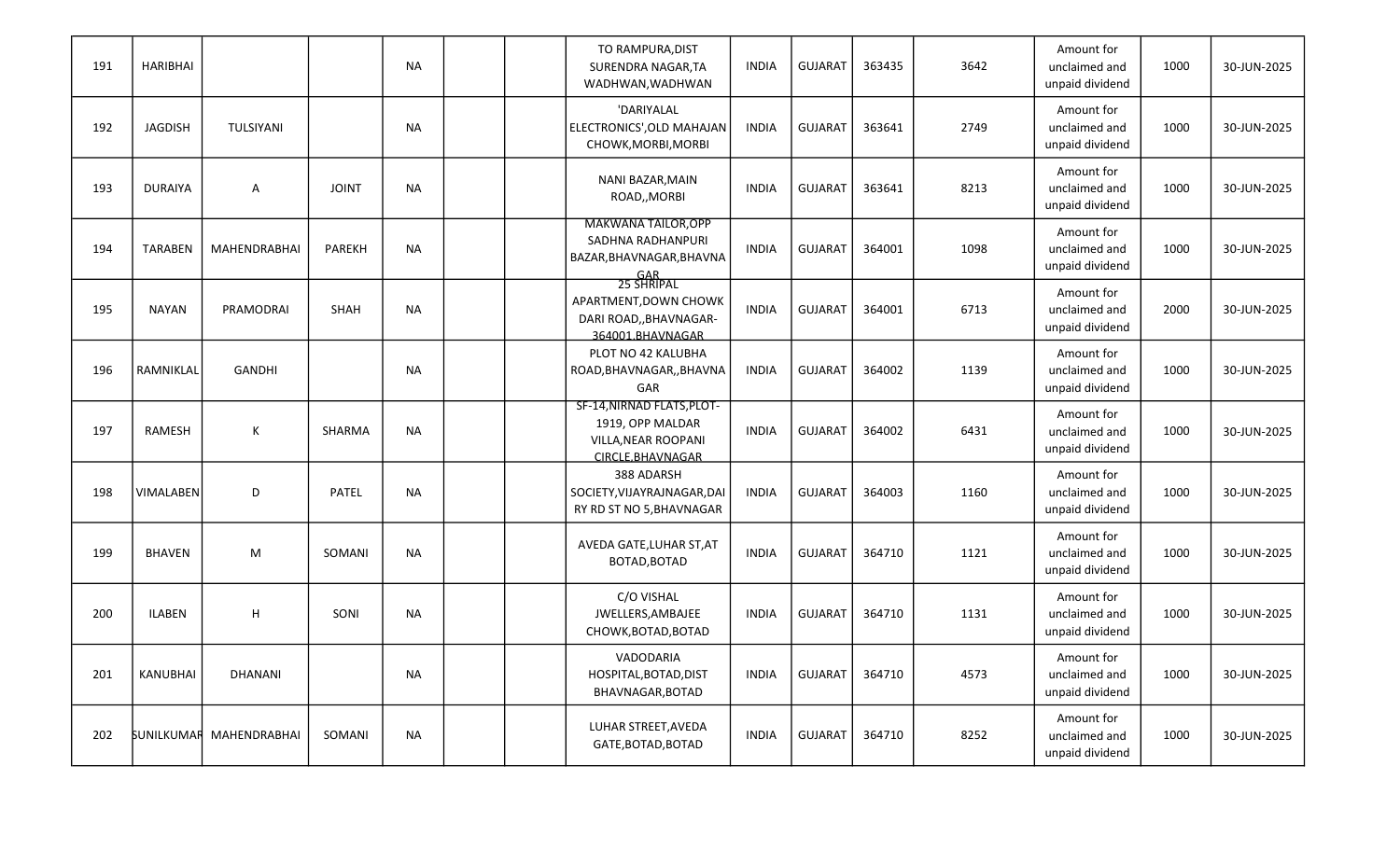|     |                 |                   |                  |           |  | <b>BLOCK NO.39, SWASTIK</b>                     |              |                |        |      | Amount for                       |      |             |
|-----|-----------------|-------------------|------------------|-----------|--|-------------------------------------------------|--------------|----------------|--------|------|----------------------------------|------|-------------|
| 203 | <b>ROJESRA</b>  | JAY               | <b>VINODBHAI</b> | <b>NA</b> |  | SOCIETY, OPP. PADMAVATI<br>APARTMENTS, PALIYAD  | <b>INDIA</b> | <b>GUJARAT</b> | 364710 | 8335 | unclaimed and<br>unpaid dividend | 1000 | 30-JUN-2025 |
|     |                 |                   |                  |           |  | ROAD.BOTAD                                      |              |                |        |      | Amount for                       |      |             |
| 204 | <b>MAHNDRA</b>  | <b>KUMAR</b>      | <b>BABULAL</b>   | MASRANI   |  | MASHALA, BHANIDAR,                              | <b>INDIA</b> | <b>GUJARAT</b> | 365640 | 8221 | unclaimed and                    | 1000 | 30-JUN-2025 |
|     |                 |                   |                  |           |  | DIST.AMRELI,GUJARAT DHARI                       |              |                |        |      | unpaid dividend                  |      |             |
|     |                 |                   |                  |           |  | 365640.DHARI<br>SIDDHACHAL PATHO                |              |                |        |      | Amount for                       |      |             |
| 205 | KIRTI           | <b>SHETH</b>      |                  | <b>NA</b> |  | LABORATORY, 20 A B MEHTA                        | <b>INDIA</b> | <b>GUJARAT</b> | 370140 | 4537 | unclaimed and                    | 1000 | 30-JUN-2025 |
|     |                 |                   |                  |           |  | TOWER, BHACHAU                                  |              |                |        |      | unpaid dividend                  |      |             |
|     |                 |                   |                  |           |  | KUTCH.KUTCH                                     |              |                |        |      |                                  |      |             |
| 206 | LAHERIKANT      | JUMAKHLAL         | <b>SHAH</b>      | <b>NA</b> |  | <b>BUNDER</b><br>ROAD, MANDVI, KUTCH, MAND      | INDIA        | <b>GUJARAT</b> | 370465 | 2614 | Amount for<br>unclaimed and      | 1000 | 30-JUN-2025 |
|     |                 |                   |                  |           |  | VI                                              |              |                |        |      | unpaid dividend                  |      |             |
|     |                 |                   |                  |           |  |                                                 |              |                |        |      |                                  |      |             |
|     |                 |                   |                  |           |  | KOUROMAL CHOITHRAM, K G                         |              |                |        |      | Amount for                       |      |             |
| 207 | KOUROMAL        | $\mathsf{C}$      | <b>BUDRANI</b>   | <b>NA</b> |  | MARKET, KALUPUR KOTNI<br>RANG, AHMEDABAD        | INDIA        | <b>GUJARAT</b> | 380001 | 553  | unclaimed and<br>unpaid dividend | 1000 | 30-JUN-2025 |
|     |                 |                   |                  |           |  |                                                 |              |                |        |      |                                  |      |             |
|     |                 |                   |                  |           |  | C/O G S LIGHTWALA, 1758                         |              |                |        |      | Amount for                       |      |             |
| 208 | <b>HAMIDA</b>   | <b>HAKIMJI</b>    |                  | <b>NA</b> |  | SHAHMUJAL POLE, KALUPUR                         | <b>INDIA</b> | <b>GUJARAT</b> | 380001 | 646  | unclaimed and                    | 1000 | 30-JUN-2025 |
|     |                 |                   |                  |           |  | TOWER, AHMEDABAD<br>1ST FLOOR                   |              |                |        |      | unpaid dividend                  |      |             |
|     |                 |                   |                  |           |  | SADHUVASWANI, MANSION                           |              |                |        |      | Amount for                       |      |             |
| 209 | MEENA           | <b>BHAGWANDAS</b> |                  | <b>NA</b> |  | MIRGHAWAD, AHMEDABAD, A                         | <b>INDIA</b> | <b>GUJARAT</b> | 380001 | 713  | unclaimed and                    | 1000 | 30-JUN-2025 |
|     |                 |                   |                  |           |  | HMEDABAD                                        |              |                |        |      | unpaid dividend                  |      |             |
|     |                 |                   |                  |           |  | <b>VIMAL CUT PIECE</b>                          |              |                |        |      | Amount for                       |      |             |
| 210 | <b>RAKESH</b>   | R                 | <b>SHAH</b>      | <b>NA</b> |  | DEPOT, PATTHARKUVA, RELIEF                      | <b>INDIA</b> | <b>GUJARAT</b> | 380001 | 912  | unclaimed and                    | 1000 | 30-JUN-2025 |
|     |                 |                   |                  |           |  | ROAD, AHMEDABAD                                 |              |                |        |      | unpaid dividend                  |      |             |
|     |                 |                   |                  |           |  | 766 BAMBAWALO                                   |              |                |        |      | Amount for                       |      |             |
| 211 | <b>DHIREN</b>   | $\vee$            | <b>VYAS</b>      | <b>NA</b> |  | KHANCHO, BHAUNI                                 | INDIA        | <b>GUJARAT</b> | 380001 | 914  | unclaimed and                    | 1000 | 30-JUN-2025 |
|     |                 |                   |                  |           |  | POLE, RAIPUR, AHMEDABAD                         |              |                |        |      | unpaid dividend                  |      |             |
|     |                 |                   |                  |           |  | C-19 SATYAM FLAT, 4TH                           |              |                |        |      | Amount for                       |      |             |
| 212 | <b>RUPESH</b>   | R                 | <b>DESAI</b>     | <b>NA</b> |  | FLOOR NR KADAVA POLE, OPP                       | <b>INDIA</b> | <b>GUJARAT</b> | 380001 | 949  | unclaimed and                    | 1000 | 30-JUN-2025 |
|     |                 |                   |                  |           |  | KADIYANAKA                                      |              |                |        |      | unpaid dividend                  |      |             |
|     |                 |                   |                  |           |  | DARIYAPUR.AHMEDABAD<br>3/3 SIMANDHAR FLATS, B/H |              |                |        |      | Amount for                       |      |             |
| 213 | <b>LABHUBEN</b> | DHIRAJLAL         | PATEL            | <b>NA</b> |  | DHARNIDHAR                                      | <b>INDIA</b> | <b>GUJARAT</b> | 380001 | 3060 | unclaimed and                    | 1000 | 30-JUN-2025 |
|     |                 |                   |                  |           |  | DERASAR, VASNA, AHMEDABA                        |              |                |        |      | unpaid dividend                  |      |             |
|     |                 |                   |                  |           |  | 10 SUNITA                                       |              |                |        |      |                                  |      |             |
| 214 | ARVIND          |                   | PATEL            | <b>NA</b> |  | SOCIETY, BHUDARPURA                             | <b>INDIA</b> | GUJARAT        | 380001 | 3084 | Amount for<br>unclaimed and      | 1000 | 30-JUN-2025 |
|     |                 |                   |                  |           |  | ROAD, AMBAWADI, AHMEDAB                         |              |                |        |      | unpaid dividend                  |      |             |
|     |                 |                   |                  |           |  | AD                                              |              |                |        |      |                                  |      |             |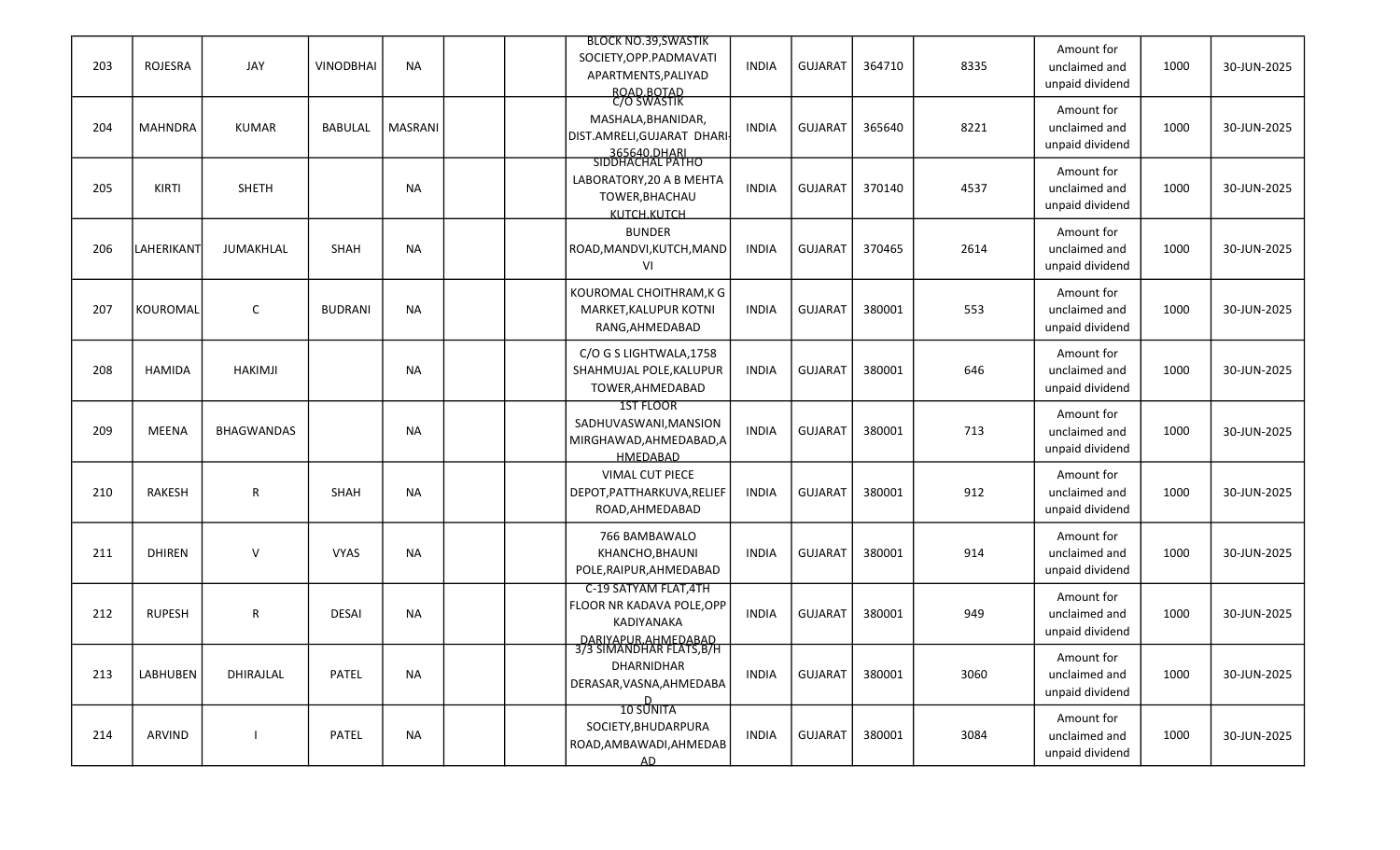| 215 | RAJNI          | A            | AGARWAL      | <b>NA</b>   |  | 1505 PATWA SHERI, DHANA<br><b>SUTHARS</b><br>POLE, KALPUR, AHMEDABAD                     | <b>INDIA</b> | <b>GUJARAT</b> | 380001 | 3087 | Amount for<br>unclaimed and<br>unpaid dividend | 1000 | 30-JUN-2025 |
|-----|----------------|--------------|--------------|-------------|--|------------------------------------------------------------------------------------------|--------------|----------------|--------|------|------------------------------------------------|------|-------------|
| 216 | <b>DILIP</b>   | PATEL        |              | <b>NA</b>   |  | 725 CHHIPA<br>POLE, KALUPUR, AHMEDABAD<br>AHMEDABAD                                      | <b>INDIA</b> | <b>GUJARAT</b> | 380001 | 3311 | Amount for<br>unclaimed and<br>unpaid dividend | 1000 | 30-JUN-2025 |
| 217 | <b>JAYMIN</b>  | <b>BHAI</b>  | J            | <b>SHAH</b> |  | <b>ALISHAN EMPORIUM</b><br>OPP, MARCHI POLE RATAN<br>POLE, AHMEDABAD, AHMEDAB<br>AD.     | <b>INDIA</b> | <b>GUJARAT</b> | 380001 | 3601 | Amount for<br>unclaimed and<br>unpaid dividend | 1000 | 30-JUN-2025 |
| 218 | <b>DIPAK</b>   | <b>KUMAR</b> | MAHASUKHBH/  | <b>SHAH</b> |  | 1485<br>TANKSHAL, KALUPUR, AHMED<br>ABAD, AHMEDABAD                                      | <b>INDIA</b> | <b>GUJARAT</b> | 380001 | 3653 | Amount for<br>unclaimed and<br>unpaid dividend | 1000 | 30-JUN-2025 |
| 219 | DILIPBHAI      | PATEL        |              | <b>NA</b>   |  | 2487/4 BADSHAHS<br>HAZIRA, MANEKCHOWK,, AHM<br><b>EDABAD</b>                             | <b>INDIA</b> | <b>GUJARAT</b> | 380001 | 3732 | Amount for<br>unclaimed and<br>unpaid dividend | 1000 | 30-JUN-2025 |
| 220 | KANTILAL       | SHAH         |              | <b>NA</b>   |  | HOTEL GULMARG, OPP LUCKY<br>RESTAURANT, LALDARWAJA, A<br>HMEDABAD                        | <b>INDIA</b> | <b>GUJARAT</b> | 380001 | 6248 | Amount for<br>unclaimed and<br>unpaid dividend | 1000 | 30-JUN-2025 |
| 221 | JAYESH         | $\mathsf C$  | SHAH         | NA          |  | <b>ASHISH</b><br>CORPORATION, NAVGHRI, RAT<br>ANPOLE, AHMEDABAD                          | <b>INDIA</b> | <b>GUJARAT</b> | 380001 | 8179 | Amount for<br>unclaimed and<br>unpaid dividend | 1000 | 30-JUN-2025 |
| 222 | <b>TRUSHAR</b> | <b>SHAH</b>  |              | <b>NA</b>   |  | C/O SHREE TEXTILES,1ST<br>FLR,6 RANGWALA MKT, REVDI<br>BAZAR, AHMEDABAD                  | <b>INDIA</b> | <b>GUJARAT</b> | 380002 | 3205 | Amount for<br>unclaimed and<br>unpaid dividend | 1000 | 30-JUN-2025 |
| 223 | PATEL          | KAILASH      | ENDAHAYABH   | <b>NA</b>   |  | <b>61 JAKOREBHAI</b><br>CHAMBERS, PANCH<br>KUWA, AHMEDABAD - 380                         | <b>INDIA</b> | <b>GUJARAT</b> | 380002 | 3832 | Amount for<br>unclaimed and<br>unpaid dividend | 1000 | 30-JUN-2025 |
| 224 | JAYESH         | M            | PATEL        | <b>NA</b>   |  | 002.AHMEDABAD<br>404 CHANDRA<br>LOCK, DAFANALA<br>ROAD, SHAHIBAUG, AHMEDAB               | <b>INDIA</b> | <b>GUJARAT</b> | 380004 | 749  | Amount for<br>unclaimed and<br>unpaid dividend | 1000 | 30-JUN-2025 |
| 225 | <b>DHANESH</b> | SHAH         |              | <b>NA</b>   |  | AD<br>12 DHARMANATH<br>SOCIETY, SHAHIBAG OLD<br>CAMPROAD, AHMEDABAD, AH                  | <b>INDIA</b> | <b>GUJARAT</b> | 380004 | 3679 | Amount for<br>unclaimed and<br>unpaid dividend | 1000 | 30-JUN-2025 |
| 226 | <b>JITENER</b> | <b>IDAN</b>  | <b>KALAL</b> | <b>NA</b>   |  | MEDABAD<br>AMAR PURA NO,NEAR<br><b>BASANT</b><br>CINEMA, AHMEDABAD, AHME<br><b>DABAD</b> | INDIA        | GUJARAT        | 380004 | 3784 | Amount for<br>unclaimed and<br>unpaid dividend | 1000 | 30-JUN-2025 |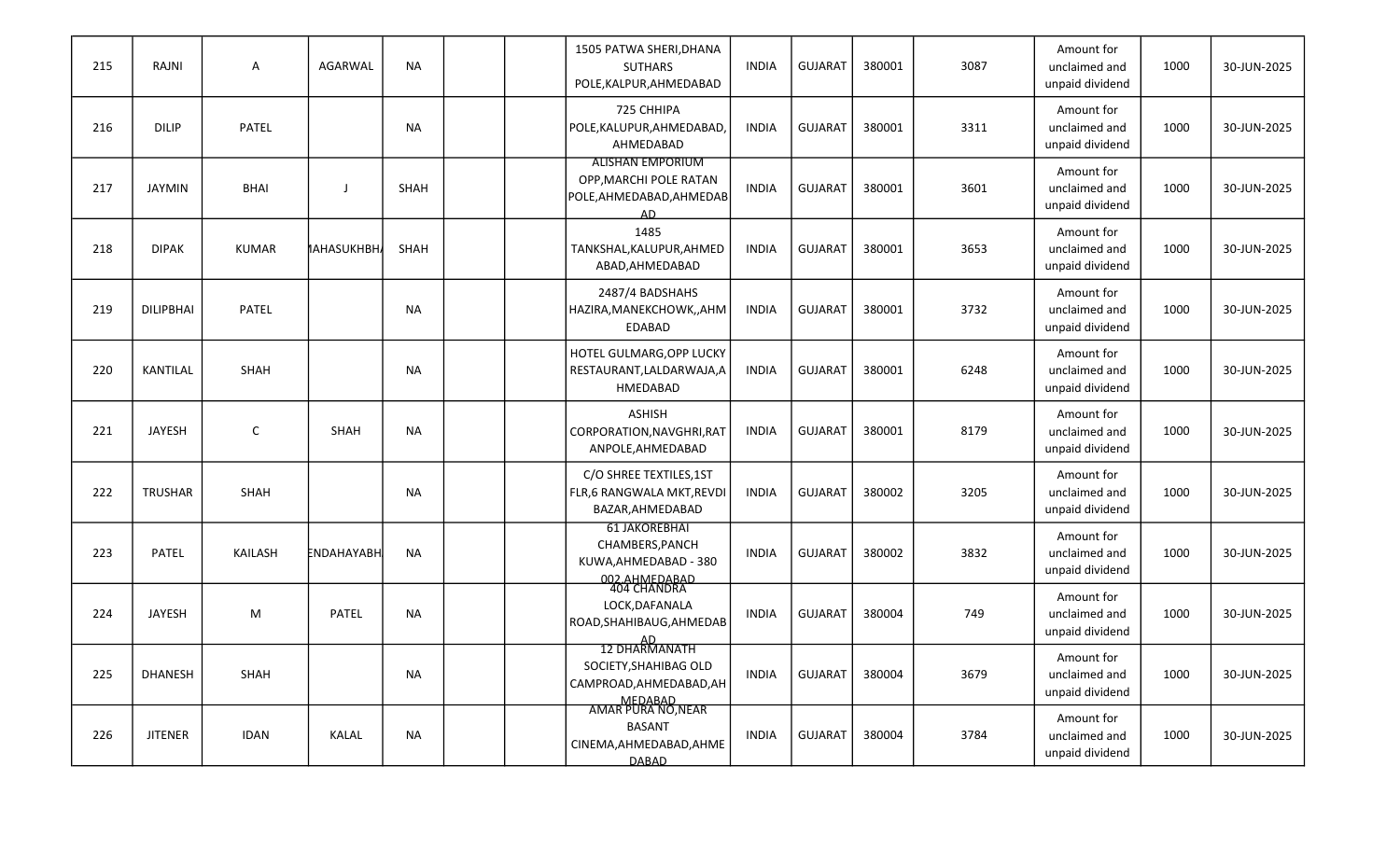|     |                   |                 |                  |           | C/O CHANDULAL                                |              |                |        |      | Amount for                  |      |             |
|-----|-------------------|-----------------|------------------|-----------|----------------------------------------------|--------------|----------------|--------|------|-----------------------------|------|-------------|
| 227 | ARVIND            | <b>KUMAR</b>    | SHAH             | <b>NA</b> | CHUNILAL, PALEJWALA<br>BUILDING, RAMNAGAR    | <b>INDIA</b> | <b>GUJARAT</b> | 380005 | 877  | unclaimed and               | 1000 | 30-JUN-2025 |
|     |                   |                 |                  |           | SABARMATI.AHMEDABAD                          |              |                |        |      | unpaid dividend             |      |             |
|     |                   |                 |                  |           |                                              |              |                |        |      | Amount for                  |      |             |
| 228 | SANTOSH           | <b>SHETH</b>    |                  | <b>NA</b> | BHUVAN, RAMNAGAR                             | <b>INDIA</b> | <b>GUJARAT</b> | 380005 | 3108 | unclaimed and               | 1000 | 30-JUN-2025 |
|     |                   |                 |                  |           | SABARMATI, AHMEDABAD, AH                     |              |                |        |      | unpaid dividend             |      |             |
|     |                   |                 |                  |           | MEDABAD<br>7 ASHTAMANGAL                     |              |                |        |      | Amount for                  |      |             |
| 229 | <b>HANDRAKAN</b>  | SHAH            |                  | <b>NA</b> | FLAT, MAHALAXMI                              | <b>INDIA</b> | <b>GUJARAT</b> | 380005 | 3655 | unclaimed and               | 1000 | 30-JUN-2025 |
|     |                   |                 |                  |           | SOCIETY, RAMNAGAR                            |              |                |        |      | unpaid dividend             |      |             |
|     |                   |                 |                  |           | SABARMATI AHMEDABAD<br>NR JOGNIMATA'S        |              |                |        |      |                             |      |             |
|     |                   |                 |                  |           | TEMPLE, BHILVAS                              |              |                |        |      | Amount for                  |      |             |
| 230 | <b>JAYANTI</b>    | <b>HARILAL</b>  | <b>BORANA</b>    | <b>NA</b> | KOCHRAB, ELLIS                               | <b>INDIA</b> | <b>GUJARAT</b> | 380006 | 3294 | unclaimed and               | 1000 | 30-JUN-2025 |
|     |                   |                 |                  |           | BRIDGE.AHMEDABAD<br>PIOMA INDUSTRIES,8TH     |              |                |        |      | unpaid dividend             |      |             |
|     |                   |                 |                  |           |                                              |              |                |        |      | Amount for                  |      |             |
| 231 | <b>PERSIS</b>     | A               | <b>KHAMBATTA</b> | <b>NA</b> | FLOOR,<br>WHITEHOUSE, PANCHWATI, A           | <b>INDIA</b> | <b>GUJARAT</b> | 380006 | 7430 | unclaimed and               | 6000 | 30-JUN-2025 |
|     |                   |                 |                  |           |                                              |              |                |        |      | unpaid dividend             |      |             |
|     |                   |                 |                  |           | HMEDABAD<br>901,902 VRAJBHUMI                |              |                |        |      | Amount for                  |      |             |
| 232 | SHASHANK          | $\mathbf{I}$    | SHAH             | <b>NA</b> | APTS, NR. SANJAY                             | <b>INDIA</b> | <b>GUJARAT</b> | 380006 | 8183 | unclaimed and               | 1000 | 30-JUN-2025 |
|     |                   |                 |                  |           | APPT, AMBAWADI, AHMEDABA                     |              |                |        |      | unpaid dividend             |      |             |
|     |                   |                 |                  |           | 6 DHARNIDHAR                                 |              |                |        |      |                             |      |             |
|     |                   |                 |                  |           | APARTMENT, NR DR JATIN                       |              |                |        |      | Amount for                  |      |             |
| 233 | <b>PINA</b>       | HEMANDRA        | SHAH             | <b>NA</b> | <b>MAHETA</b>                                | <b>INDIA</b> | <b>GUJARAT</b> | 380007 | 675  | unclaimed and               | 1000 | 30-JUN-2025 |
|     |                   |                 |                  |           | <u>HOSPITAL FATEHNAGAR</u><br>C 3 SHRIJIBAPA |              |                |        |      | unpaid dividend             |      |             |
|     |                   |                 |                  |           | COMPLEX, BARAGE ROAD                         |              |                |        |      | Amount for                  |      |             |
| 234 | SHAILESH          | <b>THAKKAR</b>  |                  | <b>NA</b> | VASNA, AHMEDABAD, AHMED                      | <b>INDIA</b> | <b>GUJARAT</b> | 380007 | 895  | unclaimed and               | 1000 | 30-JUN-2025 |
|     |                   |                 |                  |           |                                              |              |                |        |      | unpaid dividend             |      |             |
|     |                   |                 |                  |           | ABAD<br>4 SARASWATI APART.,BEHIND            |              |                |        |      | Amount for                  |      |             |
| 235 | <b>LALIT</b>      | <b>BHOGILAL</b> | SHAH             | <b>NA</b> | <b>JAIN</b>                                  | <b>INDIA</b> | <b>GUJARAT</b> | 380007 | 927  | unclaimed and               | 1000 | 30-JUN-2025 |
|     |                   |                 |                  |           | MERCHANT, PALDI, AHMEDAB                     |              |                |        |      | unpaid dividend             |      |             |
|     |                   |                 |                  |           | AD                                           |              |                |        |      |                             |      |             |
| 236 | HARSHA            | SHAH            |                  | NA        | 25 SUKITA<br>APPARTMENTS, FATEHPURA, P       | <b>INDIA</b> | <b>GUJARAT</b> | 380007 | 3062 | Amount for<br>unclaimed and | 1000 | 30-JUN-2025 |
|     |                   |                 |                  |           | ALDI, AHMEDABAD                              |              |                |        |      | unpaid dividend             |      |             |
|     |                   |                 |                  |           | D/12 KUNDAN APTS, VIBHAG-                    |              |                |        |      |                             |      |             |
|     |                   |                 |                  |           | $\overline{2}$                               |              |                |        |      | Amount for                  |      |             |
| 237 | <b>ИЗНАКНАВЕМ</b> | SHAH            |                  | NA        | VASANA, AHMEDABAD, AHME                      | <b>INDIA</b> | <b>GUJARAT</b> | 380007 | 3169 | unclaimed and               | 1000 | 30-JUN-2025 |
|     |                   |                 |                  |           | DABAD<br>3 MITESH APT                        |              |                |        |      | unpaid dividend             |      |             |
|     |                   |                 |                  |           |                                              |              |                |        |      | Amount for                  |      |             |
| 238 | <b>JITENDRA</b>   | SHAH            |                  | NA        | VRUNDAVAN, COLONY<br>VIKASGRUH RD, PALDI     | <b>INDIA</b> | GUJARAT        | 380007 | 3806 | unclaimed and               | 1000 | 30-JUN-2025 |
|     |                   |                 |                  |           | AHMEDABAD.AHMEDABAD                          |              |                |        |      | unpaid dividend             |      |             |
|     |                   |                 |                  |           |                                              |              |                |        |      |                             |      |             |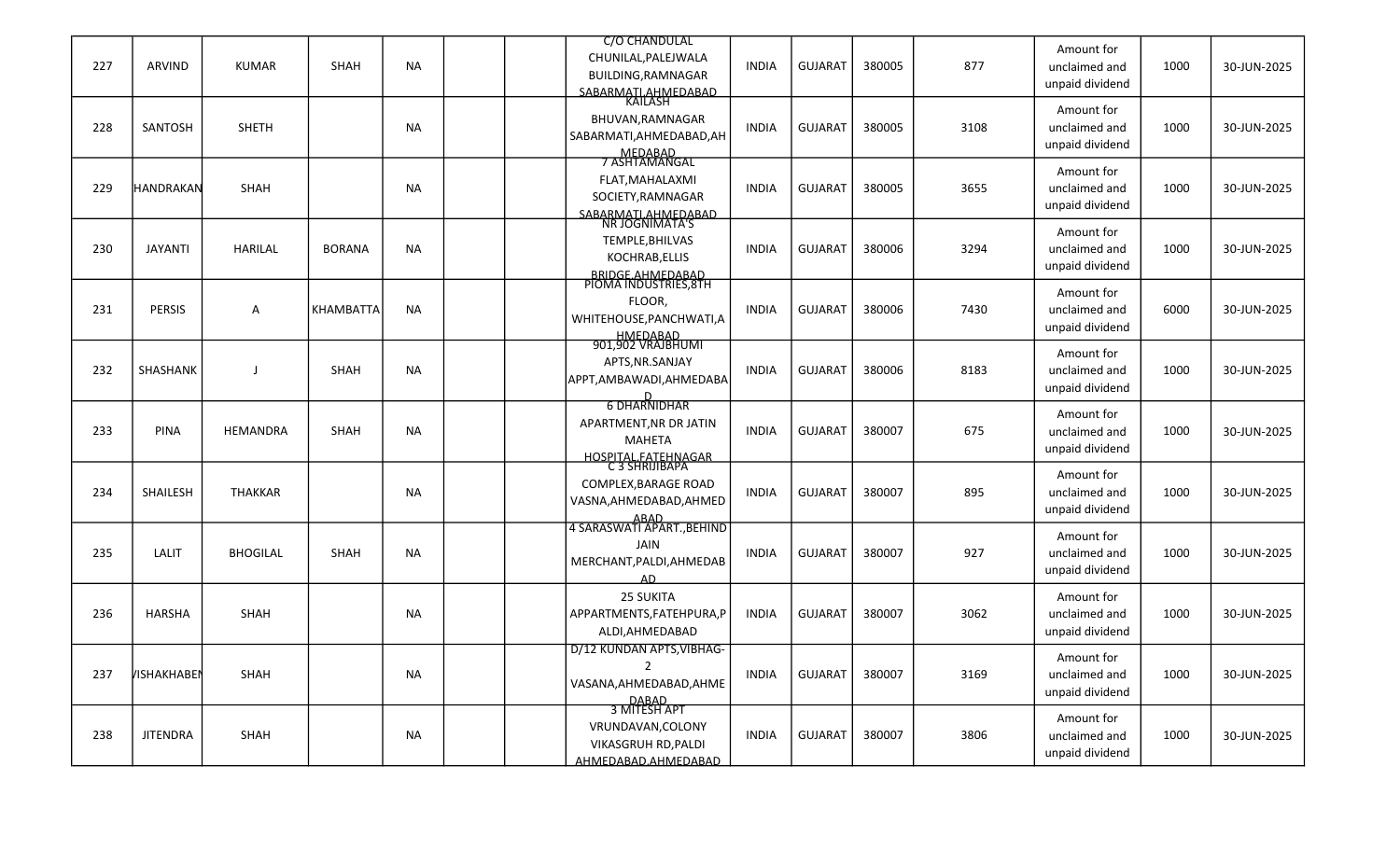| 239 | <b>MINAXI</b>   | <b>DESAI</b>   |                | <b>NA</b>      |            | 3, OPERA SOCIETY PART-<br>1, NEAR NEW VIKAS<br>GRUH, FATEHPURA, AHMEDAB<br>AD                  | <b>INDIA</b> | <b>GUJARAT</b> | 380007 | 5096 | Amount for<br>unclaimed and<br>unpaid dividend | 1000 | 30-JUN-2025 |
|-----|-----------------|----------------|----------------|----------------|------------|------------------------------------------------------------------------------------------------|--------------|----------------|--------|------|------------------------------------------------|------|-------------|
| 240 | JAYANTILAL      | PAREKH         |                | <b>NA</b>      |            | C 7 DALAL APARTMENT, VIKAS<br><b>GRUH</b><br>ROAD, PALDI, AHMEDABAD                            | <b>INDIA</b> | <b>GUJARAT</b> | 380007 | 5107 | Amount for<br>unclaimed and<br>unpaid dividend | 1000 | 30-JUN-2025 |
| 241 | <b>NORTH</b>    | <b>GUJARAT</b> | <b>HOUSING</b> | <b>FINANCE</b> | <b>LTD</b> | 316 TULSI NR<br>MITHAKALI, CROSS<br>ROAD, NAVRANGPURA, AHME                                    | INDIA        | <b>GUJARAT</b> | 380009 | 3383 | Amount for<br>unclaimed and<br>unpaid dividend | 9000 | 30-JUN-2025 |
| 242 | JAYESH          | DEVCHANDBHAI   | PATEL          | <b>NA</b>      |            | DABAD<br>41/481 RAGHUKUL<br>APARTMENTS, SOLA<br>ROAD, NARANPURA, AHMEDA<br><b>BAD</b>          | <b>INDIA</b> | <b>GUJARAT</b> | 380013 | 544  | Amount for<br>unclaimed and<br>unpaid dividend | 1000 | 30-JUN-2025 |
| 243 | PRASHANT        | <b>NAYAK</b>   |                | <b>NA</b>      |            | 36/425 AKASHDIP APPT, NR<br>AKHBARNAGAR, NAVA<br>VADAJ, AHMEDABAD                              | INDIA        | <b>GUJARAT</b> | 380013 | 3222 | Amount for<br>unclaimed and<br>unpaid dividend | 1000 | 30-JUN-2025 |
| 244 | <b>PUSHPA</b>   | <b>BEN</b>     | PATEL          | <b>NA</b>      |            | 2 AKRUTI SOCIETY, JODHPUR<br>ROAD, SATELITE, AHMEDABAD                                         | <b>INDIA</b> | <b>GUJARAT</b> | 380015 | 3232 | Amount for<br>unclaimed and<br>unpaid dividend | 1000 | 30-JUN-2025 |
| 245 | <b>SUNITA</b>   | $\mathsf C$    | <b>KHAMAR</b>  | <b>NA</b>      |            | 29 VRUNDAVAN<br><b>BUNGLOWS, SATELITE RING</b><br>RD, AHMEDABAD, AHMEDABA                      | <b>INDIA</b> | <b>GUJARAT</b> | 380015 | 3859 | Amount for<br>unclaimed and<br>unpaid dividend | 1000 | 30-JUN-2025 |
| 246 | <b>NATUBHAI</b> | PATEL          |                | <b>NA</b>      |            | A/7 AYOJAN<br>NAGAR, AMBAWADI, AHMEDA<br>BAD, AHMEDABAD                                        | <b>INDIA</b> | <b>GUJARAT</b> | 380015 | 5138 | Amount for<br>unclaimed and<br>unpaid dividend | 1000 | 30-JUN-2025 |
| 247 | <b>FULWANTI</b> | SHAH           |                | <b>NA</b>      |            | 5 PARSHVNAGAR<br>SOCIETY, GITANJALI NAGAR D<br>CABIN, PO RAILWAY COLONY<br>SABARMATI.SABARMATI | <b>INDIA</b> | <b>GUJARAT</b> | 380019 | 3671 | Amount for<br>unclaimed and<br>unpaid dividend | 1000 | 30-JUN-2025 |
| 248 | SNEHLATA        | LALIT          | SHAH           | NA             |            | 11 FULWADI SOCIETY, OUT OF<br>GOMTIPUR, AHMEDABAD, AH<br>MEDABAD                               | <b>INDIA</b> | <b>GUJARAT</b> | 380021 | 926  | Amount for<br>unclaimed and<br>unpaid dividend | 1000 | 30-JUN-2025 |
| 249 | AGYAVANTIB      | SHAH           |                | <b>NA</b>      |            | 406/13 PILI CHALI, OPP POST<br>OFFICE, RAKHIYAL<br>ROAD, AHMEDABAD                             | <b>INDIA</b> | <b>GUJARAT</b> | 380021 | 3631 | Amount for<br>unclaimed and<br>unpaid dividend | 1000 | 30-JUN-2025 |
| 250 | NAGIN           | K              | PATEL          | <b>NA</b>      |            | 278/4 PATEL<br>PARMANDANDCHALI,OPP<br><b>VIJAY PETROLIUM</b><br>RAKHIAL.ROAD.AHMEDABAD         | INDIA        | GUJARAT        | 380021 | 3766 | Amount for<br>unclaimed and<br>unpaid dividend | 1000 | 30-JUN-2025 |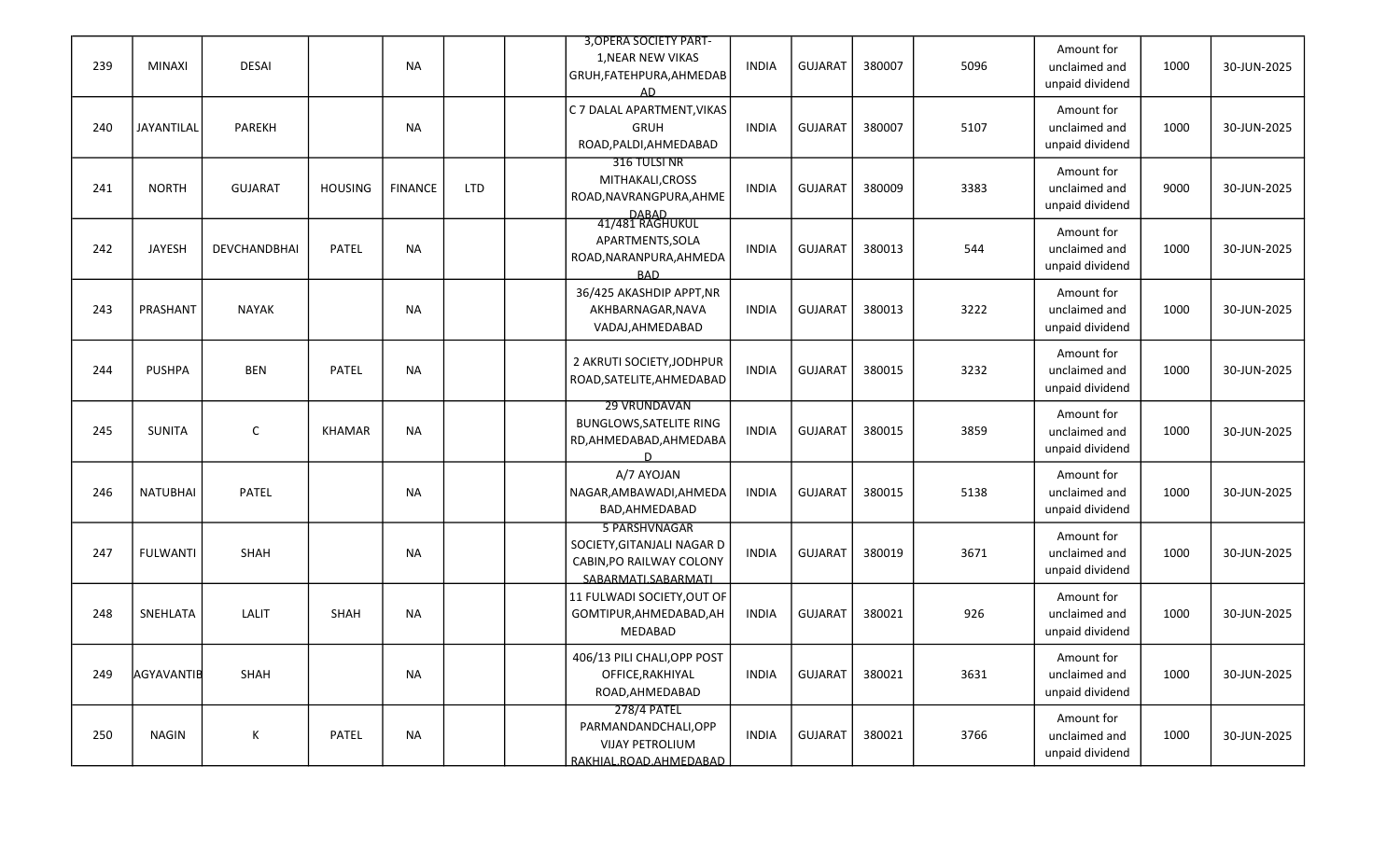| 251 | <b>JAYANTI</b>  | L               | RATHOD          | <b>NA</b> |  | <b>BAJRANG SOCIETY SHOP NO</b><br>6, BEHIND L B STADIUM, BAPU<br>NAGAR, AHMEDABAD                                | <b>INDIA</b> | <b>GUJARAT</b> | 380024 | 647  | Amount for<br>unclaimed and<br>unpaid dividend | 1000 | 30-JUN-2025 |
|-----|-----------------|-----------------|-----------------|-----------|--|------------------------------------------------------------------------------------------------------------------|--------------|----------------|--------|------|------------------------------------------------|------|-------------|
| 252 | PATEL           | <b>MANISHA</b>  | S               | <b>NA</b> |  | 46 KAMESHWAR PARK, OPP<br>GHANSHYAM<br>PARK, GHODASAR, AHMEDABA                                                  | <b>INDIA</b> | <b>GUJARAT</b> | 380050 | 803  | Amount for<br>unclaimed and<br>unpaid dividend | 1000 | 30-JUN-2025 |
| 253 | <b>MANUBHAI</b> |                 | PATEL           | <b>NA</b> |  | 5/A HARIMUKUND PARK, NR<br><b>JIVRAJ PARK BUS</b><br>STOP, AHMEDABAD                                             | <b>INDIA</b> | <b>GUJARAT</b> | 380051 | 5724 | Amount for<br>unclaimed and<br>unpaid dividend | 1000 | 30-JUN-2025 |
| 254 | SITARAM         | <b>JOITARAM</b> | PATEL           | <b>NA</b> |  | 380051.AHMEDABAD<br> G-802 SAMRAJAYA FLATS,OPP<br>MANAV MANDIR DRIVE IN<br>ROAD, AHMEDABAD, AHMEDA<br><b>BAD</b> | <b>INDIA</b> | <b>GUJARAT</b> | 380052 | 3319 | Amount for<br>unclaimed and<br>unpaid dividend | 1000 | 30-JUN-2025 |
| 255 | <b>SUREKHA</b>  | JAYANTILAL      | <b>MEHTA</b>    | <b>NA</b> |  | A/5/14 GOYEL INTER<br>CITY, OPP T V TOWER, DRIVE<br>IN ROAD, AHMEDABAD                                           | <b>INDIA</b> | <b>GUJARAT</b> | 380054 | 845  | Amount for<br>unclaimed and<br>unpaid dividend | 1000 | 30-JUN-2025 |
| 256 | MEHUL           | <b>KUMAR</b>    | RASIKLAL        | PATEL     |  | 75 ALKAPURI SOC, NR WATER<br>TANK, GHATLODIA, AHMEDAB<br>AD                                                      | <b>INDIA</b> | <b>GUJARAT</b> | 380061 | 3144 | Amount for<br>unclaimed and<br>unpaid dividend | 1000 | 30-JUN-2025 |
| 257 | ANIL            | CHIMANLAL       | SHAH            | <b>NA</b> |  | C/O.PRAKASH C.<br>SHAH, 269/3225, SUNDARVAN<br>APPT., SOLA ROAD,<br>NARANPURAAHMEDABAD                           | <b>INDIA</b> | <b>GUJARAT</b> | 380063 | 681  | Amount for<br>unclaimed and<br>unpaid dividend | 1000 | 30-JUN-2025 |
| 258 | ASHA            | <b>JAIN</b>     |                 | <b>NA</b> |  | C/O DR JAIN J M, SARVODAY<br>SOCIETY, VIRAMGAM, VIRAMG<br>AM                                                     | <b>INDIA</b> | <b>GUJARAT</b> | 382150 | 959  | Amount for<br>unclaimed and<br>unpaid dividend | 1000 | 30-JUN-2025 |
| 259 | RAJESH          | <b>BUDHALAL</b> | <b>PATEL</b>    | <b>NA</b> |  | AT & POST SARKHEJ, NEAR<br><b>DUTT</b><br>MANDIR, TA.CITY, AHMEDABA                                              | <b>INDIA</b> | <b>GUJARAT</b> | 382210 | 829  | Amount for<br>unclaimed and<br>unpaid dividend | 1000 | 30-JUN-2025 |
| 260 | <b>BHADRESH</b> | JANARDAN        | <b>TRIPATHI</b> | <b>NA</b> |  | CHOWK SHERI, SARKHEJ TA<br>CITY, DIST<br>AHMEDABAD, AHMEDABAD                                                    | <b>INDIA</b> | <b>GUJARAT</b> | 382210 | 3192 | Amount for<br>unclaimed and<br>unpaid dividend | 1000 | 30-JUN-2025 |
| 261 | RAJESH          | В               | SHAH            | <b>NA</b> |  | 12, GHIYANAGAR<br>SOCIETY, NARODA, AHMEDAB<br>AD                                                                 | <b>INDIA</b> | <b>GUJARAT</b> | 382325 | 809  | Amount for<br>unclaimed and<br>unpaid dividend | 1000 | 30-JUN-2025 |
| 262 | RASILABEN       | B               | SODVADIYA       | <b>NA</b> |  | 108 OLD G WARD, OPP BUS<br>STAND, KUBER<br>NAGAR, AHMEDABAD                                                      | <b>INDIA</b> | <b>GUJARAT</b> | 382340 | 637  | Amount for<br>unclaimed and<br>unpaid dividend | 1000 | 30-JUN-2025 |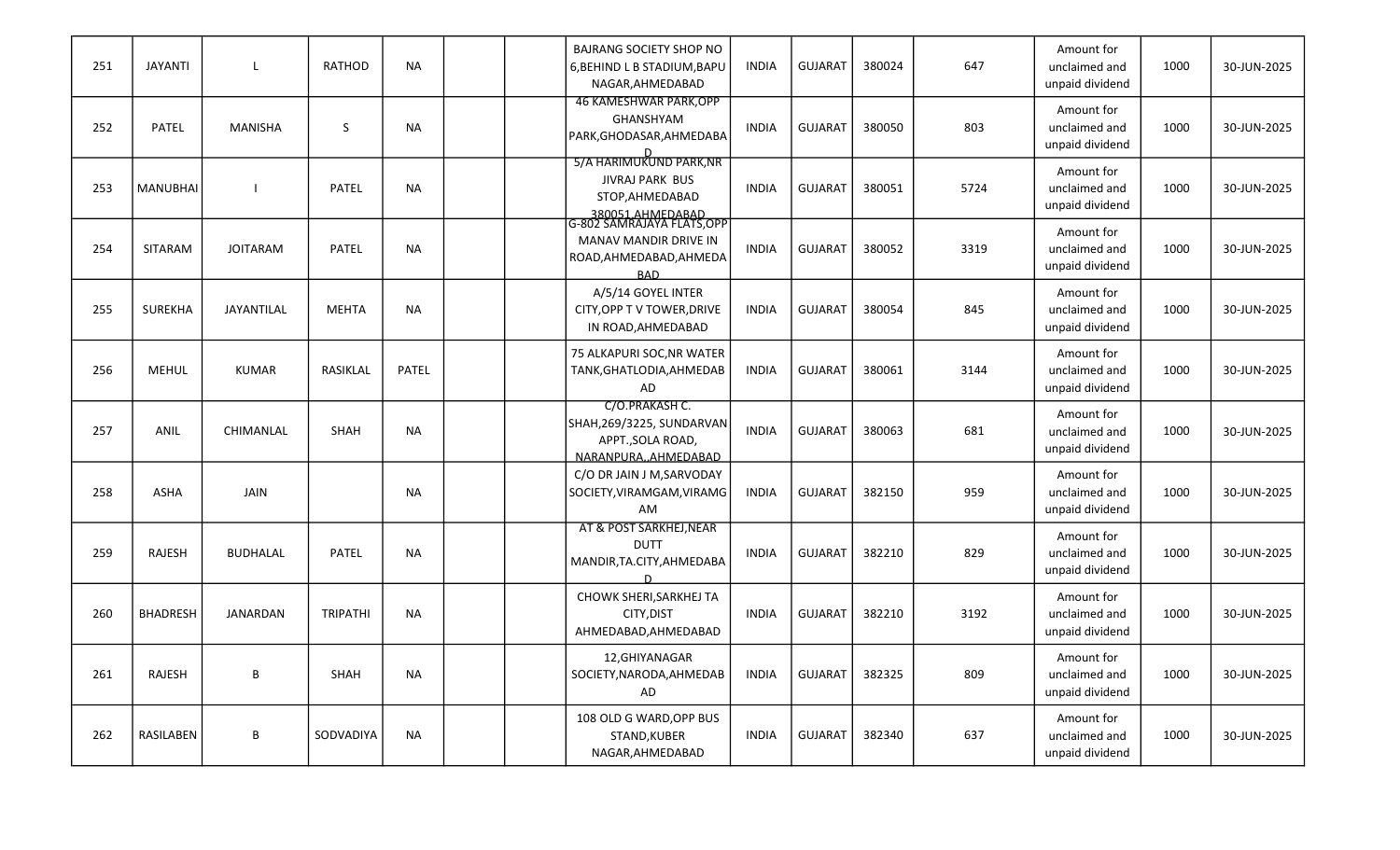|     |                   |                   |               |           | A-2-16 HARNAMDAS                                 |              |                |        |      |                                                |      |             |
|-----|-------------------|-------------------|---------------|-----------|--------------------------------------------------|--------------|----------------|--------|------|------------------------------------------------|------|-------------|
| 263 | <b>DILIPKUMAR</b> | <b>PURSWANI</b>   |               | <b>NA</b> | SOCIETY, BUNGLOW<br>AREA, POST KUBER             | <b>INDIA</b> | <b>GUJARAT</b> | 382340 | 662  | Amount for<br>unclaimed and<br>unpaid dividend | 1000 | 30-JUN-2025 |
|     |                   |                   |               |           | NAGAR.AHMEDABAD                                  |              |                |        |      |                                                |      |             |
| 264 | HARSHA            | <b>BHAGIA</b>     |               | <b>NA</b> | C/43 KUBER<br>NAGAR, AHMEDABAD, , AHMED          | <b>INDIA</b> | <b>GUJARAT</b> | 382340 | 3684 | Amount for<br>unclaimed and                    | 1000 | 30-JUN-2025 |
|     |                   |                   |               |           | ABAD                                             |              |                |        |      | unpaid dividend                                |      |             |
|     |                   |                   |               |           | 235/2 PRAKASH                                    |              |                |        |      | Amount for                                     |      |             |
| 265 | RAJU              | <b>TAHELANI</b>   |               | <b>NA</b> | <b>GALI, THAKKAR BAPA</b>                        | <b>INDIA</b> | <b>GUJARAT</b> | 382350 | 660  | unclaimed and                                  | 1000 | 30-JUN-2025 |
|     |                   |                   |               |           | NAGAR, AHMEDABAD, AHMED                          |              |                |        |      | unpaid dividend                                |      |             |
|     |                   |                   |               |           | ABAD<br>5/SAUNDARYA VILLA                        |              |                |        |      |                                                |      |             |
| 266 | KRISHNABEN        | P                 | PATEL         | <b>NA</b> | BUNGLOWS, OPP. SHUKAN                            | <b>INDIA</b> | <b>GUJARAT</b> | 382350 | 733  | Amount for<br>unclaimed and                    | 1000 | 30-JUN-2025 |
|     |                   |                   |               |           | <b>BUNGLOWS, NIKOL NARODA</b>                    |              |                |        |      | unpaid dividend                                |      |             |
|     |                   |                   |               |           | ROAD.AHMEDABAD                                   |              |                |        |      |                                                |      |             |
|     |                   |                   |               |           | 96 A HARBHOLANATH, NR                            |              |                |        |      | Amount for                                     |      |             |
| 267 | <b>DINESHBHAI</b> | PATEL             |               | <b>NA</b> | GAURI ODHAV,, AHMEDABAD                          | <b>INDIA</b> | <b>GUJARAT</b> | 382415 | 5598 | unclaimed and                                  | 1000 | 30-JUN-2025 |
|     |                   |                   |               |           |                                                  |              |                |        |      | unpaid dividend                                |      |             |
|     |                   |                   |               |           | <b>14-A SHREEJI PRAKASH CO</b>                   |              |                |        |      | Amount for                                     |      |             |
| 268 | RAJENDRA          | -1                | <b>PANDYA</b> | <b>NA</b> | OP, HOUSING                                      | <b>INDIA</b> | <b>GUJARAT</b> | 382424 | 840  | unclaimed and                                  | 1000 | 30-JUN-2025 |
|     |                   |                   |               |           | SOCIETY, NIGAMNAGAR, CHAN                        |              |                |        |      | unpaid dividend                                |      |             |
|     |                   |                   |               |           | DKHEDA.AHMEDABAD                                 |              |                |        |      |                                                |      |             |
|     |                   |                   |               |           | 16 MANGAL PARK CO OP                             |              |                |        |      | Amount for                                     |      |             |
| 269 | RAJENDRA          | <b>VISHNUBHAI</b> | PATEL         | <b>NA</b> | SOC, OPP SHYAM                                   | <b>INDIA</b> | <b>GUJARAT</b> | 382425 | 5758 | unclaimed and                                  | 1000 | 30-JUN-2025 |
|     |                   |                   |               |           | TALKIES,, BAREJA                                 |              |                |        |      | unpaid dividend                                |      |             |
|     |                   |                   |               |           | C/O VISHNU RICE                                  |              |                |        |      | Amount for                                     |      |             |
| 270 | <b>DINESH</b>     | <b>BHOGIBHAI</b>  | PATEL         | <b>NA</b> | MILL, JETALPUR, TA                               | <b>INDIA</b> | <b>GUJARAT</b> | 382426 | 751  | unclaimed and                                  | 1000 | 30-JUN-2025 |
|     |                   |                   |               |           | DESCORI, AHMEDABAD                               |              |                |        |      | unpaid dividend                                |      |             |
|     |                   |                   |               |           | C/O HARSHAD M LALANI,29                          |              |                |        |      | Amount for                                     |      |             |
| 271 | <b>MUKESH</b>     | <b>DUDHELA</b>    |               | <b>NA</b> | NEW SAURABH SOCIETY, NEAR                        | <b>INDIA</b> | <b>GUJARAT</b> | 382443 | 864  | unclaimed and                                  | 1000 | 30-JUN-2025 |
|     |                   |                   |               |           | LIC SOCIETY                                      |              |                |        |      | unpaid dividend                                |      |             |
|     |                   |                   |               |           | <u>ISANPUR.AHMEDABAD</u><br>INDUSTRIAL OXYGEN CO |              |                |        |      |                                                |      |             |
|     |                   |                   |               |           | LTD, A 1/15 GIDC                                 |              |                |        |      | Amount for                                     |      |             |
| 272 | CHIMANBHA         | RATNABHAI         | <b>RAJPUT</b> | <b>NA</b> | VATVA, AHMEDABAD, AHMED                          | <b>INDIA</b> | <b>GUJARAT</b> | 382445 | 489  | unclaimed and                                  | 1000 | 30-JUN-2025 |
|     |                   |                   |               |           | <b>ABAD</b>                                      |              |                |        |      | unpaid dividend                                |      |             |
|     |                   |                   |               |           | C/O BASANT CHEMICAL, C-                          |              |                |        |      | Amount for                                     |      |             |
| 273 | MANJU             | AGRAWAL           |               | <b>NA</b> | 1/396 G I D C PH                                 | <b>INDIA</b> | GUJARAT        | 382445 | 3680 | unclaimed and                                  | 1000 | 30-JUN-2025 |
|     |                   |                   |               |           | II, VATVA, AHMEDABAD                             |              |                |        |      | unpaid dividend                                |      |             |
|     |                   |                   |               |           | 29 SUN SHINE                                     |              |                |        |      | Amount for                                     |      |             |
| 274 | HAGWANDA          | RAMDAS            | PARYANI       | <b>NA</b> | SOCIETY, HANSOL SHARDAR                          | <b>INDIA</b> | <b>GUJARAT</b> | 382475 | 580  | unclaimed and                                  | 1000 | 30-JUN-2025 |
|     |                   |                   |               |           | NAGAR, AHMEDABD, AHMEDA                          |              |                |        |      | unpaid dividend                                |      |             |
|     |                   |                   |               |           | <b>BAD</b>                                       |              |                |        |      |                                                |      |             |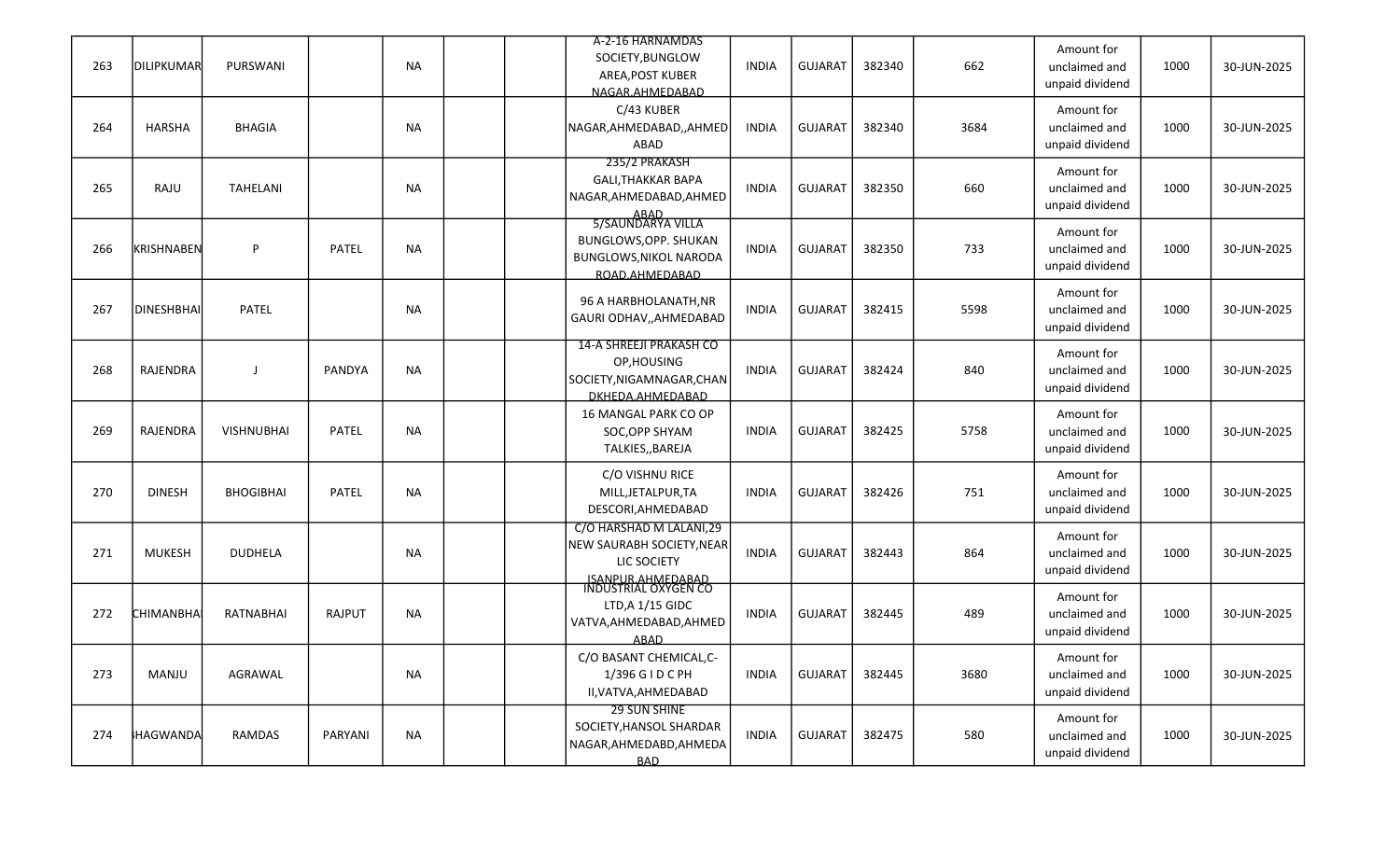| 275 | VADILAL          | C                   | PATEL     | <b>NA</b> |  | 27-A SHADEEP<br>SOCIETY, RANIP, AHMEDABAD<br>AHMEDABAD                                   | <b>INDIA</b> | <b>GUJARAT</b> | 382480 | 536  | Amount for<br>unclaimed and<br>unpaid dividend | 1000 | 30-JUN-2025 |
|-----|------------------|---------------------|-----------|-----------|--|------------------------------------------------------------------------------------------|--------------|----------------|--------|------|------------------------------------------------|------|-------------|
| 276 | MAHENDRA         | SOMABHAI            | PATEL     | <b>NA</b> |  | 13 VIJAYNAGAR<br>SOCIETY, OPP. RAMJI<br>TEMPLE, RANIP, AHMEDABAD                         | <b>INDIA</b> | <b>GUJARAT</b> | 382480 | 3747 | Amount for<br>unclaimed and<br>unpaid dividend | 1000 | 30-JUN-2025 |
| 277 | RAMESHBHA        | PATEL               |           | <b>NA</b> |  | SOLAGAM, TA<br>DASKROI, SONIVAS, DIST<br>AHMEDABAD, AHMEDABAD                            | <b>INDIA</b> | <b>GUJARAT</b> | 382481 | 3704 | Amount for<br>unclaimed and<br>unpaid dividend | 1000 | 30-JUN-2025 |
| 278 | RAMANBHAI        | <b>HARAGOVANDAS</b> | PATEL     | <b>NA</b> |  | AT CHALASAN, TA.KADI POST-<br>SURAJ, DIST<br>MEHSANA, MEHSANA                            | <b>INDIA</b> | <b>GUJARAT</b> | 382715 | 3761 | Amount for<br>unclaimed and<br>unpaid dividend | 1000 | 30-JUN-2025 |
| 279 | HARATKUMA        | <b>KALIDAS</b>      | PATEL     | <b>NA</b> |  | <b>6 SOMNATHNAGAR</b><br>SOCIETY, NARANPURA CHAR<br>RASTA, NARANPURA,, MEHSAN            | <b>INDIA</b> | <b>GUJARAT</b> | 382721 | 5101 | Amount for<br>unclaimed and<br>unpaid dividend | 1000 | 30-JUN-2025 |
| 280 | <b>HABANABAN</b> | $\vee$              | LOHAR     | <b>NA</b> |  | <b>NEAR ANAND PARK</b><br>SOC, KALOL N G,, DIST<br>MEHSANA                               | <b>INDIA</b> | <b>GUJARAT</b> | 382721 | 6225 | Amount for<br>unclaimed and<br>unpaid dividend | 1000 | 30-JUN-2025 |
| 281 | BHIKHALAL        | M                   | PATEL     | <b>NA</b> |  | AT - DINGUCHA OLD<br>VILLAGE, TA - KALOL POST -<br>PANSAR, DIST MEHSANA (N<br>G).MEHSANA | <b>INDIA</b> | <b>GUJARAT</b> | 382740 | 3643 | Amount for<br>unclaimed and<br>unpaid dividend | 1000 | 30-JUN-2025 |
| 282 | SOHAM            | B                   | SONI      | <b>NA</b> |  | C/O PANCHAL<br>MACHINERY, PO PATDI, DIST S<br>NAGAR, AHMEDABAD                           | <b>INDIA</b> | <b>GUJARAT</b> | 382765 | 762  | Amount for<br>unclaimed and<br>unpaid dividend | 1000 | 30-JUN-2025 |
| 283 | TIKENDRA         | SURENDRA            | SINHDESAI | <b>NA</b> |  | C/O PATDI NAGRIK BANK, DIST<br>SURENDRA NAGAR, POST<br>PATDI GUJARAT, MEHSANA            | INDIA        | <b>GUJARAT</b> | 382765 | 6148 | Amount for<br>unclaimed and<br>unpaid dividend | 1000 | 30-JUN-2025 |
| 284 | <b>VISHNU</b>    | A                   | PATEL     | NA        |  | TIRUPATI PAN CENTRE, PO<br>MANSA N G,TA<br>VIJAPUR, MEHSANA                              | INDIA        | <b>GUJARAT</b> | 382845 | 3828 | Amount for<br>unclaimed and<br>unpaid dividend | 1000 | 30-JUN-2025 |
| 285 | <b>ASHISH</b>    | D                   | PATEL     | <b>NA</b> |  | MANGAL MURTI STORE, PO<br>MANSA N G BAZAR, TA<br>VIJAPUR, MEHSANA                        | <b>INDIA</b> | GUJARAT        | 382845 | 3829 | Amount for<br>unclaimed and<br>unpaid dividend | 1000 | 30-JUN-2025 |
| 286 | PATEL            | <b>NATU</b>         | HIRALAL   | <b>NA</b> |  | SMRUTI LABORATORY, NEAR<br><b>BUS STOP STATE</b><br>HIGHWAY, HIMAT<br>NAGAR.HIMMAT NAGAR | INDIA        | GUJARAT        | 383001 | 6210 | Amount for<br>unclaimed and<br>unpaid dividend | 1000 | 30-JUN-2025 |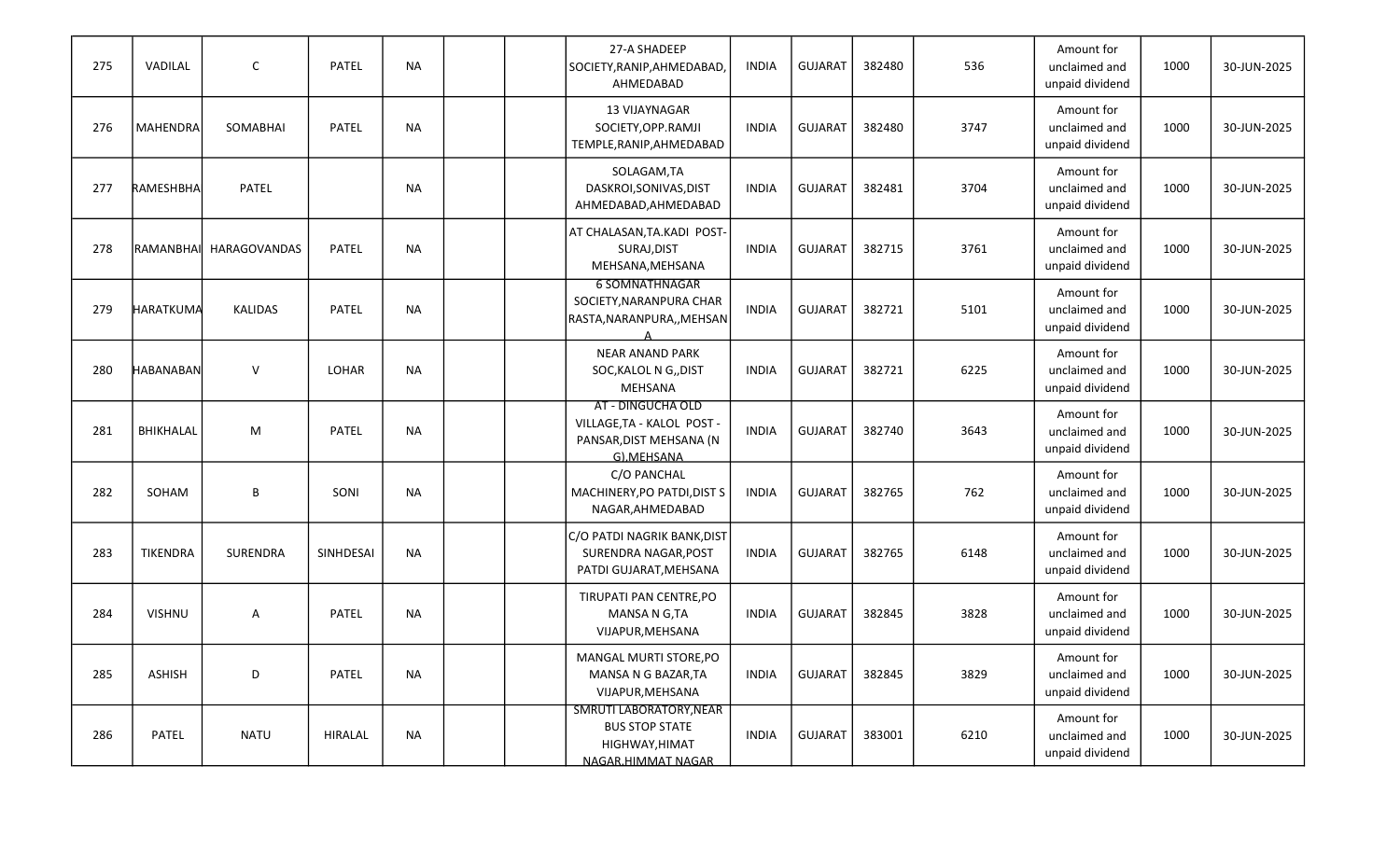| 287 | ARVIND            | PARSHOTTAMDAS     | PATEL              | <b>NA</b> |  | <b>G E BOARD DIVISION</b><br>OFFICE, HIGHWAY<br>ROAD, SIDHPUR, MEHSANA                                      | INDIA        | <b>GUJARAT</b> | 384151 | 3342 | Amount for<br>unclaimed and<br>unpaid dividend | 1000 | 30-JUN-2025 |
|-----|-------------------|-------------------|--------------------|-----------|--|-------------------------------------------------------------------------------------------------------------|--------------|----------------|--------|------|------------------------------------------------|------|-------------|
| 288 | <b>PATEL</b>      | <b>ASMITABEN</b>  | <b>JAYANTIBHAI</b> | <b>NA</b> |  | SAMANINI BARI, AT/POST<br>CHANASMA MEHSANA, N<br>G, MEHSANA                                                 | <b>INDIA</b> | <b>GUJARAT</b> | 384220 | 5738 | Amount for<br>unclaimed and<br>unpaid dividend | 1000 | 30-JUN-2025 |
| 289 | MAMTABEN          | PRABHUDAS         | PATEL              | <b>NA</b> |  | AT PO BHATSAR, TA<br>CHANASMA, BHATSAR, DT<br>MEHSANA N G, MEHSANA                                          | <b>INDIA</b> | <b>GUJARAT</b> | 384230 | 3178 | Amount for<br>unclaimed and<br>unpaid dividend | 1000 | 30-JUN-2025 |
| 290 | <b>HEMABHAI</b>   | <b>VITTHALDAS</b> | PATEL              | <b>NA</b> |  | AT & PATAN C/O PATEL<br>VAS, DIST MEHSANA N<br>GUJARAT,, MEHSANA                                            | <b>INDIA</b> | <b>GUJARAT</b> | 384255 | 5749 | Amount for<br>unclaimed and<br>unpaid dividend | 1000 | 30-JUN-2025 |
| 291 | <b>ARGOVANBH</b>  | <b>VELABHAI</b>   | PATEL              | <b>NA</b> |  | JAL CHOWK LIMDAWALO<br>MADH, PATAN, DIST-<br>MEHSANA, MEHSANA                                               | INDIA        | <b>GUJARAT</b> | 384265 | 5661 | Amount for<br>unclaimed and<br>unpaid dividend | 1000 | 30-JUN-2025 |
| 292 | <b>DHARMESH</b>   | JAYANTILAL        | SHAH               | <b>NA</b> |  | KHETAR PAL NO PADO, GIOL<br>SHERY PATAN N G,, PATAN                                                         | <b>INDIA</b> | <b>GUJARAT</b> | 384265 | 6034 | Amount for<br>unclaimed and<br>unpaid dividend | 1000 | 30-JUN-2025 |
| 293 | <b>BHAVESH</b>    | <b>JAYANTILAL</b> | SHAH               | NA.       |  | KHETAR PAL NO PADO, GOL<br>SHERY, PATAN, PATAN                                                              | <b>INDIA</b> | <b>GUJARAT</b> | 384265 | 6082 | Amount for<br>unclaimed and<br>unpaid dividend | 1000 | 30-JUN-2025 |
| 294 | <b>SUMITRABEN</b> | NARENDRA          | PATEL              | <b>NA</b> |  | C/O DELHI GATE NEAR<br><b>BOMBAY, CLOTH CENTRE</b><br>GALI, MANSAROVER<br>ROAD, PALANPUR (BK).<br>3RD FLOOR | <b>INDIA</b> | <b>GUJARAT</b> | 385001 | 933  | Amount for<br>unclaimed and<br>unpaid dividend | 1000 | 30-JUN-2025 |
| 295 | ABBAS             | JAMA              | <b>MIR</b>         | NA        |  | PADHIYAR, CHAMBER CITY<br>LIGHT ROAD, PALANPUR B<br><b>K.PALANPUR</b>                                       | <b>INDIA</b> | <b>GUJARAT</b> | 385001 | 3616 | Amount for<br>unclaimed and<br>unpaid dividend | 1000 | 30-JUN-2025 |
| 296 | PATEL             | <b>BHEMABHAI</b>  | <b>ANGARAMBH</b>   | <b>NA</b> |  | SHERZ NO 24, OLD LAXMI<br>PURA,, PALANPUR                                                                   | <b>INDIA</b> | <b>GUJARAT</b> | 385001 | 5812 | Amount for<br>unclaimed and<br>unpaid dividend | 1000 | 30-JUN-2025 |
| 297 | <b>RSOTTAMBH</b>  | <b>BHAICHAND</b>  | <b>BHAI</b>        | <b>NA</b> |  | <b>B 4 SHITAL SHOPPING</b><br>COMPLEX, CINEMA<br>ROAD, PALANPUR B<br><b>K.PALANPUR BK</b>                   | <b>INDIA</b> | GUJARAT        | 385001 | 5844 | Amount for<br>unclaimed and<br>unpaid dividend | 1000 | 30-JUN-2025 |
| 298 | RAMESHBHA         | PATEL             |                    | NA        |  | SAMSAMAVAS OLD<br>LAXMIPURAM, PALANPUR B<br>K,,PALANPUR                                                     | <b>INDIA</b> | <b>GUJARAT</b> | 385002 | 3336 | Amount for<br>unclaimed and<br>unpaid dividend | 1000 | 30-JUN-2025 |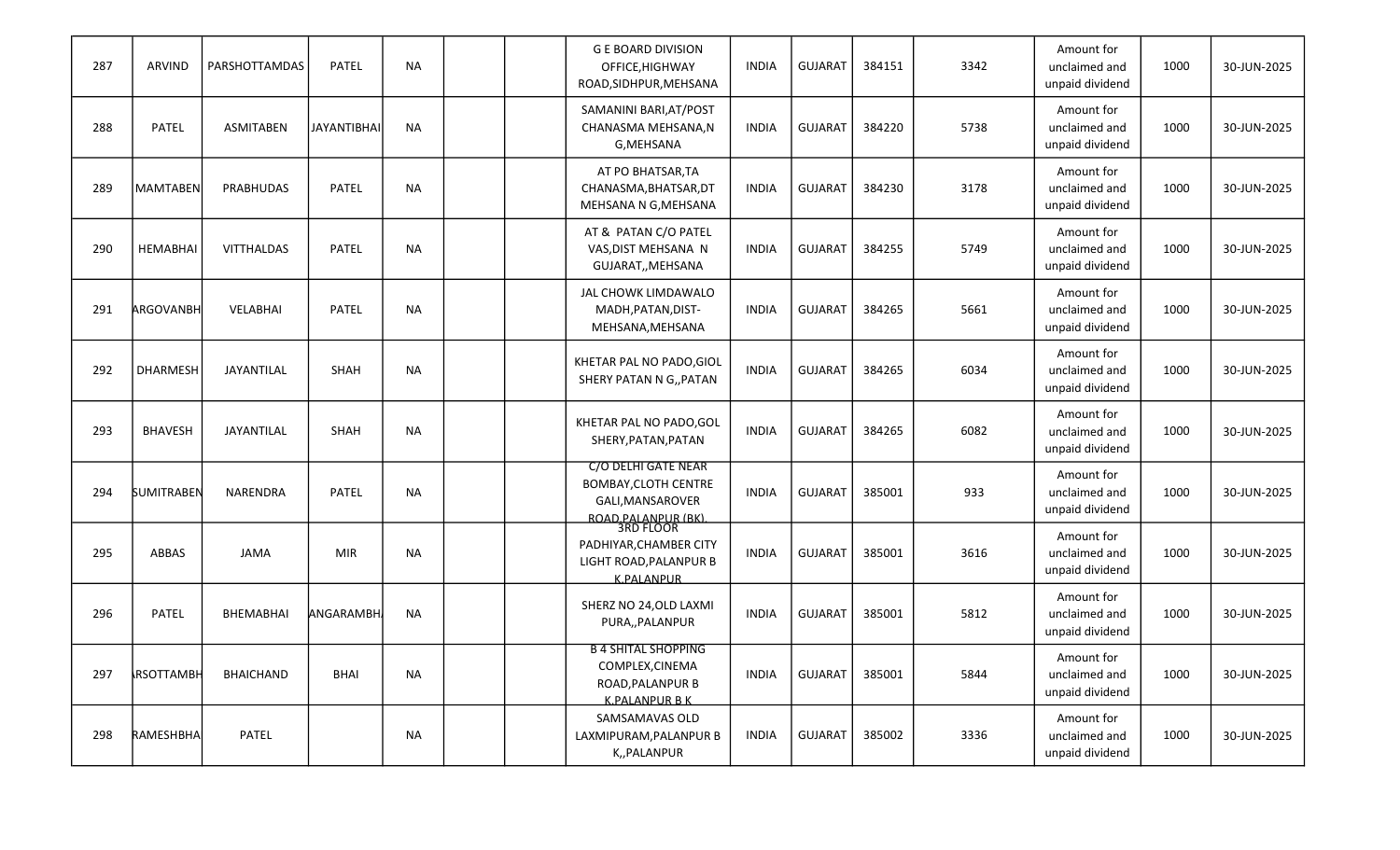| 299 | KANTIBHAI        | GANESHBHAI     | PATEL         | <b>NA</b> |  | STREET NO 11 OLD<br>LAXMIPURA, DIST BANASH<br>KANTHA,TA<br>PALANPUR.PALANPUR            | <b>INDIA</b> | <b>GUJARAT</b> | 385002 | 3629 | Amount for<br>unclaimed and<br>unpaid dividend | 1000 | 30-JUN-2025 |
|-----|------------------|----------------|---------------|-----------|--|-----------------------------------------------------------------------------------------|--------------|----------------|--------|------|------------------------------------------------|------|-------------|
| 300 | <b>REKHA</b>     | PRAHALAD       | <b>JOSHI</b>  | <b>NA</b> |  | 47 PURUSHOTTAM<br>PARK, HIGHWAY ROAD, DEESA<br>DIST B K, DEESA                          | <b>INDIA</b> | <b>GUJARAT</b> | 385535 | 855  | Amount for<br>unclaimed and<br>unpaid dividend | 1000 | 30-JUN-2025 |
| 301 | KUNJAL           | <b>MHETA</b>   |               | <b>NA</b> |  | 13 PAVAPURI, THARA, BK<br><b>GUJ.THARA</b>                                              | <b>INDIA</b> | <b>GUJARAT</b> | 385555 | 3614 | Amount for<br>unclaimed and<br>unpaid dividend | 1000 | 30-JUN-2025 |
| 302 | VILASHBHAI       | KANTIBHAI      | PATEL         | <b>NA</b> |  | <b>MATRUPITRU PRABH KURPA</b><br>SOC, BEHIND RAILWAY<br>CROSSING, PETLAD<br>ROAD.NADIAD | <b>INDIA</b> | <b>GUJARAT</b> | 387001 | 792  | Amount for<br>unclaimed and<br>unpaid dividend | 1000 | 30-JUN-2025 |
| 303 | PARUL            | $\mathsf C$    | PATEL         | <b>NA</b> |  | KOTWALA DARWAJA, NANA<br>ADADH, ANAND, ANAND                                            | <b>INDIA</b> | <b>GUJARAT</b> | 388001 | 1037 | Amount for<br>unclaimed and<br>unpaid dividend | 1000 | 30-JUN-2025 |
| 304 | <b>VINIT</b>     | <b>BHATIA</b>  |               | <b>NA</b> |  | 11 M D PATEL'S CHALI, B/H<br>PAPPU HOSPITAL, JUNA<br>RASTA, ANAND                       | <b>INDIA</b> | <b>GUJARAT</b> | 388001 | 3140 | Amount for<br>unclaimed and<br>unpaid dividend | 1000 | 30-JUN-2025 |
| 305 | HAMMEDHA         | <b>IBRAHIM</b> | <b>GITELI</b> | <b>NA</b> |  | B MUSLIM SOCIETY, VADI NA<br><b>ODA</b><br>GODHRA, GODHRA, GODHRA                       | <b>INDIA</b> | <b>GUJARAT</b> | 389001 | 2980 | Amount for<br>unclaimed and<br>unpaid dividend | 1000 | 30-JUN-2025 |
| 306 | ANIL             | MADHUSUDAN     | PATIL         | <b>NA</b> |  | 1 JYOTI SOCIETY, NEAR SOCIAL<br>WELFARE OFFICE, GODHRA<br>DIST P M S, GODHRA            | <b>INDIA</b> | <b>GUJARAT</b> | 389001 | 6196 | Amount for<br>unclaimed and<br>unpaid dividend | 1000 | 30-JUN-2025 |
| 307 | <b>ALPABEN</b>   | PRAVINKANT     | <b>GANDHI</b> | <b>NA</b> |  | 62/A KALOL COOP HOS<br>SOCIETY, AT KALOL, DIST<br>PANCHMAHALS, KALOL                    | <b>INDIA</b> | <b>GUJARAT</b> | 389330 | 2987 | Amount for<br>unclaimed and<br>unpaid dividend | 1000 | 30-JUN-2025 |
| 308 | SHREEKANT        | PRAVINKANT     | <b>GANDHI</b> | <b>NA</b> |  | 62/A KALOL CO-OP HSG<br>SOC, AT KALOL, DIST<br>PANCHMAHALS, DIST<br>PANCHMAHAL          | <b>INDIA</b> | <b>GUJARAT</b> | 389330 | 5843 | Amount for<br>unclaimed and<br>unpaid dividend | 1000 | 30-JUN-2025 |
| 309 | <b>MANORMABE</b> | <b>BACHCHE</b> |               | <b>NA</b> |  | C-26 HARKASHI SOC, OPP<br>HARNI AERODRAM, HARNI<br>ROAD, BARODA                         | <b>INDIA</b> | <b>GUJARAT</b> | 390001 | 4670 | Amount for<br>unclaimed and<br>unpaid dividend | 1000 | 30-JUN-2025 |
| 310 | <b>PIYUSH</b>    | H              | PATEL         | <b>NA</b> |  | C/O AMBICA GENRAL<br>STORES, JUNA BAZAR, AT & PO<br>KARJAN, DIST BARODA                 | <b>INDIA</b> | <b>GUJARAT</b> | 390001 | 4676 | Amount for<br>unclaimed and<br>unpaid dividend | 1000 | 30-JUN-2025 |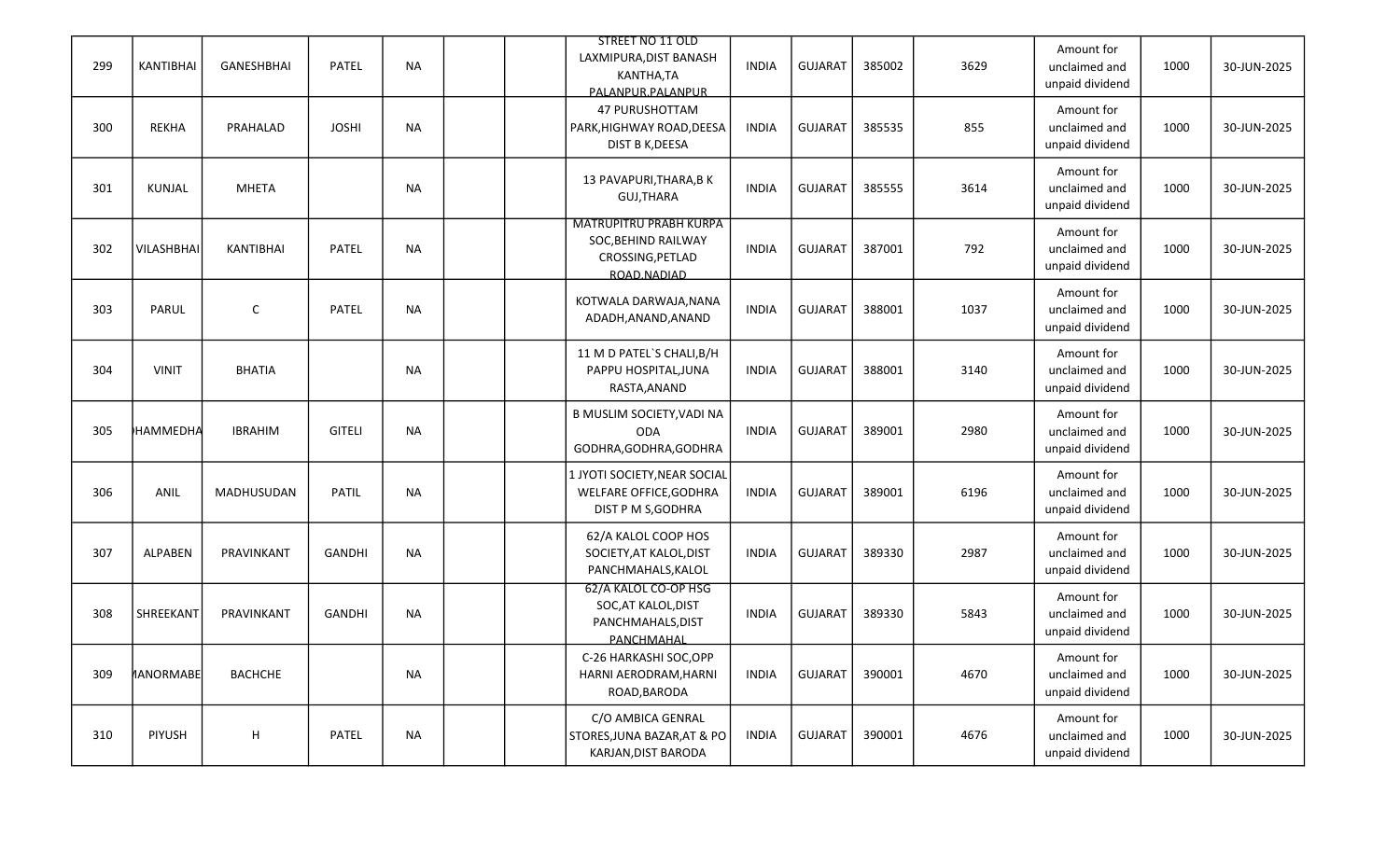| 311 | <b>VINA</b>       | <b>CHINUBHAI</b> | <b>PARIKH</b>   | <b>NA</b>  |            | 39 GANESH SOC, R V DESAI<br>ROAD,, BARODA                                               | <b>INDIA</b> | <b>GUJARAT</b> | 390001 | 6174 | Amount for<br>unclaimed and<br>unpaid dividend | 1000 | 30-JUN-2025 |
|-----|-------------------|------------------|-----------------|------------|------------|-----------------------------------------------------------------------------------------|--------------|----------------|--------|------|------------------------------------------------|------|-------------|
| 312 | <b>ANCHHODBH</b>  |                  | PATEL           | <b>NA</b>  |            | $D-160$<br>SWAMINARAYAN, NAGAR<br>SOCIETY, NIZAMPURA, BAROD                             | <b>INDIA</b> | <b>GUJARAT</b> | 390002 | 2989 | Amount for<br>unclaimed and<br>unpaid dividend | 1000 | 30-JUN-2025 |
| 313 | <b>DIPY</b>       | <b>FINSTOCK</b>  | PVT             | <b>LTD</b> |            | 204/5 GARDEN VIEW,2ND<br>FLOOR, OPP KALA<br>GHODA, SAYAJIGUNJ, BARODA                   | <b>INDIA</b> | <b>GUJARAT</b> | 390005 | 6408 | Amount for<br>unclaimed and<br>unpaid dividend | 1000 | 30-JUN-2025 |
| 314 | <b>HARIOM</b>     | SHUKLA           |                 | <b>NA</b>  |            | 22/1 UTKANTH<br>SOCIETY, BEHIND ALKAPURI<br><b>CLUB, OPP HOTEL</b><br>EXPRESS.BARODA    | <b>INDIA</b> | <b>GUJARAT</b> | 390005 | 440  | Amount for<br>unclaimed and<br>unpaid dividend | 1000 | 30-JUN-2025 |
| 315 | <b>DIPTI</b>      | PRAFULBHAI       | KOTHARI         | <b>NA</b>  |            | C/O L M KOTHARI &<br>SONS, STATION<br>ROAD, BARODA, BARODA                              | INDIA        | <b>GUJARAT</b> | 390005 | 3009 | Amount for<br>unclaimed and<br>unpaid dividend | 1000 | 30-JUN-2025 |
| 316 | <b>NIPAR</b>      | <b>FINANCIAL</b> | <b>SERVICES</b> | <b>PVT</b> | <b>LTD</b> | A/1 SHAKTIDHAM, OLD PADRA<br>ROAD, DIWALIPURA, BARODA                                   | <b>INDIA</b> | <b>GUJARAT</b> | 390015 | 3054 | Amount for<br>unclaimed and<br>unpaid dividend | 1000 | 30-JUN-2025 |
| 317 | AMRITLAL          | К                | SHAH            | <b>NA</b>  |            | 25/13 NARMDANUGUR, OPP<br>RAJNIGANDHA<br>APARTMENT, DIWALIPURA, BA<br><b>RODA</b>       | <b>INDIA</b> | <b>GUJARAT</b> | 390015 | 2950 | Amount for<br>unclaimed and<br>unpaid dividend | 1000 | 30-JUN-2025 |
| 318 | RAJENDRA          | SONI             |                 | <b>NA</b>  |            | 6 PANCHVATI SOCIETY, NEXT<br>TO SNEH SUDHA APPT, VIP<br>ROAD, KARELI BAUG, BARODA       | <b>INDIA</b> | <b>GUJARAT</b> | 390022 | 4639 | Amount for<br>unclaimed and<br>unpaid dividend | 1000 | 30-JUN-2025 |
| 319 | KANAIYALAL        | SHRIMALE         |                 | <b>NA</b>  |            | SECTOR NO 27, BLOCK NO<br>522, GUJARAT HOUSING<br>BOARD, YELLOW<br>BOARDER.GANDHI NAGAR | <b>INDIA</b> | <b>GUJARAT</b> | 390027 | 2983 | Amount for<br>unclaimed and<br>unpaid dividend | 1000 | 30-JUN-2025 |
| 320 | <b>JAYESHBHAI</b> | $\vee$           | SHAH            | NA         |            | C/O VITTHAL RICE MILL, OPP<br>RAILWAY STATION, POST<br>BODELI, BARODA                   | <b>INDIA</b> | <b>GUJARAT</b> | 391135 | 3046 | Amount for<br>unclaimed and<br>unpaid dividend | 1000 | 30-JUN-2025 |
| 321 | GHANSHYAM         | BHIKABHAI        | CHAUHAN         | <b>NA</b>  |            | CATTLE FEED FACTORY, AT PO<br>ITOLA, TAL & DT<br>BARODA, BARODA                         | <b>INDIA</b> | GUJARAT        | 391240 | 3028 | Amount for<br>unclaimed and<br>unpaid dividend | 1000 | 30-JUN-2025 |
| 322 | <b>TULSIBEN</b>   | G                | GOSWAMI         | <b>NA</b>  |            | 10 GANDIKRUPA SOC, NAVA<br>BAZAR, KARJAN, DIST BARODA                                   | <b>INDIA</b> | GUJARAT        | 391240 | 4637 | Amount for<br>unclaimed and<br>unpaid dividend | 1000 | 30-JUN-2025 |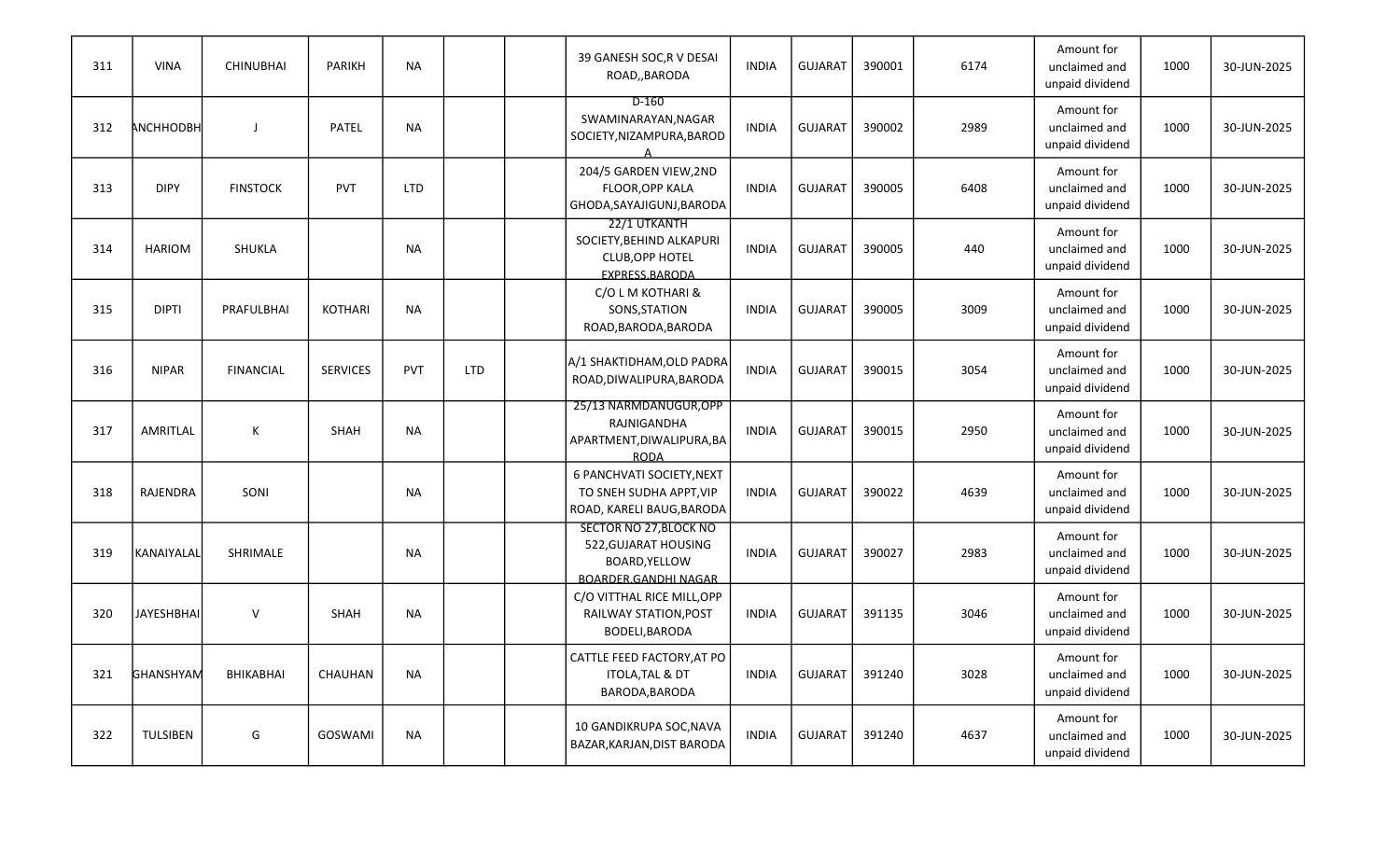| 323 | <b>NAMRATA</b>   | PATEL            |              | <b>NA</b> |  | CATTLE FEED FACTORY, AT &<br>PO ITOLA, DIST<br>BARODA, BARODA              | <b>INDIA</b> | <b>GUJARAT</b> | 391240 | 4640 | Amount for<br>unclaimed and<br>unpaid dividend | 1000 | 30-JUN-2025 |
|-----|------------------|------------------|--------------|-----------|--|----------------------------------------------------------------------------|--------------|----------------|--------|------|------------------------------------------------|------|-------------|
| 324 | <b>NEHA</b>      | S                | SHAH         | <b>NA</b> |  | C/O<br>DINESHCHANDRA, KASTURCH<br>AND, KATOPOR<br>BAZAR.BHARUCH            | <b>INDIA</b> | <b>GUJARAT</b> | 392001 | 719  | Amount for<br>unclaimed and<br>unpaid dividend | 1000 | 30-JUN-2025 |
| 325 | <b>VISHWAJIT</b> | PATEL            |              | <b>NA</b> |  | LAXMI KUNJ, KALAPESI<br>ST, NANPURA, SURAT                                 | <b>INDIA</b> | <b>GUJARAT</b> | 395001 | 2796 | Amount for<br>unclaimed and<br>unpaid dividend | 1000 | 30-JUN-2025 |
| 326 | <b>MAHESH</b>    | <b>TAHILIANI</b> |              | <b>NA</b> |  | 303 CITY TEXTILE<br>MARKET, RING<br>ROAD, SURAT, SURAT                     | <b>INDIA</b> | <b>GUJARAT</b> | 395001 | 2840 | Amount for<br>unclaimed and<br>unpaid dividend | 1000 | 30-JUN-2025 |
| 327 | <b>TARABEN</b>   | <b>MORKER</b>    |              | <b>NA</b> |  | 10 AMI APT, KALAPESI<br>MOHLLO, NANPURA, SURAT                             | <b>INDIA</b> | <b>GUJARAT</b> | 395001 | 6081 | Amount for<br>unclaimed and<br>unpaid dividend | 1000 | 30-JUN-2025 |
| 328 | <b>BHARAT</b>    | VENILAL          | LOTWALA      | <b>NA</b> |  | 12/2690 SAYADPURA, DR<br>KAVINA ST, SURAT, SURAT                           | <b>INDIA</b> | <b>GUJARAT</b> | 395001 | 6326 | Amount for<br>unclaimed and<br>unpaid dividend | 1000 | 30-JUN-2025 |
| 329 | <b>BINITA</b>    | $\mathsf C$      | <b>DOSHI</b> | <b>NA</b> |  | 302 SIDDHI NAGAR, NEAR<br>RADIO STATION., BHATAR<br>ROAD,, SURAT           | <b>INDIA</b> | <b>GUJARAT</b> | 395001 | 6940 | Amount for<br>unclaimed and<br>unpaid dividend | 1000 | 30-JUN-2025 |
| 330 | MANJULA          | SURENDRA         | REVAWALA     | <b>NA</b> |  | 015 ACARYA PARK, HIRA MODI<br>ST, SAGRAM PURA, SURAT                       | <b>INDIA</b> | <b>GUJARAT</b> | 395002 | 2788 | Amount for<br>unclaimed and<br>unpaid dividend | 1000 | 30-JUN-2025 |
| 331 | SATYA            | PRAKASH          | GARG         | <b>NA</b> |  | 2015 J J AC MARKET, RING<br>ROAD, SURAT, SURAT                             | <b>INDIA</b> | <b>GUJARAT</b> | 395002 | 2903 | Amount for<br>unclaimed and<br>unpaid dividend | 1000 | 30-JUN-2025 |
| 332 | <b>CHANDRIKA</b> | R                | <b>MEHTA</b> | <b>NA</b> |  | 503 SARITA APT, PARSHVA<br>NAGAR COMPLEX, KAILASH<br>NAGAR, SURAT          | <b>INDIA</b> | <b>GUJARAT</b> | 395002 | 5624 | Amount for<br>unclaimed and<br>unpaid dividend | 1000 | 30-JUN-2025 |
| 333 | RANJAN           | <b>MEHTA</b>     |              | NA        |  | 3001,A-TOWER,TURNING<br>POINT COM, GHOD DOD<br>ROAD, SURAT - 395002, SURAT | <b>INDIA</b> | <b>GUJARAT</b> | 395002 | 8256 | Amount for<br>unclaimed and<br>unpaid dividend | 1000 | 30-JUN-2025 |
| 334 | MANHARLAL        | DUMASWALA        |              | NA        |  | 12/2937 PARSISHERI<br>NAKA, RANITALAO, SURAT, SUR<br>AT                    | INDIA        | GUJARAT        | 395003 | 2826 | Amount for<br>unclaimed and<br>unpaid dividend | 1000 | 30-JUN-2025 |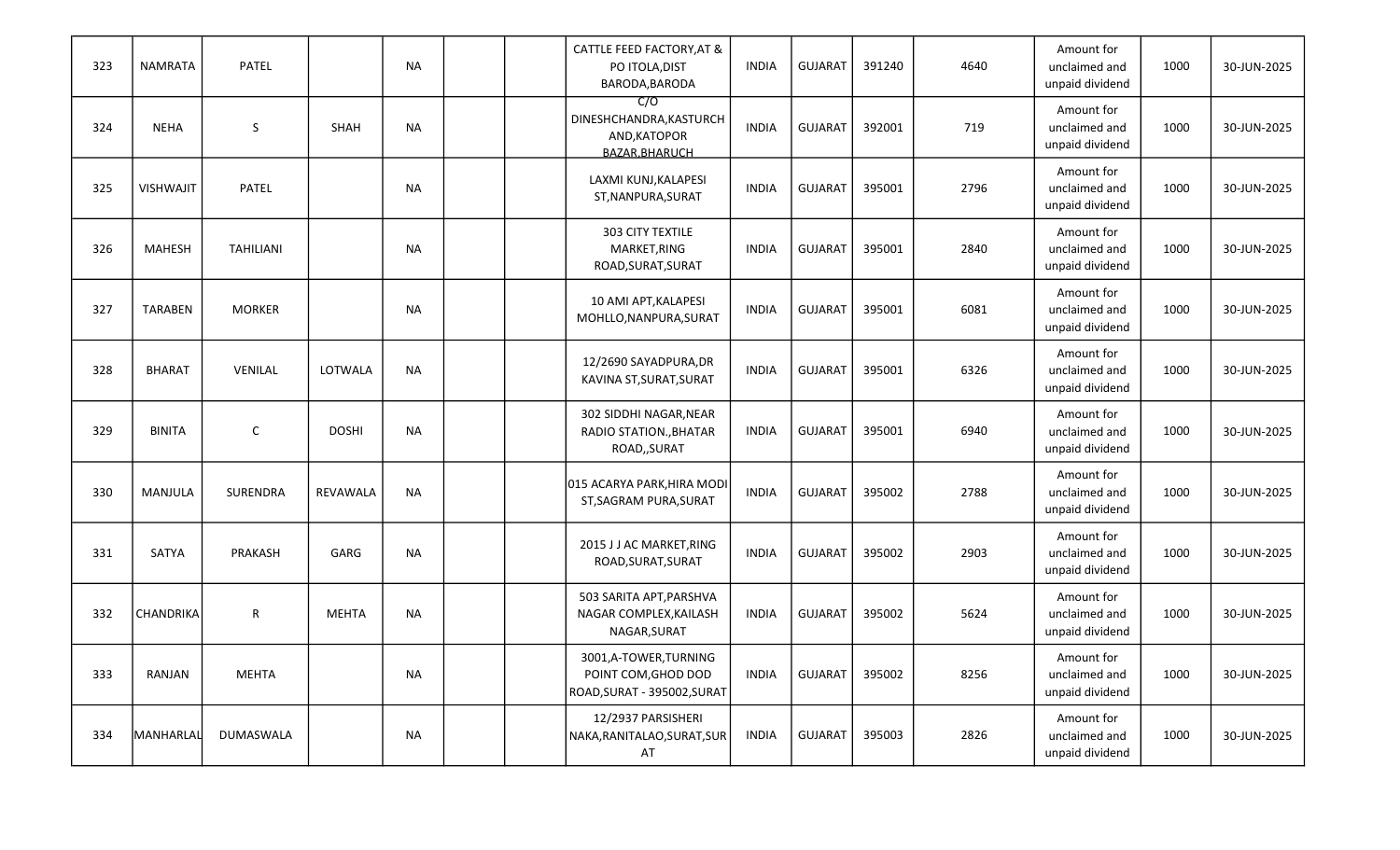| 335 | PADAMABEN      | JARIWALA       |               | <b>NA</b> |  | VISHNU APPT, MALIFALIA<br>ALLAYAWADI, SURAT, SURAT                                                   | <b>INDIA</b> | <b>GUJARAT</b> | 395003 | 2848 | Amount for<br>unclaimed and<br>unpaid dividend | 1000 | 30-JUN-2025 |
|-----|----------------|----------------|---------------|-----------|--|------------------------------------------------------------------------------------------------------|--------------|----------------|--------|------|------------------------------------------------|------|-------------|
| 336 | <b>CHETNA</b>  | <b>DHANESH</b> | SHAH          | <b>NA</b> |  | H NO 11/1335<br>NANAVAT, MAIN<br>ROAD, MANIBHADRA<br><b>KRUPA.SURAT</b>                              | <b>INDIA</b> | <b>GUJARAT</b> | 395003 | 2859 | Amount for<br>unclaimed and<br>unpaid dividend | 1000 | 30-JUN-2025 |
| 337 | ANUPCHAND      | M              | <b>SHETH</b>  | <b>NA</b> |  | 204 PRATIBHA APPT, PATEL<br>FALIA KATARGAM,, SURAT                                                   | <b>INDIA</b> | <b>GUJARAT</b> | 395004 | 6478 | Amount for<br>unclaimed and<br>unpaid dividend | 1000 | 30-JUN-2025 |
| 338 | RAVINKUMA      | PATEL          |               | <b>NA</b> |  | <b>C/O HOME DECOR</b><br>CERAMIC,11 KALPANA<br><b>SHOPPING</b><br>CENTRE.PALANPUR PATIA              | <b>INDIA</b> | <b>GUJARAT</b> | 395005 | 2814 | Amount for<br>unclaimed and<br>unpaid dividend | 1000 | 30-JUN-2025 |
| 339 | SUDHA          | SHUKLA         |               | <b>NA</b> |  | C/O S K SHUKLA, TYPE<br>4/6, CENTRAL REVENUE<br>COLON, ATHWALINES, SURAT                             | <b>INDIA</b> | <b>GUJARAT</b> | 395007 | 165  | Amount for<br>unclaimed and<br>unpaid dividend | 2000 | 30-JUN-2025 |
| 340 | POOJA          | $\mathsf R$    | SHAH          | <b>NA</b> |  | 102 POOJA ABHISHEK,LAL<br><b>BUNGLA</b><br>ATHWALINES, SURAT, SURAT                                  | <b>INDIA</b> | <b>GUJARAT</b> | 395007 | 2786 | Amount for<br>unclaimed and<br>unpaid dividend | 1000 | 30-JUN-2025 |
| 341 | <b>SURESH</b>  | PATEL          |               | <b>NA</b> |  | 23 SURYA NAGAR SOCY, A K<br>ROAD, SURAT, SURAT                                                       | <b>INDIA</b> | <b>GUJARAT</b> | 395008 | 2787 | Amount for<br>unclaimed and<br>unpaid dividend | 1000 | 30-JUN-2025 |
| 342 | MALESHKUM      | ZINZALA        |               | <b>NA</b> |  | 13,AYODHYA NAGRI,HANI<br>PARK RD, OPP PATEL PRAGATI<br>MANDAL, ADAJAN, SURAT                         | <b>INDIA</b> | <b>GUJARAT</b> | 395009 | 3031 | Amount for<br>unclaimed and<br>unpaid dividend | 1000 | 30-JUN-2025 |
| 343 | <b>DALPAT</b>  | RASHIKLAL      | SHAH          | <b>NA</b> |  | 410 SANGHAVI<br>TOWERS, NEAR NEW<br>BRIDGE,ADAJAN ROAD,SURAT                                         | <b>INDIA</b> | <b>GUJARAT</b> | 395009 | 5907 | Amount for<br>unclaimed and<br>unpaid dividend | 2000 | 30-JUN-2025 |
| 344 | <b>NITABEN</b> | <b>DINESH</b>  | SHAH          | NA        |  | <b>203 SHANTI NIKETAN APT</b><br><b>NO1, NR CNTRL BANK</b><br><b>GADKARI</b><br>MARG.NAVSARI.NAVSARI | <b>INDIA</b> | <b>GUJARAT</b> | 396445 | 2310 | Amount for<br>unclaimed and<br>unpaid dividend | 1000 | 30-JUN-2025 |
| 345 | HAICHANDBH     | $\, {\bf B}$   | <b>THAKAR</b> | <b>NA</b> |  | CHANDNI CHOWK, 302 III<br>FLOOR, YATIN APPT, NAVSARI                                                 | <b>INDIA</b> | <b>GUJARAT</b> | 396445 | 2816 | Amount for<br>unclaimed and<br>unpaid dividend | 1000 | 30-JUN-2025 |
| 346 | PARESHBHAI     | <b>NAIK</b>    |               | NA        |  | 6/26 PARFALIA, DODHIA<br>TALAV, NAVSARI, NAVSARI                                                     | <b>INDIA</b> | GUJARAT        | 396445 | 4845 | Amount for<br>unclaimed and<br>unpaid dividend | 1000 | 30-JUN-2025 |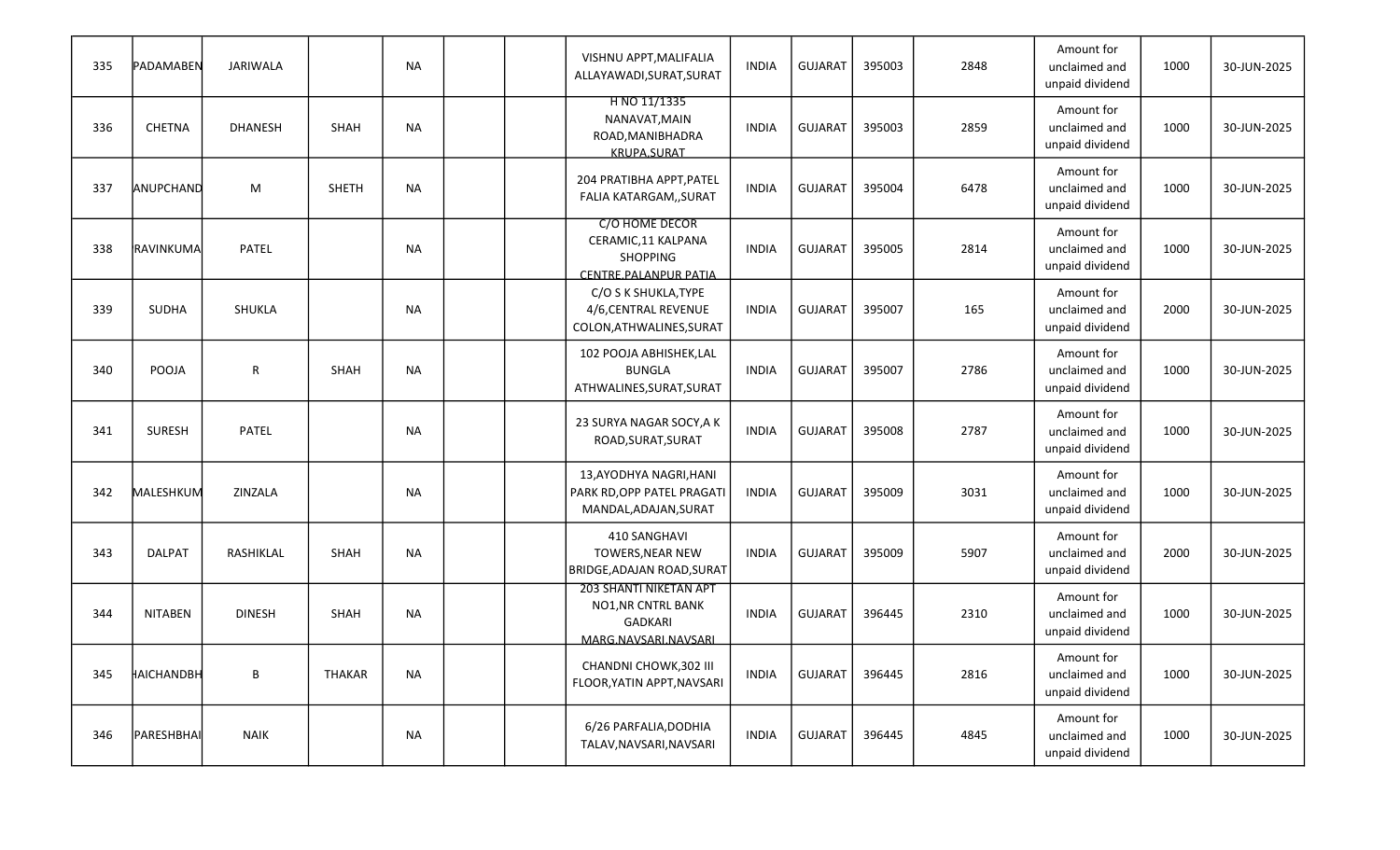| 347 | VINODKUMAI      | $\mathsf{T}$   | JAIN            | <b>NA</b> |  | <b>KANCHAN JEWELLERS, 2ND</b><br>FLR, CHANDRA MAHAL, ZAVERI<br>BAZAR, 130-132 SHEIKH                            | <b>INDIA</b> | AHARASHTI       | 400002 | 3436 | Amount for<br>unclaimed and<br>unpaid dividend | 1000 | 30-JUN-2025 |
|-----|-----------------|----------------|-----------------|-----------|--|-----------------------------------------------------------------------------------------------------------------|--------------|-----------------|--------|------|------------------------------------------------|------|-------------|
| 348 | <b>KETAN</b>    | M              | <b>MITHANI</b>  | <b>NA</b> |  | MEMON ST.MUMBAL<br>46, KITCHEN GARDEN<br>LANE,, MANGALDAS BLDG<br>NO.5,4TH FLOOR, ROOM                          | INDIA        | <b>AHARASHT</b> | 400002 | 7772 | Amount for<br>unclaimed and<br>unpaid dividend | 1000 | 30-JUN-2025 |
| 349 | <b>JITENDRA</b> | M              | JAIN            | <b>NA</b> |  | NO.379.MUMBAL<br>171, MACKLAI MANSION,1ST<br>FLOOR, NEAR BANK OF<br>BARODA, MUMBADEVI<br>ROAD.MUMBAL            | INDIA        | <b>AHARASHT</b> | 400002 | 8204 | Amount for<br>unclaimed and<br>unpaid dividend | 1000 | 30-JUN-2025 |
| 350 | <b>MAMTA</b>    | JAIN           |                 | <b>NA</b> |  | 102 BANIAN ST, TANKIWALA<br><b>BUILDING R NO 17,3RD</b><br>FLOOR, MUMBAI                                        | <b>INDIA</b> | AHARASHTI       | 400003 | 1183 | Amount for<br>unclaimed and<br>unpaid dividend | 1000 | 30-JUN-2025 |
| 351 | <b>DAMYANTI</b> | N              | <b>DALAL</b>    | <b>NA</b> |  | <b>IST FLR D COR</b><br>HOUSE, 212/216 SHERIFF<br>DEVJI ST, MUMBAI, MUMBAI                                      | INDIA        | <b>AHARASHT</b> | 400003 | 1445 | Amount for<br>unclaimed and<br>unpaid dividend | 1000 | 30-JUN-2025 |
| 352 | ILA             | <b>ARUN</b>    | <b>SHAH</b>     | <b>NA</b> |  | ARUN KANTILAL & CO,206<br>SAMUEL<br>STREET, MANDVI, MUMBAI                                                      | <b>INDIA</b> | <b>AHARASHT</b> | 400003 | 5571 | Amount for<br>unclaimed and<br>unpaid dividend | 2000 | 30-JUN-2025 |
| 353 | <b>BADAMI</b>   | M              | <b>KANNUNGO</b> | <b>NA</b> |  | <b>C/O DEEPAK STEEL</b><br>INDIA, SHREE TALDWAJ<br>BHAWAN, 7/3RD                                                | <b>INDIA</b> | AHARASHTI       | 400004 | 6110 | Amount for<br>unclaimed and<br>unpaid dividend | 1000 | 30-JUN-2025 |
| 354 | <b>MOTILAL</b>  | C              | <b>KANUNGO</b>  | <b>NA</b> |  | RD.PANJARAPOLE LANE.1ST<br>C/O. DEEPAK STEEL<br>(INDIA), SHREE TALDWAJ<br>BHAWAN,,7/3,RD                        | INDIA        | <b>AHARASHT</b> | 400004 | 7227 | Amount for<br>unclaimed and<br>unpaid dividend | 1000 | 30-JUN-2025 |
| 355 | RAVINDRA        | G              | <b>SHUKLA</b>   | <b>NA</b> |  | PANIRAPOLE LANE.1ST<br>C/O.PANKAJ SHUKLA,FLAT<br>NO.604, BAKHTAWAR, OPP.<br><b>COLABA POST</b><br>OFFICE.MUMBAL | <b>INDIA</b> | <b>AHARASHT</b> | 400005 | 7475 | Amount for<br>unclaimed and<br>unpaid dividend | 1000 | 30-JUN-2025 |
| 356 | <b>JAYESH</b>   | <b>JHAVERI</b> |                 | <b>NA</b> |  | 92 PATEL TERRACE, IST<br>FLR, OLD WHITE HOUSE<br>WALKESHWAR, MUMBAI                                             | <b>INDIA</b> | AHARASHT        | 400006 | 4070 | Amount for<br>unclaimed and<br>unpaid dividend | 1000 | 30-JUN-2025 |
| 357 | MATABONU        | RAMULU         |                 | <b>NA</b> |  | 264 LAXMI VIHAR<br><b>BUILDING, GROUND FLOOR</b><br>WALKESHWAR RD,, MUMBAI                                      | <b>INDIA</b> | AHARASHT        | 400006 | 5171 | Amount for<br>unclaimed and<br>unpaid dividend | 1000 | 30-JUN-2025 |
| 358 | JAYANTILAL      | MALUKCHAND     | SHAH            | <b>NA</b> |  | 301 CHANDRALOK B,12<br><b>MANAV MANDIR</b><br>ROAD,, MUMBAI                                                     | INDIA        | AHARASHT        | 400006 | 6574 | Amount for<br>unclaimed and<br>unpaid dividend | 1000 | 30-JUN-2025 |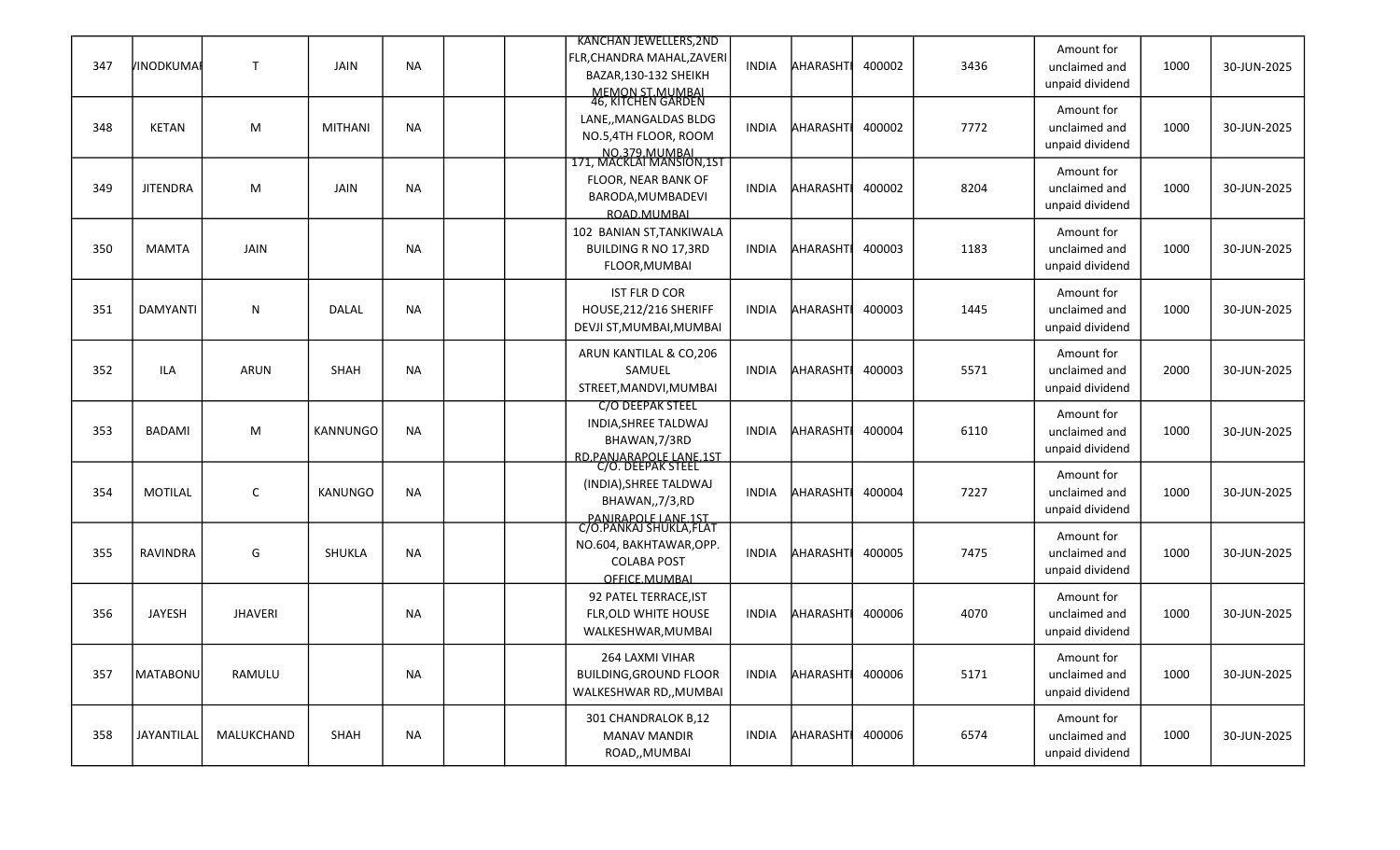| 359 | RAJESH       | <b>BIPIN</b>   | SHAH           | <b>NA</b> |  | <b>5A CHOWPATTY SEA</b><br>FACE, GOKUL NIWAS, IST<br>FLOOR, MUMBAI                                  | <b>INDIA</b> | <b>AHARASHT</b> | 400007 | 1184 | Amount for<br>unclaimed and<br>unpaid dividend | 1000 | 30-JUN-2025 |
|-----|--------------|----------------|----------------|-----------|--|-----------------------------------------------------------------------------------------------------|--------------|-----------------|--------|------|------------------------------------------------|------|-------------|
| 360 | <b>MOHAN</b> | CHANDIRAMANI   |                | <b>NA</b> |  | <b>FAVOURITE FABRICS, 307</b><br>LAMINGTON RD, OPP POLICE<br>STATION, MUMBAI                        | <b>INDIA</b> | AHARASHT        | 400007 | 1277 | Amount for<br>unclaimed and<br>unpaid dividend | 1000 | 30-JUN-2025 |
| 361 | AJENDRABH/   | N              | PATEL          | <b>NA</b> |  | 204 DUN APARTMENT, 225 J<br>DADAJEE<br>ROAD, TARDEO, MUMBAI                                         | <b>INDIA</b> | AHARASHT        | 400007 | 6670 | Amount for<br>unclaimed and<br>unpaid dividend | 1000 | 30-JUN-2025 |
| 362 | <b>ABBAS</b> | ABDEALY        | <b>BANIYAN</b> | <b>NA</b> |  | 510, MONARCH<br>APARTMENTS, CHAMPSI<br><b>BHIMJI</b><br>ROAD.MAZAGAON.MUMBAI                        | <b>INDIA</b> | <b>AHARASHT</b> | 400010 | 5154 | Amount for<br>unclaimed and<br>unpaid dividend | 1000 | 30-JUN-2025 |
| 363 | RAMA         | <b>MURARKA</b> |                | <b>NA</b> |  | A/3 POONAM PARK<br>#504,LALBAUG IND EST<br>ROAD, LALBAUG, MUMBAI                                    | <b>INDIA</b> | AHARASHT        | 400012 | 4039 | Amount for<br>unclaimed and<br>unpaid dividend | 1000 | 30-JUN-2025 |
| 364 | RAMILA       | PRAVIN         | <b>FURIA</b>   | <b>NA</b> |  | <b>THAKARSHI TEJSHI &amp;</b><br>CO, JAMANADAS PRABHUDAS<br>CHAWL,TJRD                              | <b>INDIA</b> | AHARASHT        | 400015 | 4917 | Amount for<br>unclaimed and<br>unpaid dividend | 1000 | 30-JUN-2025 |
| 365 | <b>PERCY</b> | ADI            | <b>DOCTOR</b>  | <b>NA</b> |  | 12, KHAN ESTATE, M M<br>CHOTANI RD, MAHIM                                                           | <b>INDIA</b> | <b>AHARASHT</b> | 400016 | 6423 | Amount for<br>unclaimed and<br>unpaid dividend | 1000 | 30-JUN-2025 |
| 366 | SANJAY       | PRABHULAL      | SHAH           | <b>NA</b> |  | WEST MUMBAL<br>701,SUNFLOWER APT,OM<br>SIDDHIVINAYAK<br>CHS, SAKHARAMKHEER<br>RD.SHIVAJI PARKMUMBAL | <b>INDIA</b> | AHARASHT        | 400016 | 6854 | Amount for<br>unclaimed and<br>unpaid dividend | 1000 | 30-JUN-2025 |
| 367 | SHANTIBEN    | <b>NEEMA</b>   |                | <b>NA</b> |  | 501-B, POONAM APTS, DR<br><b>ANNIE BESANT</b><br>ROAD, WORLI, MUMBAI                                | <b>INDIA</b> | AHARASHT        | 400018 | 1294 | Amount for<br>unclaimed and<br>unpaid dividend | 1000 | 30-JUN-2025 |
| 368 | MELANIE      | CHANDRASHEKAR  |                | NA        |  | F-49 FLAT NO.2 1ST<br><b>FLOOR, VENUS</b><br>APTS., WORLI, MUMBAI                                   | <b>INDIA</b> | AHARASHT        | 400018 | 3402 | Amount for<br>unclaimed and<br>unpaid dividend | 1000 | 30-JUN-2025 |
| 369 | RATANSHI     | DEDHIA         |                | NA        |  | B M C BLD NO 12/9,, RAOLI<br><b>CAMP SION</b><br>KOLIWADA,, MUMBAI                                  | <b>INDIA</b> | AHARASHT        | 400022 | 5218 | Amount for<br>unclaimed and<br>unpaid dividend | 1000 | 30-JUN-2025 |
| 370 | VARSHA       | KOTHARI        |                | NA        |  | A-204 SURYA APARTMENT,53,<br><b>BHULABHAI DESAI</b><br>ROAD, MUMBAI, MUMBAI                         | <b>INDIA</b> | AHARASHT        | 400026 | 1212 | Amount for<br>unclaimed and<br>unpaid dividend | 1000 | 30-JUN-2025 |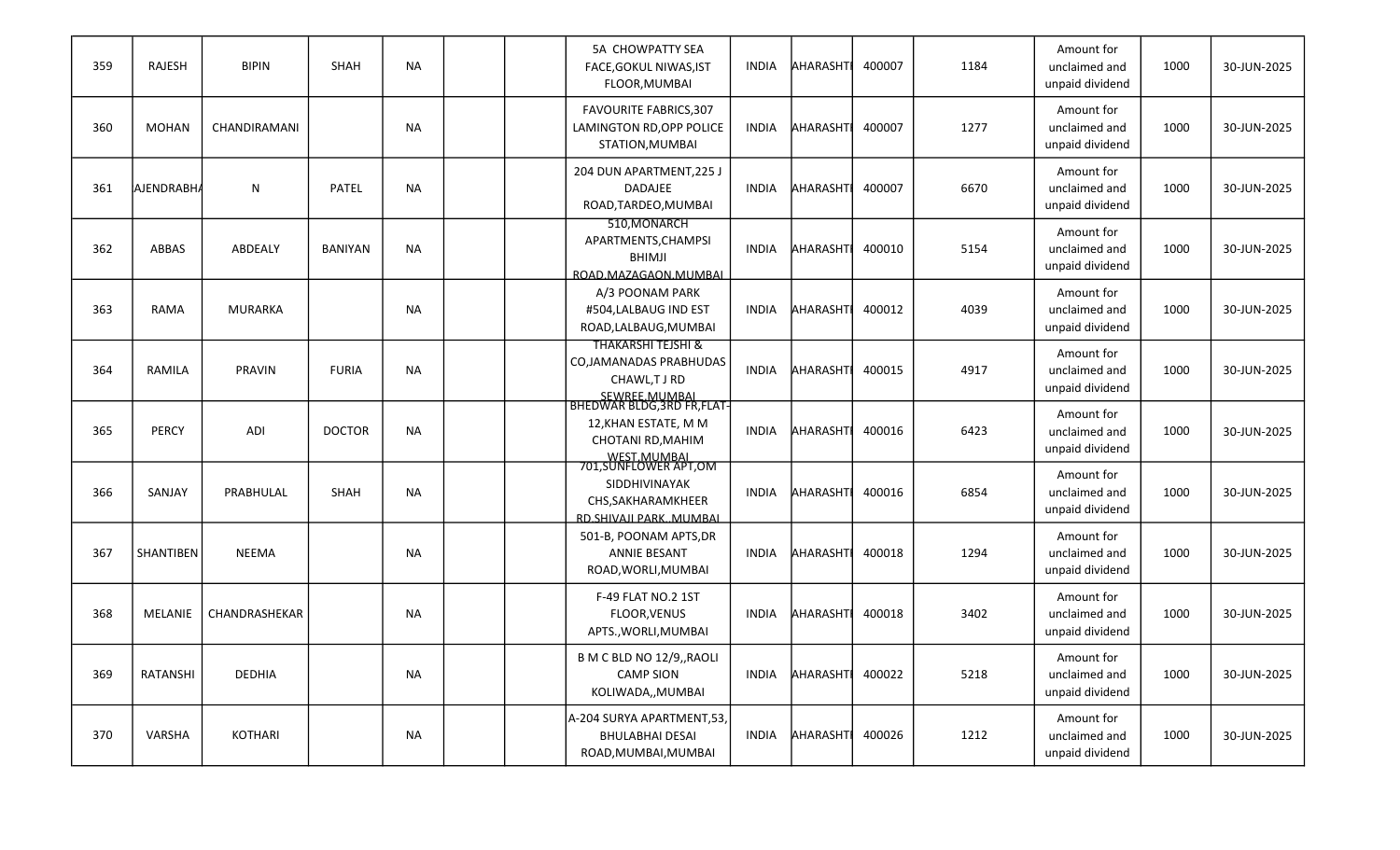| 371 | SANGITA           | JAIN             |                   | <b>NA</b> |  | 81 DEEPAK BUILDING, 755<br>PEDDAR ROAD, MUMBAI - 400<br>026, MUMBAI                             | <b>INDIA</b> | AHARASHTI       | 400026 | 7903 | Amount for<br>unclaimed and<br>unpaid dividend | 9000 | 30-JUN-2025 |
|-----|-------------------|------------------|-------------------|-----------|--|-------------------------------------------------------------------------------------------------|--------------|-----------------|--------|------|------------------------------------------------|------|-------------|
| 372 | <b>USHA</b>       | AMRITLAL         | JAIN              | <b>NA</b> |  | 180 BYCULLA LOVE LANE, A<br>501 MOTISHAH JAIN<br>PARK, BYCULLA, MUMBAI                          | INDIA        | <b>AHARASHT</b> | 400027 | 4046 | Amount for<br>unclaimed and<br>unpaid dividend | 1000 | 30-JUN-2025 |
| 373 | <b>VIANNEY</b>    | SEQUEIRA         |                   | <b>NA</b> |  | 24, ALBION<br>PLACE,,OPP.HOTEL<br>HERITAGE,, V G ROAD,<br>BYCULLA, MUMBAI                       | <b>INDIA</b> | <b>AHARASHT</b> | 400027 | 7256 | Amount for<br>unclaimed and<br>unpaid dividend | 1000 | 30-JUN-2025 |
| 374 | <b>ANDRAPRAKA</b> | <b>GULWANI</b>   |                   | NA        |  | SATNAM BUILDING, FLAT<br>NO10 3RD FLOOR 29TH<br>RD, BANDRA (WEST), MUMBAI                       | <b>INDIA</b> | AHARASHTI       | 400050 | 1227 | Amount for<br>unclaimed and<br>unpaid dividend | 1000 | 30-JUN-2025 |
| 375 | AZIZ              | <b>MERCHANT</b>  |                   | <b>NA</b> |  | AISHA MANZIL, 1ST<br><b>FLOOR, PERRY CROSS</b><br>ROAD,, NEAR SACHIN'S<br>BUNGLOW.BANDRA.MUMBAL | <b>INDIA</b> | AHARASHT        | 400050 | 5174 | Amount for<br>unclaimed and<br>unpaid dividend | 1000 | 30-JUN-2025 |
| 376 | <b>ACHRATLAL</b>  | <b>BHANSALI</b>  |                   | <b>NA</b> |  | 17 PRAGATI, 60, J K MEHTA<br>MARG, SANTACRUZ, MUMBAI                                            | <b>INDIA</b> | AHARASHT        | 400054 | 1389 | Amount for<br>unclaimed and<br>unpaid dividend | 1000 | 30-JUN-2025 |
| 377 | <b>MIMIDEVI</b>   | M                | <b>MAHESWARI</b>  | <b>NA</b> |  | 22 AUROVILLE, 26 B ST<br>ANDREWS RD, SANTACRUZ<br>(W), MUMBAI                                   | <b>INDIA</b> | AHARASHTI       | 400054 | 4896 | Amount for<br>unclaimed and<br>unpaid dividend | 1000 | 30-JUN-2025 |
| 378 | AMOL              | <b>UBHAYAKAR</b> |                   | <b>NA</b> |  | D 19 KUMAR SOCIETY, NEHRU<br>RD, VAKOLA, MUMBAI                                                 | <b>INDIA</b> | AHARASHT        | 400055 | 133  | Amount for<br>unclaimed and<br>unpaid dividend | 2000 | 30-JUN-2025 |
| 379 | PRATIBHA          | UBHAYAKAR        |                   | <b>NA</b> |  | D 19 KUMAR SOCIETY, NEHRU<br>ROAD, VAKOLA, MUMBAI                                               | INDIA        | <b>AHARASHT</b> | 400055 | 134  | Amount for<br>unclaimed and<br>unpaid dividend | 2000 | 30-JUN-2025 |
| 380 | <b>TARUNA</b>     | <b>HINDUJA</b>   |                   | NA        |  | C 14 JOSHI APPT, LALLUBHAI<br>PARK ROAD, ANDHERI<br>WEST, MUMBAI                                | <b>INDIA</b> | <b>AHARASHT</b> | 400058 | 4016 | Amount for<br>unclaimed and<br>unpaid dividend | 1000 | 30-JUN-2025 |
| 381 | ABDUL             | <b>HAFEEZ</b>    | <b>CONTRACTOR</b> | <b>NA</b> |  | 702 VENUS, CHURCH<br>ROAD, MAROL ANDHERI<br>(EAST), MUMBAI, MUMBAI                              | INDIA        | AHARASHT        | 400059 | 284  | Amount for<br>unclaimed and<br>unpaid dividend | 2000 | 30-JUN-2025 |
| 382 | ARUN              | $\mathsf C$      | SHAH              | <b>NA</b> |  | PLOT NO.76 BLOCK<br>NO.3, HEMKUNJ, JAWAHAR<br>NAGAR, GOREGAON<br>(W).MUMBAL                     | INDIA        | AHARASHT        | 400062 | 7203 | Amount for<br>unclaimed and<br>unpaid dividend | 1000 | 30-JUN-2025 |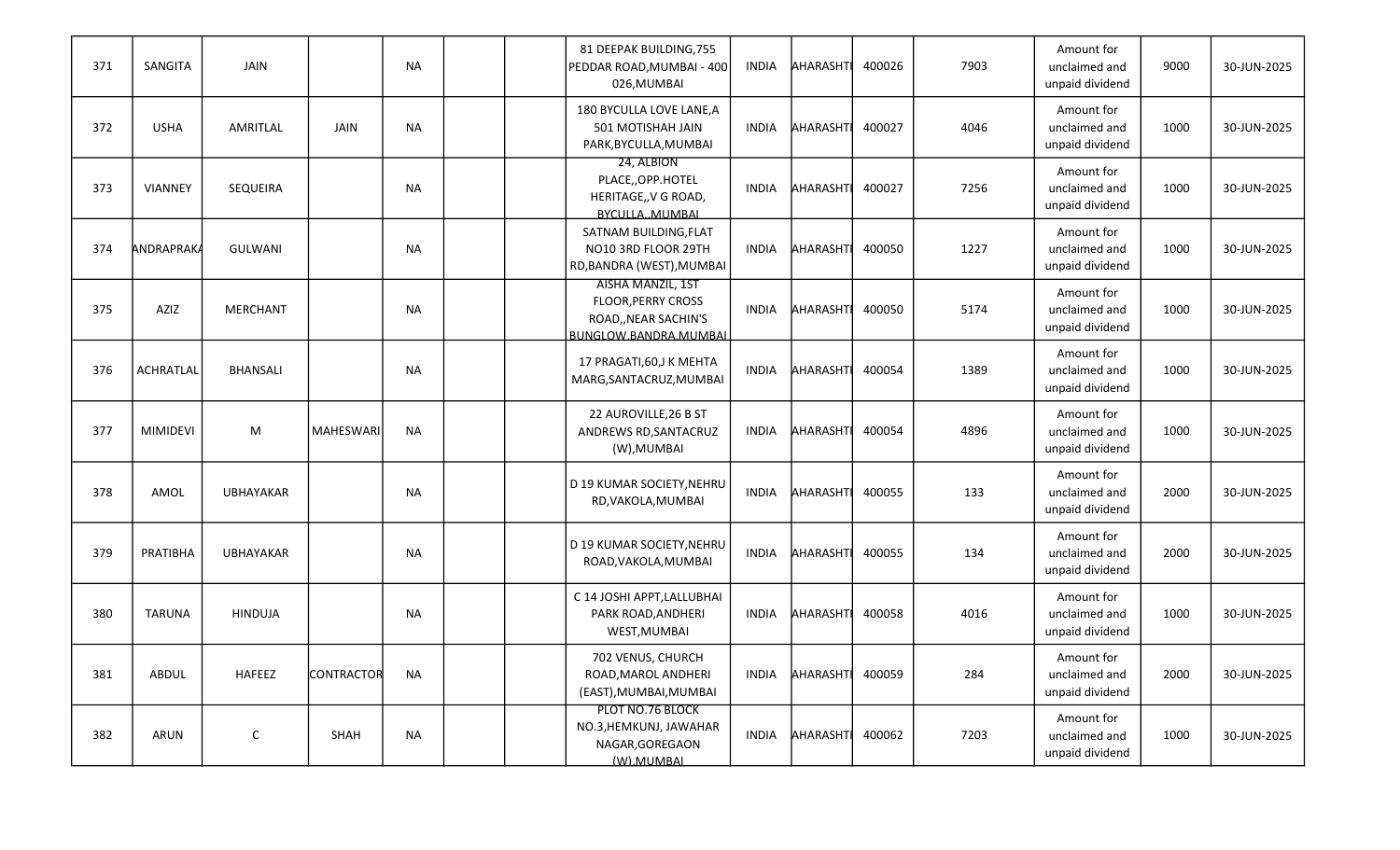| 383 | <b>AMIT</b>  | KIRTILAL      | SHAH          | <b>NA</b> | <b>6 ZAVERI</b><br>NIWAS, RAMACHANDRA<br>LANE, S V ROAD MALAD<br>(WEST).MUMBAL                        | INDIA        | AHARASHTI       | 400064 | 1245 | Amount for<br>unclaimed and<br>unpaid dividend | 1000 | 30-JUN-2025 |
|-----|--------------|---------------|---------------|-----------|-------------------------------------------------------------------------------------------------------|--------------|-----------------|--------|------|------------------------------------------------|------|-------------|
| 384 | SHAH         | <b>HITESH</b> | C             | <b>NA</b> | 11 KHATRI APTS, JAYANTI<br>SHUKLA RD, MALAD<br>WEST, MUMBAI                                           | INDIA        | <b>AHARASHT</b> | 400064 | 4864 | Amount for<br>unclaimed and<br>unpaid dividend | 1000 | 30-JUN-2025 |
| 385 | BHUPENDRA    | P             | PATEL         | <b>NA</b> | 7 A NEEL<br>APPT, MAMLETDARWADI RD<br>NO 6, MALAD WEST, MUMBAI                                        | <b>INDIA</b> | <b>AHARASHT</b> | 400064 | 5223 | Amount for<br>unclaimed and<br>unpaid dividend | 1000 | 30-JUN-2025 |
| 386 | <b>MANOJ</b> | <b>OBHAN</b>  |               | <b>NA</b> | 204 VAIKUNTH, SINDHI<br>SOC, CHEMBUR, MUMBAI                                                          | INDIA        | AHARASHTI       | 400071 | 4902 | Amount for<br>unclaimed and<br>unpaid dividend | 1000 | 30-JUN-2025 |
| 387 | AMISH        | PRAMODRAI     | <b>MEHTA</b>  | <b>NA</b> | 2A-8, GOOD EARTH CO-OP<br>HSG, SOC.LTD., ROAD<br>NO.2, SINDHI SOC.,<br>CHEMBUR.MUMBAL                 | <b>INDIA</b> | AHARASHT        | 400071 | 7623 | Amount for<br>unclaimed and<br>unpaid dividend | 3000 | 30-JUN-2025 |
| 388 | RAJEN        | LAXMAN        | <b>PARTHE</b> | <b>NA</b> | 184 5026<br>PANTNAGAR, GHATKOPAR<br>EAST,, MUMBAI                                                     | <b>INDIA</b> | AHARASHT        | 400075 | 6357 | Amount for<br>unclaimed and<br>unpaid dividend | 1000 | 30-JUN-2025 |
| 389 | KAMALA       | PRASAD        | R             | PRAJAPATI | FULLY NAGAR, IIT<br>MARTKET,, ROOM NO.675-<br>S, POWAI, MUMBAI                                        | <b>INDIA</b> | AHARASHTI       | 400076 | 7135 | Amount for<br>unclaimed and<br>unpaid dividend | 1000 | 30-JUN-2025 |
| 390 | <b>KIRTI</b> | <b>DOSHI</b>  |               | <b>NA</b> | 19-B, KESHAV<br>BLDG, HINGWALA LANE,<br>GHATKOPAR (E), MUMBAI-                                        | <b>INDIA</b> | AHARASHT        | 400077 | 7782 | Amount for<br>unclaimed and<br>unpaid dividend | 1000 | 30-JUN-2025 |
| 391 | <b>NAIR</b>  | <b>UDAYAN</b> | SREEDHARAN    | <b>NA</b> | 400077.MUMBAL<br>C/5 SATYA VIJAY SOCIETY,J M<br><b>ROAD OPP</b><br>SARVODAYANAGAR, BHANDU<br>P.MUMBAL | <b>INDIA</b> | <b>AHARASHT</b> | 400078 | 257  | Amount for<br>unclaimed and<br>unpaid dividend | 1000 | 30-JUN-2025 |
| 392 | lishorkuma   | $\mathsf{C}$  | <b>DESAI</b>  | NA        | <b>13 SHANKAR</b><br>KRUPA, MITHAGAR<br>ROAD, MULUND E, MUMBAI                                        | <b>INDIA</b> | <b>AHARASHT</b> | 400081 | 3400 | Amount for<br>unclaimed and<br>unpaid dividend | 1000 | 30-JUN-2025 |
| 393 | SANTOSH      | S             | GAIKWAD       | <b>NA</b> | G-2782, CHAWL 179, TAGORE<br>NAGAR, VIKHROLI (E)<br>"MUMBAI                                           | <b>INDIA</b> | AHARASHT        | 400083 | 7053 | Amount for<br>unclaimed and<br>unpaid dividend | 1000 | 30-JUN-2025 |
| 394 | ROSHAN       | RAMCHANDRA    | PATIL         | <b>NA</b> | <b>SHREE KRISHNA CLINIC, B</b><br>NAGAR R NO 3<br>PEDNEKAR, KAJUPADA<br>GHATKOPAR.MUMBAL              | INDIA        | AHARASHT        | 400084 | 1309 | Amount for<br>unclaimed and<br>unpaid dividend | 1000 | 30-JUN-2025 |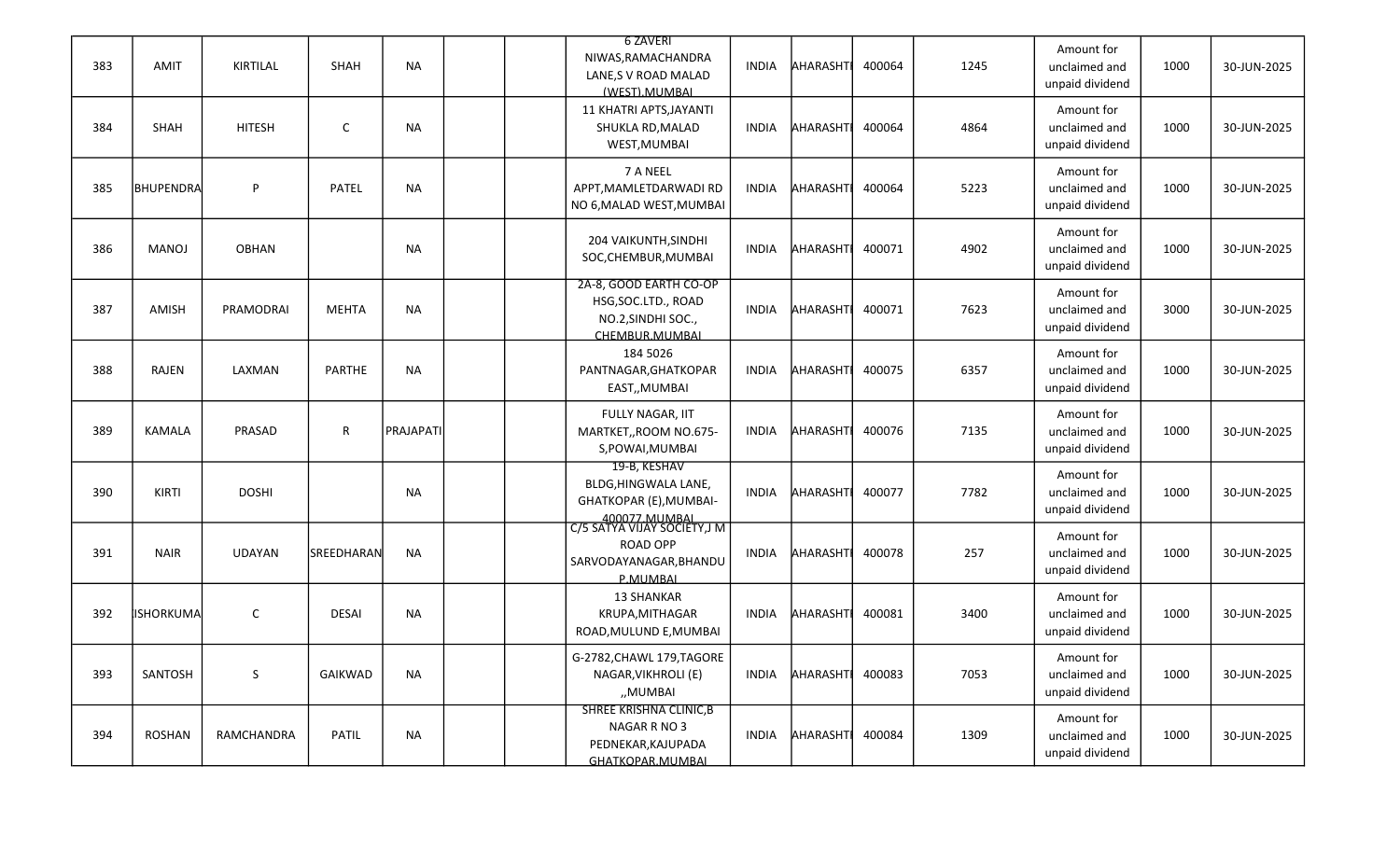| 395 | SAROJ            | MAHADEVAN     |                 | <b>NA</b> |  | 7 NITYASHREE HIMALAYA<br>SOC, ASALPHE<br>GHATKOPAR,, MUMBAI                               | <b>INDIA</b> | <b>AHARASHT</b> | 400084 | 4879 | Amount for<br>unclaimed and<br>unpaid dividend | 1000 | 30-JUN-2025 |
|-----|------------------|---------------|-----------------|-----------|--|-------------------------------------------------------------------------------------------|--------------|-----------------|--------|------|------------------------------------------------|------|-------------|
| 396 | <b>ISHWARI</b>   | <b>DATT</b>   | <b>NAILWAL</b>  | <b>NA</b> |  | C-3 HIMALAYA HSG<br>SOC.,,ASALFA,<br>GHATKOPAR,, MUMBAI                                   | <b>INDIA</b> | AHARASHTI       | 400084 | 7073 | Amount for<br>unclaimed and<br>unpaid dividend | 1000 | 30-JUN-2025 |
| 397 | SHARMILA         | AJIT          | JAIN            | <b>NA</b> |  | K.K.MEDICAL &<br>GEN.STORES,, SHOP<br>NO.14, NEAR RAILWAY<br>CROSSLTILAK<br>SUGREEBAI HAG | <b>INDIA</b> | AHARASHTI       | 400089 | 7056 | Amount for<br>unclaimed and<br>unpaid dividend | 1000 | 30-JUN-2025 |
| 398 | <b>FAROOQ</b>    | N             | <b>BASATHIA</b> | <b>NA</b> |  | CHAWL, ROOM NO 24/11<br>KEVANI PADA, JOGESHWARI<br>WEST AMBOLLMUMBAL                      | <b>INDIA</b> | AHARASHTI       | 400107 | 3495 | Amount for<br>unclaimed and<br>unpaid dividend | 1000 | 30-JUN-2025 |
| 399 | SUNIL            | <b>VILAS</b>  | APARAJ          | <b>NA</b> |  | 12/107 MIDC<br>COLONY, WAGLE<br>ESTATE, THANE, THANE                                      | INDIA        | AHARASHTI       | 400601 | 184  | Amount for<br>unclaimed and<br>unpaid dividend | 2000 | 30-JUN-2025 |
| 400 | <b>SUDHIR</b>    | S             | VAIDYA          | <b>NA</b> |  | VAIDYA WADA,, OPP.BAZAR<br>P.O., STATION ROAD, THANA<br>(W), THANA                        | <b>INDIA</b> | AHARASHTI       | 400601 | 7125 | Amount for<br>unclaimed and<br>unpaid dividend | 1000 | 30-JUN-2025 |
| 401 | MANOJ            | SHARMA        |                 | <b>NA</b> |  | 701, SIDDHARTH<br>DARSHAN, DADA PATIL<br>WADI, NEAR RAILWAY<br>STATION.THANE              | <b>INDIA</b> | <b>AHARASHT</b> | 400602 | 193  | Amount for<br>unclaimed and<br>unpaid dividend | 2000 | 30-JUN-2025 |
| 402 | <b>RAJ</b>       | <b>KANWAR</b> | <b>MUNDRA</b>   | <b>NA</b> |  | <b>6 SANKET</b><br>APARTMENTS, UDAY NAGAR<br>PANCH PAKHADI,, THANE                        | <b>INDIA</b> | AHARASHT        | 400602 | 5998 | Amount for<br>unclaimed and<br>unpaid dividend | 1000 | 30-JUN-2025 |
| 403 | <b>DHAYABHAI</b> | ${\sf R}$     | PATEL           | <b>NA</b> |  | 303, ALPA BLDG, NEAR JAIN<br>TEMPLE, DN<br>ROAD, BHAYENDER WEST, DIST                     | <b>INDIA</b> | AHARASHT        | 401101 | 6090 | Amount for<br>unclaimed and<br>unpaid dividend | 1000 | 30-JUN-2025 |
| 404 | <b>PADMABEN</b>  | D             | <b>PATEL</b>    | <b>NA</b> |  | THANE<br>303 ALPA BUILDING, NEAR<br>JAIN TEMPLE, DN ROAD<br><b>BHAYANDER WEST, DIST</b>   | INDIA        | AHARASHT        | 401101 | 6091 | Amount for<br>unclaimed and<br>unpaid dividend | 1000 | 30-JUN-2025 |
| 405 | PADMABEN         | D             | PATEL           | <b>NA</b> |  | THANE<br>303 ALPA BUILDING, NEAR<br>JAIN TEMPLE, DN ROAD<br><b>BHAYANDER WEST, DIST</b>   | INDIA        | AHARASHT        | 401101 | 6093 | Amount for<br>unclaimed and<br>unpaid dividend | 1000 | 30-JUN-2025 |
| 406 | PANKAJ           | HARBANSRAI    | <b>GHUMRA</b>   | <b>NA</b> |  | THANE<br>G 2 RAGHUKUL<br>APTS, MAITREE<br>PARK, DEEWANMAN AMBADI<br>ROAD.VASALDIST.THANE  | INDIA        | AHARASHT        | 401202 | 3404 | Amount for<br>unclaimed and<br>unpaid dividend | 1000 | 30-JUN-2025 |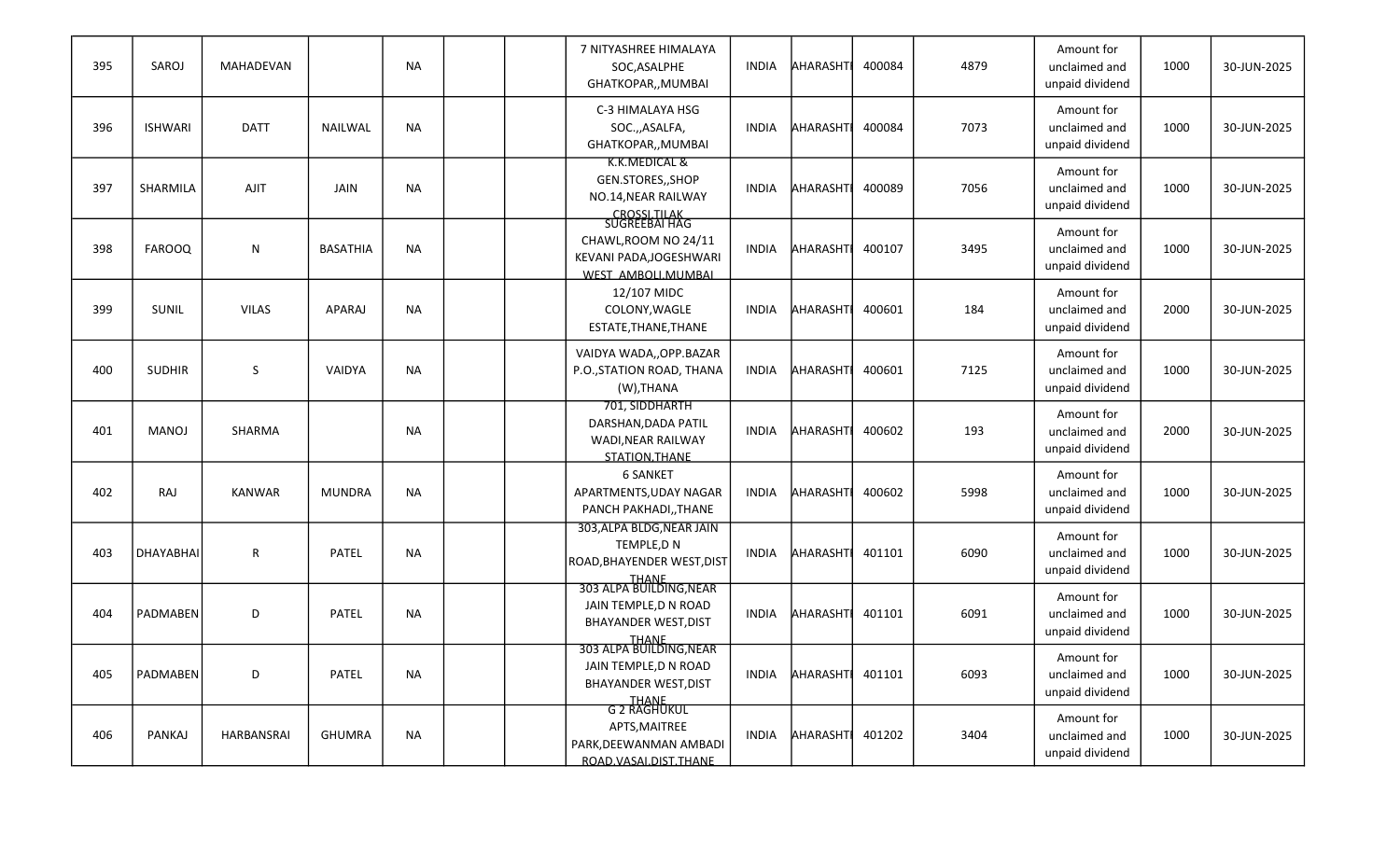| 407 | <b>BHAVESH</b> | PREMJI                 | <b>MAMNIA</b>   | <b>NA</b> |  | C/6, AGARWAL BANTHIA<br>COMPLEX, PLOT NO.197, OPP<br>SHIVAJI STATUE, OLD PANVEL-<br>410206.MUMBAL | <b>INDIA</b> | <b>AHARASHT</b> | 410206 | 8290 | Amount for<br>unclaimed and<br>unpaid dividend | 1000 | 30-JUN-2025 |
|-----|----------------|------------------------|-----------------|-----------|--|---------------------------------------------------------------------------------------------------|--------------|-----------------|--------|------|------------------------------------------------|------|-------------|
| 408 | <b>KISHOR</b>  | DAYARAM                | <b>KARNAVAT</b> | <b>NA</b> |  | C/O D.B.KARNAVAT, WADA<br>ROAD, RAJGURUNAGAR, PUNE,<br><b>PUNE</b>                                | <b>INDIA</b> | <b>AHARASHT</b> | 410505 | 8266 | Amount for<br>unclaimed and<br>unpaid dividend | 1000 | 30-JUN-2025 |
| 409 | <b>PUKHRAJ</b> | <b>GUMANAJI</b>        | JAIN            | <b>NA</b> |  | 270/12 MAHAVIR NAGAR<br>SOC, TIMBER<br>MARKET, BHAWANJI<br>PETH.PUNE                              | <b>INDIA</b> | AHARASHTI       | 411000 | 6397 | Amount for<br>unclaimed and<br>unpaid dividend | 2000 | 30-JUN-2025 |
| 410 |                | SHANTARAM RAGHUNATHRAO | <b>DEOKAR</b>   | <b>NA</b> |  | 270/2,NEW<br>KIRKEE, YERWADA, PUNE                                                                | <b>INDIA</b> | <b>AHARASHT</b> | 411006 | 6641 | Amount for<br>unclaimed and<br>unpaid dividend | 1000 | 30-JUN-2025 |
| 411 |                | SHANTARAM RAGHUNATHRAO | <b>DEOKAR</b>   | <b>NA</b> |  | 264 NEW KIRKEE,, YERA WADA<br>PUNE-411006,, PUNE                                                  | <b>INDIA</b> | AHARASHT        | 411006 | 6755 | Amount for<br>unclaimed and<br>unpaid dividend | 2000 | 30-JUN-2025 |
| 412 | RAJENDRA       | B                      | <b>MEHTA</b>    | <b>NA</b> |  | 418 SARKOR<br>NAGAR, MAHAVIR<br>SOCIETY, PUNE 9, PUNE                                             | <b>INDIA</b> | AHARASHTI       | 411009 | 4485 | Amount for<br>unclaimed and<br>unpaid dividend | 1000 | 30-JUN-2025 |
| 413 | RAJKUMAR       | <b>BHIKAMDAS</b>       | <b>GADIYA</b>   | <b>NA</b> |  | 210/1 RASTA PETH, SHIRAL<br>SHETH CHOWK,, PUNE                                                    | <b>INDIA</b> | AHARASHTI       | 411011 | 6501 | Amount for<br>unclaimed and<br>unpaid dividend | 1000 | 30-JUN-2025 |
| 414 | SAGARMALL      | <b>BAID</b>            |                 | <b>NA</b> |  | C/O SAGAR<br>INDUSTRIES, 41/3/2<br>VADGAON SHERI,, POONA                                          | <b>INDIA</b> | AHARASHT        | 411014 | 5902 | Amount for<br>unclaimed and<br>unpaid dividend | 1000 | 30-JUN-2025 |
| 415 | ASHOK          | <b>BABURAO</b>         | JAMDADE         | <b>NA</b> |  | SANKALPA, PLOT NO-3, S NO-<br>48, ICHAPURTI COOP HSG<br>SOC, VADGAON SHERI, PUNE                  | <b>INDIA</b> | AHARASHTI       | 411014 | 6481 | Amount for<br>unclaimed and<br>unpaid dividend | 1000 | 30-JUN-2025 |
| 416 | <b>SUREKHA</b> | KARMARKAR              |                 | <b>NA</b> |  | VASANTIKA HOSG<br>SOCIETY, 47/6B PAUD<br>ROAD, PUNE, PUNE                                         | INDIA        | AHARASHTI       | 411038 | 4470 | Amount for<br>unclaimed and<br>unpaid dividend | 1000 | 30-JUN-2025 |
| 417 | <b>USHA</b>    | <b>GUNDECHA</b>        |                 | <b>NA</b> |  | C/O S T GUNDECHA, 270/11<br><b>MAHATMA PHULE</b><br>PETH, MAHAVIR<br>SOCIETY.PUNE                 | INDIA        | AHARASHT 411042 |        | 2566 | Amount for<br>unclaimed and<br>unpaid dividend | 1000 | 30-JUN-2025 |
| 418 | <b>MAHESH</b>  | RATHI                  |                 | NA        |  | C/O NANDLAL RATHI, POST<br>SHIRWAL, DIST SATARA                                                   | INDIA        | AHARASHT        | 412801 | 5979 | Amount for<br>unclaimed and<br>unpaid dividend | 1000 | 30-JUN-2025 |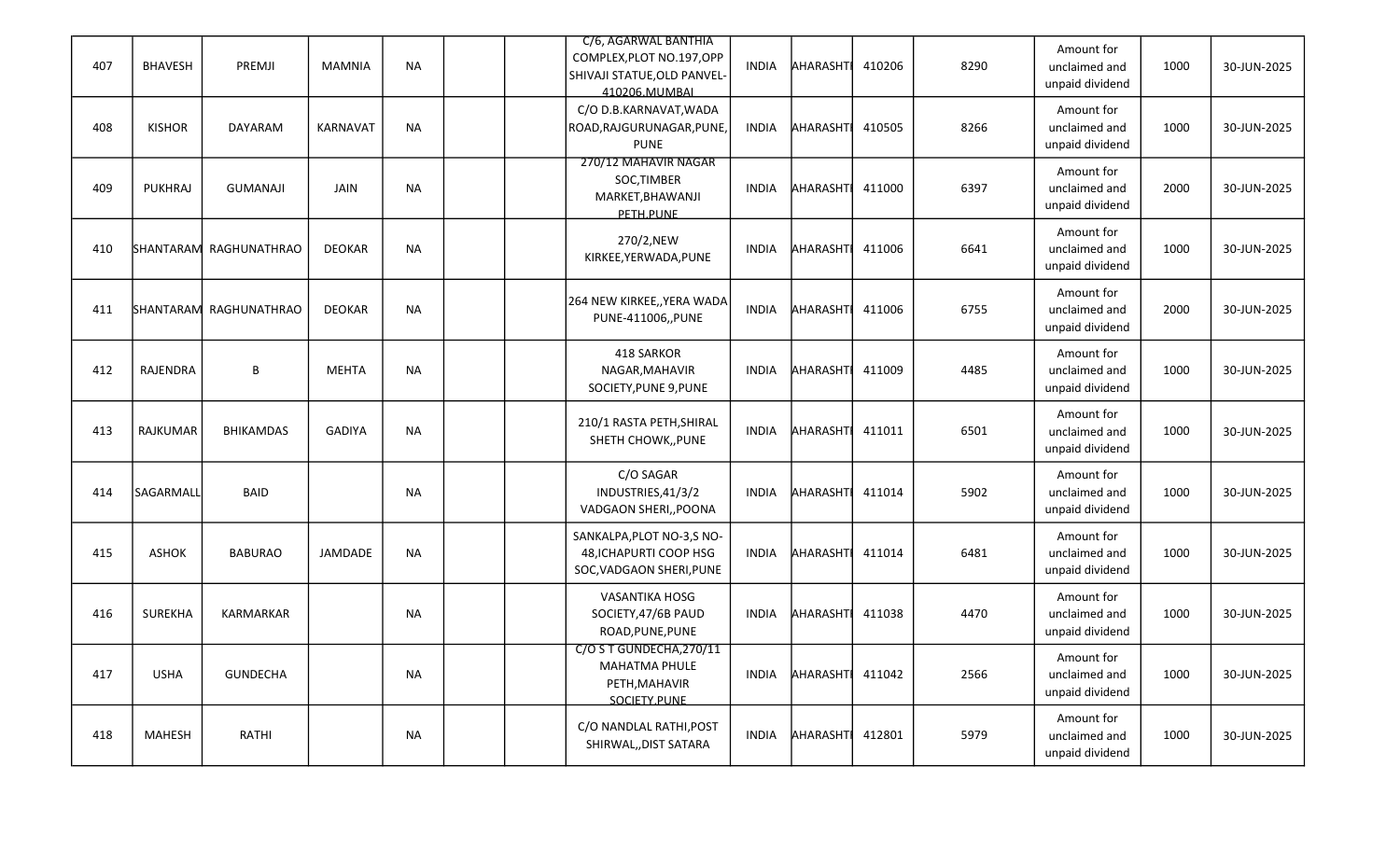| 419 | <b>KARL</b>      | <b>VICTOR</b>   | <b>DCOSTA</b>   | <b>NA</b> |  | "FATIMA NIWAS, SANGAMNER<br>ROAD, SHRIRAMPUR, SHRIRAM<br><b>PUR</b>                                                 | <b>INDIA</b> | AHARASHTI       | 413709 | 2548 | Amount for<br>unclaimed and<br>unpaid dividend | 1000 | 30-JUN-2025 |
|-----|------------------|-----------------|-----------------|-----------|--|---------------------------------------------------------------------------------------------------------------------|--------------|-----------------|--------|------|------------------------------------------------|------|-------------|
| 420 | <b>HARESH</b>    | R               | PATEL           | <b>NA</b> |  | 712/5 TIMBER<br>MARKET, KOLHAPUR, , KOLHAP<br><b>UR</b>                                                             | <b>INDIA</b> | AHARASHTI       | 416012 | 6476 | Amount for<br>unclaimed and<br>unpaid dividend | 1000 | 30-JUN-2025 |
| 421 | MITHALAL         | <b>BAFNA</b>    |                 | <b>NA</b> |  | 10/453 R P ROAD<br>CROSS, ICHALKARANJI, , ICHALK<br>ARANJI                                                          | <b>INDIA</b> | AHARASHTI       | 416115 | 3523 | Amount for<br>unclaimed and<br>unpaid dividend | 1000 | 30-JUN-2025 |
| 422 | RANJITKARAM      | C               | <b>SANCHETI</b> | <b>NA</b> |  | 10/523 DR. R P ROAD, NEAR<br>PADMA<br>LAUNDRY, ICHALKARANJI, KOL<br><b>HAPUR</b>                                    | <b>INDIA</b> | <b>AHARASHT</b> | 416115 | 5569 | Amount for<br>unclaimed and<br>unpaid dividend | 2000 | 30-JUN-2025 |
| 423 | LACHUMAL         | LOHANA          |                 | <b>NA</b> |  | <b>BHAI GANGARAM</b><br>MARKET, IST FLOOR SHOP NO<br>11, ULHASNAGAR, THANA                                          | INDIA        | <b>AHARASHT</b> | 421005 | 3490 | Amount for<br>unclaimed and<br>unpaid dividend | 1000 | 30-JUN-2025 |
| 424 | ABHAKARUTT       | <b>KULKARNE</b> |                 | <b>NA</b> |  | 101 NEW MANORAMA<br>SOCIETY, DR MUKHARAJI<br>ROAD, NEHRU MAIDAN,                                                    | <b>INDIA</b> | AHARASHTI       | 421201 | 5220 | Amount for<br>unclaimed and<br>unpaid dividend | 1000 | 30-JUN-2025 |
| 425 | INDERJEET        | KAUR            | <b>GANDH</b>    | <b>NA</b> |  | DOMBIVILI(E).DIST THANE<br>JAGMIT INDUSTRIES A<br>29, ADDITIONAL AMBERNATH<br>MIDC, AMBERNATH, DIST<br><b>THANE</b> | <b>INDIA</b> | AHARASHTI       | 421506 | 5237 | Amount for<br>unclaimed and<br>unpaid dividend | 1000 | 30-JUN-2025 |
| 426 | VIJAY            | LAXMINARAYAN    | <b>BHUTADA</b>  | <b>NA</b> |  | 3 MAYA<br><b>BUILDING, LOKSAHAKAR</b><br>NAGAR, PANCHAVATI, NASIK                                                   | INDIA        | <b>AHARASHT</b> | 422003 | 3534 | Amount for<br>unclaimed and<br>unpaid dividend | 1000 | 30-JUN-2025 |
| 427 | <b>SURESH</b>    | <b>BHAT</b>     |                 | <b>NA</b> |  | HOTEL PURNIMA, KAKANI<br><b>SHOPPING</b><br>CENTER, MALEGAON, MALEGA<br><b>ON</b>                                   | <b>INDIA</b> | <b>AHARASHT</b> | 423203 | 3464 | Amount for<br>unclaimed and<br>unpaid dividend | 1000 | 30-JUN-2025 |
| 428 | <b>HANDRAKAN</b> | <b>KOTKAR</b>   |                 | <b>NA</b> |  | ASHWINI CLINIC, 6/49<br><b>KHANDESH</b><br>COMPLEX, JALGAON, JALGAON                                                | <b>INDIA</b> | AHARASHTI       | 425001 | 1444 | Amount for<br>unclaimed and<br>unpaid dividend | 1000 | 30-JUN-2025 |
| 429 | <b>KAMAL</b>     | <b>KISHOR</b>   | PATIL           | <b>NA</b> |  | C/O CHANDRASEEMA GENRAL<br>STORE, SHANTI<br>NAGAR, BHUSAWAL, DIST                                                   | <b>INDIA</b> | AHARASHT        | 425201 | 6009 | Amount for<br>unclaimed and<br>unpaid dividend | 1000 | 30-JUN-2025 |
| 430 | HIRALAL          | D               | MALI            | <b>NA</b> |  | JALGAON<br>C/O CHANDRAKANT<br>PARASMAL, NR AHILYABAI<br>VIHIR, NANDURBAR, NANDURB<br>AR                             | INDIA        | AHARASHT        | 425412 | 4007 | Amount for<br>unclaimed and<br>unpaid dividend | 1000 | 30-JUN-2025 |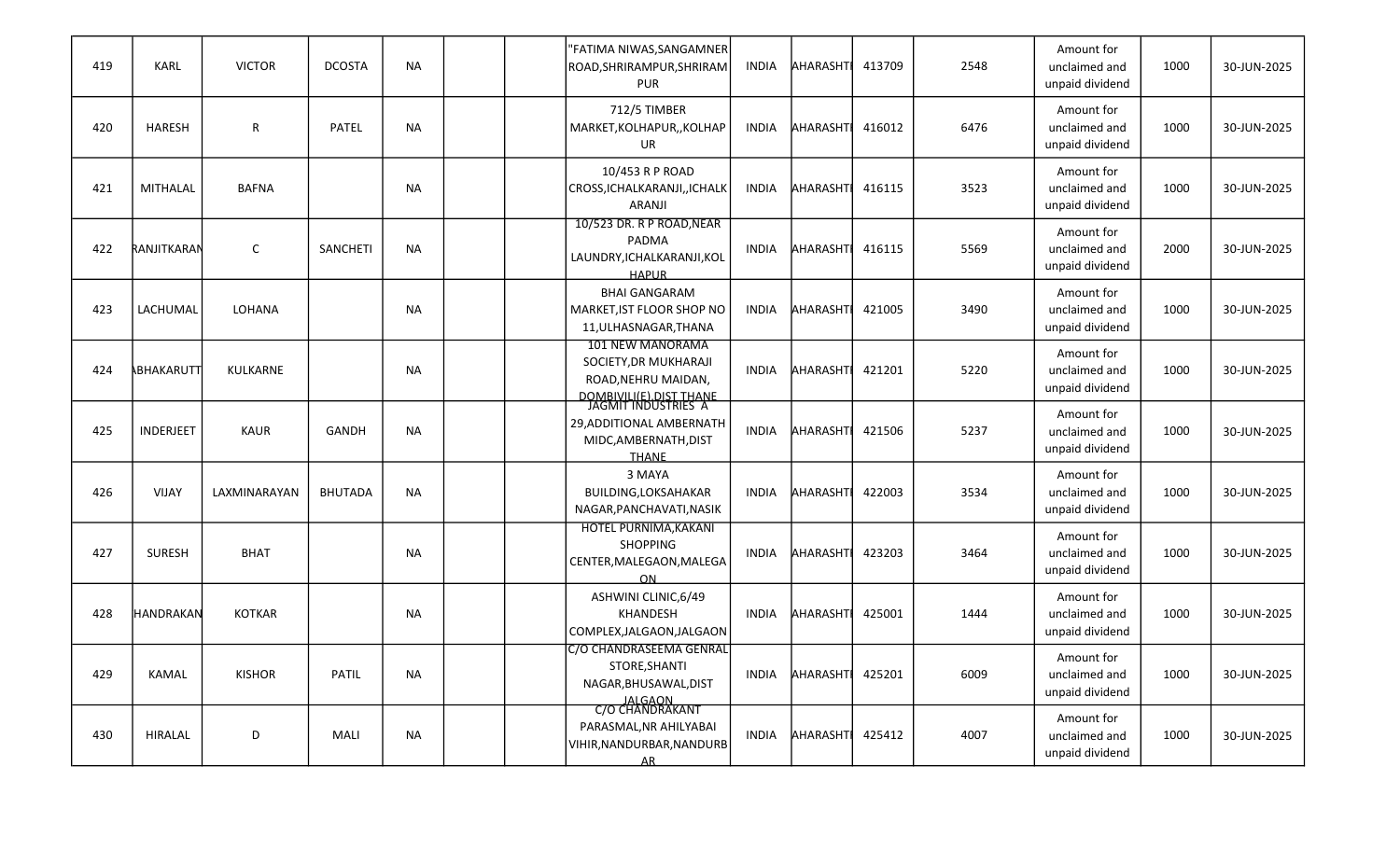| 431 | <b>VISHAL</b>    | <b>KOTECHA</b> |              | <b>NA</b> |  | C/O SHREE AUTO<br>AGENCY, JALNA<br>ROAD, BEED, BEED                                | INDIA        | <b>AHARASHT</b>  | 431122 | 3588 | Amount for<br>unclaimed and<br>unpaid dividend | 1000  | 30-JUN-2025 |
|-----|------------------|----------------|--------------|-----------|--|------------------------------------------------------------------------------------|--------------|------------------|--------|------|------------------------------------------------|-------|-------------|
| 432 | MEELU            | JAIN           |              | <b>NA</b> |  | C/O CHANDRA<br>CHEMICALS, RESHAM<br>BAZAR, BUDHWARI, NAGPUR                        | INDIA        | AHARASHT         | 440002 | 94   | Amount for<br>unclaimed and<br>unpaid dividend | 2000  | 30-JUN-2025 |
| 433 | SANGITA          | JAIN           |              | NA        |  | C/O S M CHEMICALS, RESHAM<br>BAZAR, BUDHWARI, NAGPUR                               | <b>INDIA</b> | AHARASHT         | 440002 | 97   | Amount for<br>unclaimed and<br>unpaid dividend | 2000  | 30-JUN-2025 |
| 434 | <b>DEEPAK</b>    | <b>DAGA</b>    |              | <b>NA</b> |  | <b>II FLR SHANKAR</b><br><b>BHAWAN, NEAR SOOT</b><br>MKT, GANDHI BAGH, NAGPUR      | <b>INDIA</b> | AHARASHTI        | 440002 | 6691 | Amount for<br>unclaimed and<br>unpaid dividend | 1000  | 30-JUN-2025 |
| 435 | SACHIN           | AGRAWAL        |              | <b>NA</b> |  | <b>ANKITA SECURITIES, 14/B,</b><br>WHOLESALE CLOTH<br>MARKET, GANDHIBAG, NAGPU     | INDIA        | AHARASHT         | 440002 | 8228 | Amount for<br>unclaimed and<br>unpaid dividend | 13000 | 30-JUN-2025 |
| 436 | <b>MOHAN</b>     | LAL            | <b>GUPTA</b> | <b>NA</b> |  | R<br>KAMPOO BRIGADE,,NEAR<br>TAKSAL SCHOOL,<br>LASHKAR, GWALIOR-<br>414001.GWALIOR | <b>INDIA</b> | <b>DHYA PRAD</b> | 474001 | 6819 | Amount for<br>unclaimed and<br>unpaid dividend | 1000  | 30-JUN-2025 |
| 437 | <b>OMPRAKASH</b> | AGRAWAL        |              | <b>NA</b> |  | 109 SADAR<br>BAZAR, SENDHWA, MP, SENDH<br>WA                                       | <b>INDIA</b> | <b>DHYA PRAD</b> | 451666 | 1734 | Amount for<br>unclaimed and<br>unpaid dividend | 1000  | 30-JUN-2025 |
| 438 | SUNIL            | PATODI         |              | <b>NA</b> |  | C/O NEW INDORE SAREE<br>HOUSE, FREE GANG, M T<br>CLOTH MARKET, INDORE              | <b>INDIA</b> | DHYA PRAD        | 452001 | 1709 | Amount for<br>unclaimed and<br>unpaid dividend | 1000  | 30-JUN-2025 |
| 439 | RANI             | <b>MITTAL</b>  |              | <b>NA</b> |  | C/O PAWAN INDUSTRIES, 7B<br>NAVLAKHA, INDORE, INDORE                               | <b>INDIA</b> | <b>DHYA PRAD</b> | 452001 | 1730 | Amount for<br>unclaimed and<br>unpaid dividend | 1000  | 30-JUN-2025 |
| 440 | SAURABH          | GARG           |              | NA        |  | 20,ANAND<br>BAGICHI, AGRAWAL<br>NAGAR, INDORE, INDORE                              | INDIA        | DHYA PRAD        | 452001 | 8348 | Amount for<br>unclaimed and<br>unpaid dividend | 1000  | 30-JUN-2025 |
| 441 | SANJAY           | JAIN           |              | NA        |  | <b>13 BHANDARI</b><br>MARKET, SITLAMATA<br>BAZAR, INDORE, INDORE                   | INDIA        | DHYA PRAD        | 452002 | 1688 | Amount for<br>unclaimed and<br>unpaid dividend | 1000  | 30-JUN-2025 |
| 442 | <b>DEVENDRA</b>  | PATHAK         |              | NA        |  | C/O AZAD JAIN, 1812 NORTH<br>RAJMOHALLA, INDORE, INDOR<br>E                        | INDIA        | DHYA PRAD 452002 |        | 1703 | Amount for<br>unclaimed and<br>unpaid dividend | 1000  | 30-JUN-2025 |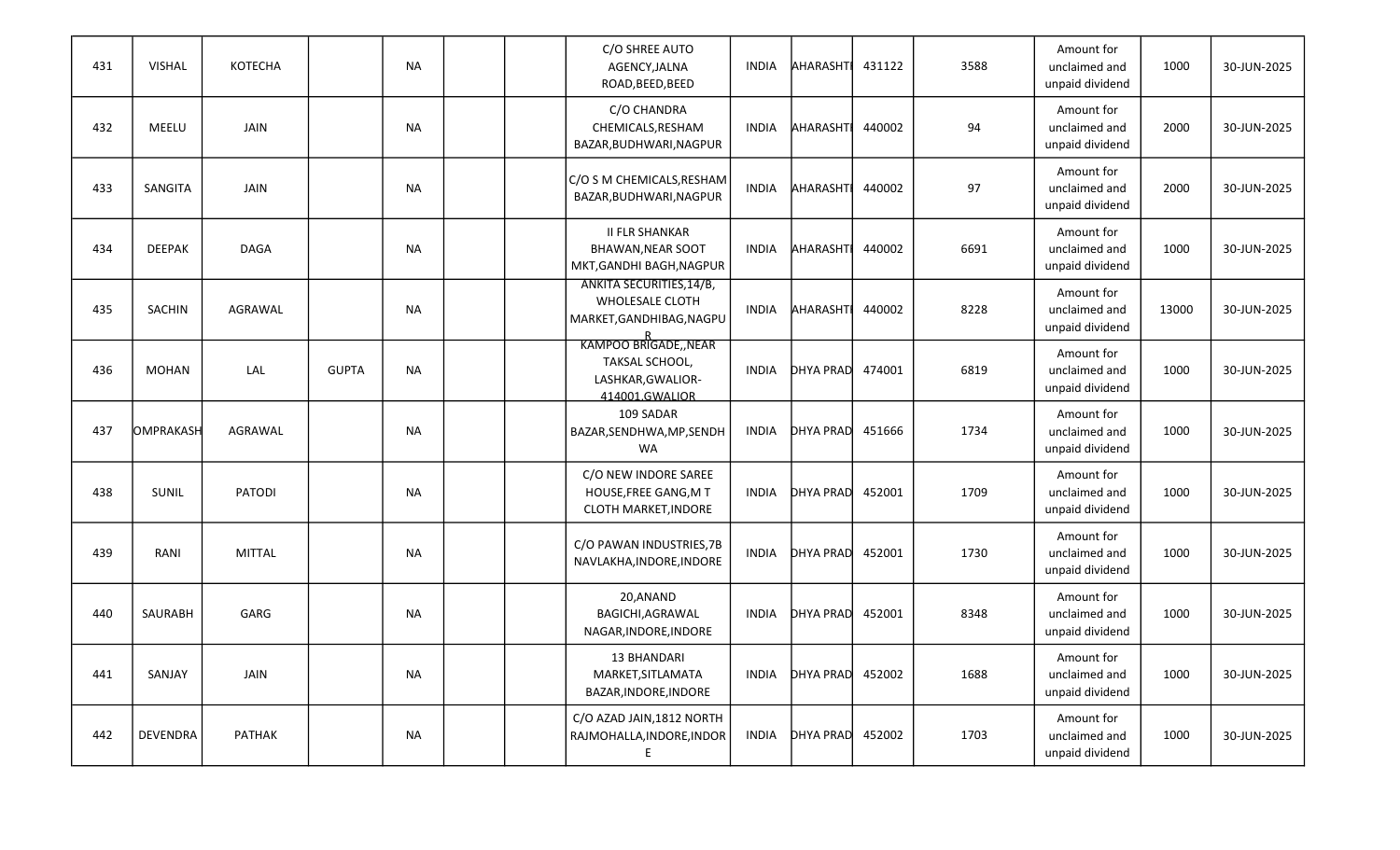| 443 | <b>BABULAL</b> | KOTHARI         |              | <b>NA</b> |  | 104 SHIVAM APPARTMENT<br>VIDH, KAHAYALIRAM<br>MARG, BIYA BANI, INDORE                   | <b>INDIA</b> | DHYA PRAD           | 452002 | 1728 | Amount for<br>unclaimed and<br>unpaid dividend | 1000 | 30-JUN-2025 |
|-----|----------------|-----------------|--------------|-----------|--|-----------------------------------------------------------------------------------------|--------------|---------------------|--------|------|------------------------------------------------|------|-------------|
| 444 | <b>SURESH</b>  | <b>KUMAR</b>    | <b>MEHTA</b> | <b>NA</b> |  | MEHTA NIWAS, 130/2<br>VALLABH<br>NAGAR, INDORE, INDORE                                  | INDIA        | DHYA PRAD 452003    |        | 1698 | Amount for<br>unclaimed and<br>unpaid dividend | 1000 | 30-JUN-2025 |
| 445 | <b>ATUL</b>    | <b>TIWARI</b>   |              | <b>NA</b> |  | C/O AZAD JAIN, 18/2 NORTH<br>RAJ MOHALLA, M P, RAJ<br>MOHALLA                           | <b>INDIA</b> | DHYA PRAD           | 452006 | 1718 | Amount for<br>unclaimed and<br>unpaid dividend | 1000 | 30-JUN-2025 |
| 446 | <b>DHANRAJ</b> | <b>CHIMNANI</b> |              | <b>NA</b> |  | C/O FASHIONS, 46 M T H<br>COMPOUND, INDORE, INDORE                                      | <b>INDIA</b> | DHYA PRAD           | 452007 | 1692 | Amount for<br>unclaimed and<br>unpaid dividend | 1000 | 30-JUN-2025 |
| 447 | ANAND          | <b>KUMAR</b>    | SOMANI       | <b>NA</b> |  | PO CHANDERI, DIST GUNA, M<br>P,GUNA                                                     | <b>INDIA</b> | DHYA PRAD           | 473446 | 1714 | Amount for<br>unclaimed and<br>unpaid dividend | 1000 | 30-JUN-2025 |
| 448 | POONAM         | <b>DEWNANI</b>  |              | <b>NA</b> |  | <b>VISHNU MED AGENCIES P</b><br>LTD, 26 NARAINDAS<br>MARKET, CHITNIS KI<br>GOTH.GWALIOR | <b>INDIA</b> | DHYA PRAD 474001    |        | 1565 | Amount for<br>unclaimed and<br>unpaid dividend | 1000 | 30-JUN-2025 |
| 449 | <b>SUBHASH</b> | <b>CHAND</b>    | JAIN         | <b>NA</b> |  | C/O SURAJ JEWELLERS, OPP<br>JAGGANNATH TEMPLE, SADAR<br>BAZAR, RAIPUR                   | INDIA        | <b>Chhattisgarl</b> | 492001 | 6031 | Amount for<br>unclaimed and<br>unpaid dividend | 1000 | 30-JUN-2025 |
| 450 | <b>NAINA</b>   | LAKHOTIYA       |              | <b>NA</b> |  | D-52 TAGORE<br>NAGAR, RAIPUR, , RAIPUR                                                  | <b>INDIA</b> | <b>Chhattisgarl</b> | 492001 | 6480 | Amount for<br>unclaimed and<br>unpaid dividend | 1000 | 30-JUN-2025 |
| 451 | NEELU          | LACHHWANI       |              | <b>NA</b> |  | A-41, STEEL CITY, NEW<br><b>GAYATRI</b><br>NAGAR, P.O.RAVIGRAM, RAIPU                   | INDIA        | <b>Chhattisgarl</b> | 492006 | 4229 | Amount for<br>unclaimed and<br>unpaid dividend | 1000 | 30-JUN-2025 |
| 452 | YOGITA         | CHAWDA          |              | NA        |  | R-492006.RAIPUR<br>C/O DR M M<br>DUBEY, SHRADHA DEEP<br>SHANKAR NAGAR, MAIN             | INDIA        | <b>Chhattisgark</b> | 492007 | 3568 | Amount for<br>unclaimed and<br>unpaid dividend | 1000 | 30-JUN-2025 |
| 453 | SEEMA          | CHAWDA          |              | <b>NA</b> |  | ROAD.RAIPUR<br>C/O DR M M<br>DUBEY, SHRADHA DEEP<br>SHANKAR NAGAR, MAIN<br>ROAD.RAIPUR  | INDIA        | Chhattisgart 492007 |        | 3569 | Amount for<br>unclaimed and<br>unpaid dividend | 1000 | 30-JUN-2025 |
| 454 | RAM            | <b>DULARI</b>   | <b>GUPTA</b> | <b>NA</b> |  | A-6 MINDCHA<br>COLONY, BILASPUR, , BILASPUR                                             | INDIA        | Chhattisgart 495001 |        | 4204 | Amount for<br>unclaimed and<br>unpaid dividend | 1000 | 30-JUN-2025 |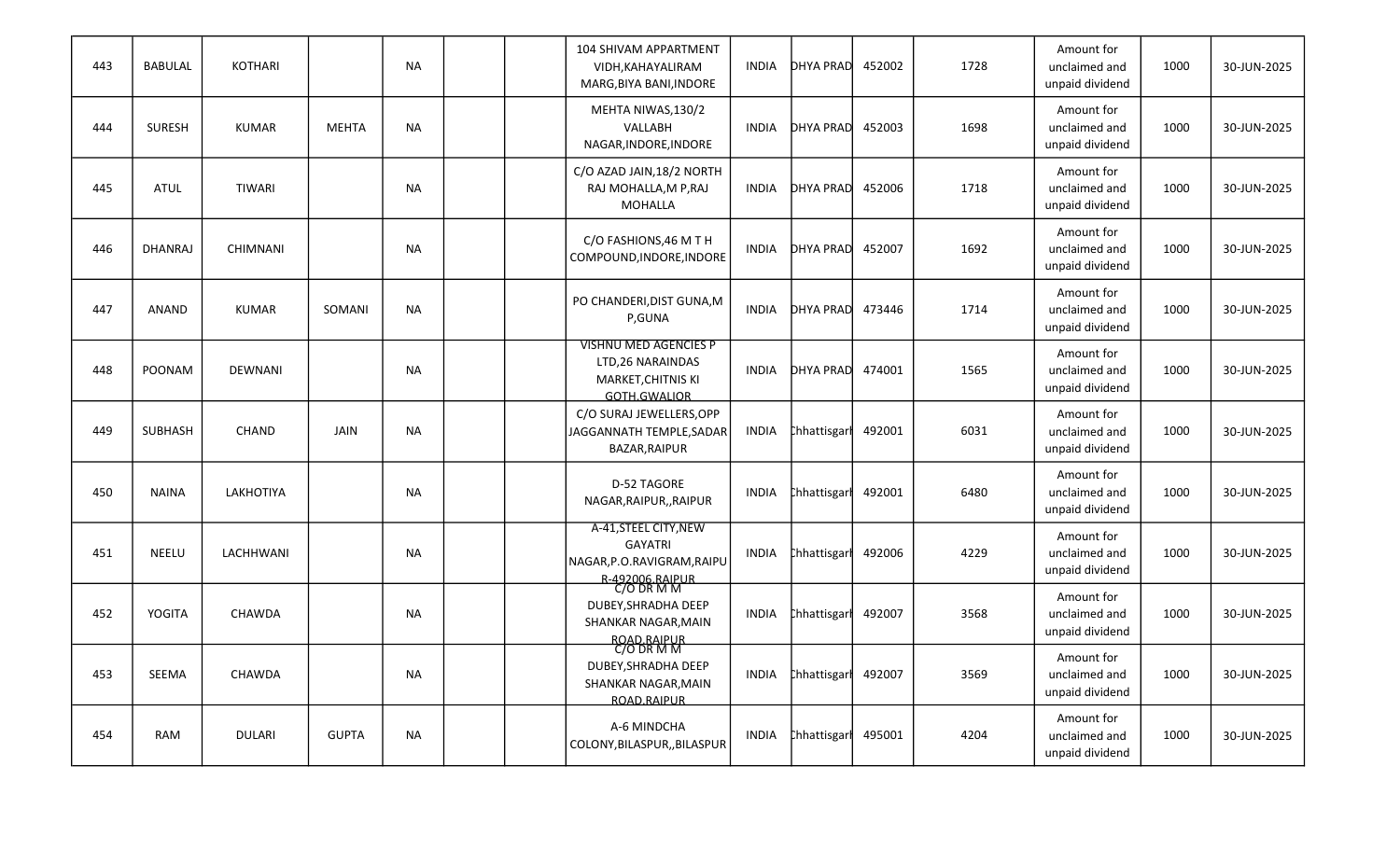|     |                  |                  |             |           |  | FLAT NO.19, A CLASS, 1ST          |              |                  |        |      | Amount for      |      |             |
|-----|------------------|------------------|-------------|-----------|--|-----------------------------------|--------------|------------------|--------|------|-----------------|------|-------------|
| 455 | <b>HASHAM</b>    | <b>JAN</b>       | <b>MOHD</b> | <b>NA</b> |  | FLOOR,, THE KARIMABAD             | <b>INDIA</b> | <b>DHRA PRAD</b> | 500001 | 1638 | unclaimed and   | 1000 | 30-JUN-2025 |
|     |                  |                  |             |           |  | CO.OP HSG SOC,LTD,                |              |                  |        |      | unpaid dividend |      |             |
|     |                  |                  |             |           |  | CHIRAGALI LANEHYDERABAD           |              |                  |        |      |                 |      |             |
|     |                  |                  |             |           |  | HOUSE NO 3-2-450, CHAPPOL         |              |                  |        |      | Amount for      |      |             |
| 456 | <b>SURESH</b>    | <b>KUMAR</b>     | KALYANKAR   | <b>NA</b> |  | BAZAR, KACHIGUDA                  | <b>INDIA</b> | <b>DHRA PRAD</b> | 500004 | 1597 | unclaimed and   | 1000 | 30-JUN-2025 |
|     |                  |                  |             |           |  | POST, HYDERABAD                   |              |                  |        |      | unpaid dividend |      |             |
|     |                  |                  |             |           |  | <b>NATIONAL INSTT OF</b>          |              |                  |        |      | Amount for      |      |             |
| 457 | MUSALAIAH        | <b>MORAMPUDI</b> |             | <b>NA</b> |  | NUTRITION, JAMAI                  | <b>INDIA</b> | <b>DHRA PRAD</b> | 500007 | 1600 | unclaimed and   | 1000 | 30-JUN-2025 |
|     |                  |                  |             |           |  | OSMANIA, HYDERABAD, HYDE          |              |                  |        |      | unpaid dividend |      |             |
|     |                  |                  |             |           |  | <b>RABAD</b>                      |              |                  |        |      |                 |      |             |
|     |                  |                  |             |           |  | 1-1-380/38, ASHOK NAGAR           |              |                  |        |      | Amount for      |      |             |
| 458 | PANNALA          | SARADA           | KALYANI     | <b>NA</b> |  | EXTN, HYDERABAD, HYDERABA         | <b>INDIA</b> | <b>DHRA PRAD</b> | 500020 | 1624 | unclaimed and   | 1000 | 30-JUN-2025 |
|     |                  |                  |             |           |  | D                                 |              |                  |        |      | unpaid dividend |      |             |
|     |                  |                  |             |           |  | <b>B-204 SAINCHER PALACE, ADJ</b> |              |                  |        |      | Amount for      |      |             |
| 459 | B                | <b>VANI</b>      |             | <b>NA</b> |  | ANDHRA BANK, EAST                 | <b>INDIA</b> | <b>DHRA PRAD</b> | 500026 | 1579 | unclaimed and   | 1000 | 30-JUN-2025 |
|     |                  |                  |             |           |  | MAREDPALLY, SECUNDERABA           |              |                  |        |      | unpaid dividend |      |             |
|     |                  |                  |             |           |  | <b>STATE BANK OF</b>              |              |                  |        |      |                 |      |             |
|     |                  |                  |             |           |  | INDIA, NARAYANGUDA                |              |                  |        |      | Amount for      |      |             |
| 460 | <b>VENKAT</b>    | LAKSHMI          | PEESAPATI   | <b>NA</b> |  | BRANCH, HYDERABAD, HYDER          | <b>INDIA</b> | <b>DHRA PRAD</b> | 500029 | 1621 | unclaimed and   | 1000 | 30-JUN-2025 |
|     |                  |                  |             |           |  | <b>ABAD</b>                       |              |                  |        |      | unpaid dividend |      |             |
|     |                  |                  |             |           |  | 43, BHASKER RAO                   |              |                  |        |      | Amount for      |      |             |
| 461 | <b>NARESH</b>    | RAJAN            |             | <b>NA</b> |  | NAGAR, SANIKPURI,, SECUNDR        | <b>INDIA</b> | <b>DHRA PRAD</b> | 500094 | 6098 | unclaimed and   | 3000 | 30-JUN-2025 |
|     |                  |                  |             |           |  | ABAD                              |              |                  |        |      | unpaid dividend |      |             |
|     |                  |                  |             |           |  |                                   |              |                  |        |      |                 |      |             |
|     |                  |                  |             |           |  | PREMISES                          |              |                  |        |      | Amount for      |      |             |
| 462 | ANORAMADE        | <b>UGGIRALA</b>  |             | <b>NA</b> |  | <b>DEPARTMENT, STATE BANK OF</b>  | <b>INDIA</b> | <b>DHRA PRAD</b> | 500482 | 1594 | unclaimed and   | 1000 | 30-JUN-2025 |
|     |                  |                  |             |           |  | INDIA,, HYDERABAD                 |              |                  |        |      | unpaid dividend |      |             |
|     |                  |                  |             |           |  |                                   |              |                  |        |      | Amount for      |      |             |
| 463 | <b>ETHARAMAI</b> | VASIREDDY        |             | <b>NA</b> |  | RAMAKRISHNAPUR                    | <b>INDIA</b> | <b>DHRA PRAD</b> | 504301 | 1635 | unclaimed and   | 1000 | 30-JUN-2025 |
|     |                  |                  |             |           |  | PO, ADILABAD DT, , ADILABAD       |              |                  |        |      | unpaid dividend |      |             |
|     |                  |                  |             |           |  |                                   |              |                  |        |      |                 |      |             |
|     |                  |                  |             |           |  | 12-1-104, PINNA VARI              |              |                  |        |      | Amount for      |      |             |
| 464 | RAJU             | CHIDARA          |             | <b>NA</b> |  | STREET, WARANGAL, WARANG          | <b>INDIA</b> | <b>DHRA PRAD</b> | 506002 | 1647 | unclaimed and   | 1000 | 30-JUN-2025 |
|     |                  |                  |             |           |  | AL                                |              |                  |        |      | unpaid dividend |      |             |
|     |                  |                  |             |           |  | <b>TIRUMALA SUPER</b>             |              |                  |        |      | Amount for      |      |             |
| 465 | B                | CHANDRA          | SHEKAR      | REDDY     |  | MARKET, VENKATESHWARA             | <b>INDIA</b> | <b>DHRA PRAD</b> | 509002 | 1662 | unclaimed and   | 1000 | 30-JUN-2025 |
|     |                  |                  |             |           |  | COLONY, MAHABUBNAGAR, M           |              |                  |        |      | unpaid dividend |      |             |
|     |                  |                  |             |           |  | AHABUBNAGAR                       |              |                  |        |      |                 |      |             |
|     |                  |                  |             |           |  | RADHAKRISHNA, 4/427, K.L.D.       |              |                  |        |      | Amount for      |      |             |
| 466 | К                | <b>NAGA</b>      | <b>MANI</b> | <b>NA</b> |  | BY PASS ROAD, OPP. RAJA           | <b>INDIA</b> | <b>DHRA PRAD</b> | 515004 | 6839 | unclaimed and   | 1000 | 30-JUN-2025 |
|     |                  |                  |             |           |  | HOTEL.DIST.ANANTPUR               |              |                  |        |      | unpaid dividend |      |             |
|     |                  |                  |             |           |  |                                   |              |                  |        |      |                 |      |             |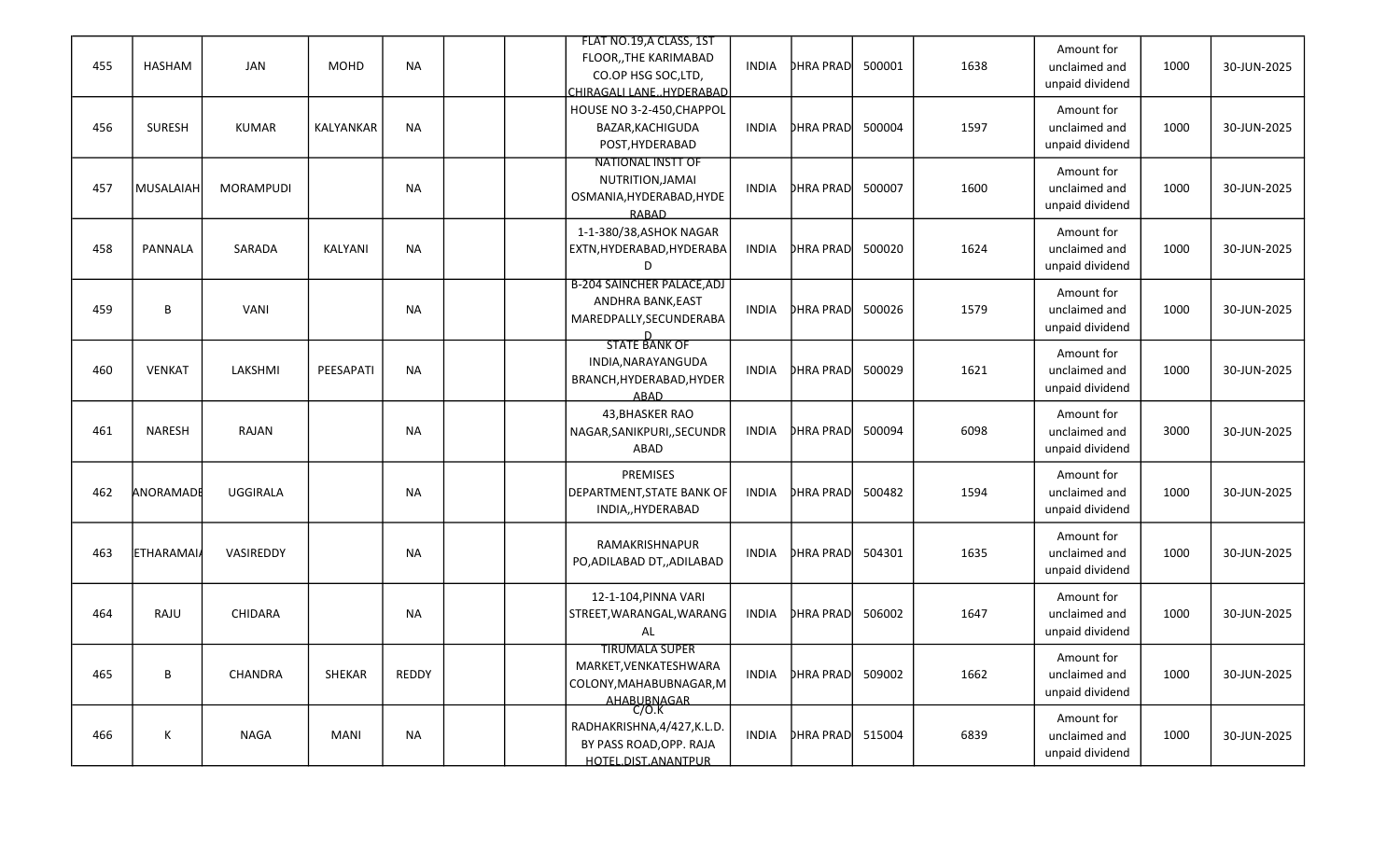| 467 | К               | M            | <b>RADHA</b>  | <b>NA</b> |  | D NO 7-2-118, D L ROAD<br>HINDUPUR,, HINDUPUR                                           | <b>INDIA</b> | <b>DHRA PRAD</b> | 515201 | 3961 | Amount for<br>unclaimed and<br>unpaid dividend | 1000 | 30-JUN-2025 |
|-----|-----------------|--------------|---------------|-----------|--|-----------------------------------------------------------------------------------------|--------------|------------------|--------|------|------------------------------------------------|------|-------------|
| 468 | <b>MAHENDRA</b> | <b>KUMAR</b> | P             | <b>NA</b> |  | <b>278 NEW</b><br>STREET, TIRUPATHI, ANDHRA<br>PRADESH, TIRUPATHI                       | <b>INDIA</b> | <b>DHRA PRAD</b> | 517501 | 5514 | Amount for<br>unclaimed and<br>unpaid dividend | 1000 | 30-JUN-2025 |
| 469 | <b>BABJI</b>    | PARIMI       |               | <b>NA</b> |  | H NO 4-9 NEAR<br>RAMALAYAM, NIDAMANURU<br>POST, VIJAYAWADA RURAL<br>MANDAL KRISHNA DIST | INDIA        | <b>DHRA PRAD</b> | 521104 | 4710 | Amount for<br>unclaimed and<br>unpaid dividend | 1000 | 30-JUN-2025 |
| 470 | <b>SURESH</b>   | <b>KUMAR</b> | PARRIPATI     | <b>NA</b> |  | 16/1, ARUNDEL PET, GUNTUR<br>DT, A P, GUNTUR                                            | <b>INDIA</b> | <b>DHRA PRAD</b> | 522002 | 4740 | Amount for<br>unclaimed and<br>unpaid dividend | 1000 | 30-JUN-2025 |
| 471 | <b>MAHENDRA</b> | <b>KUMAR</b> |               | <b>NA</b> |  | C/O NEW SOUND & TIME<br>PALACE, OPP LIBERTY<br><b>TALKIES, STATION RD, GUNTUR</b>       | <b>INDIA</b> | <b>DHRA PRAD</b> | 522003 | 4701 | Amount for<br>unclaimed and<br>unpaid dividend | 1000 | 30-JUN-2025 |
| 472 | REENIVASUL      | <b>MADA</b>  |               | <b>NA</b> |  | C/O YESESREE<br>VASTRALAYAH, PERALA PO<br>CHIRALA, PRAKASAM<br>DT.PRAKASM DIST.         | <b>INDIA</b> | <b>DHRA PRAD</b> | 523157 | 4723 | Amount for<br>unclaimed and<br>unpaid dividend | 1000 | 30-JUN-2025 |
| 473 | VENKATA         | RAMANAIAH    | <b>DARISI</b> | <b>NA</b> |  | 15/26<br>BRINDAVANAM, NELLORE, A<br>P, NELLORE                                          | <b>INDIA</b> | <b>DHRA PRAD</b> | 524001 | 4282 | Amount for<br>unclaimed and<br>unpaid dividend | 1000 | 30-JUN-2025 |
| 474 | <b>BEENA</b>    | <b>DEVI</b>  |               | <b>NA</b> |  | DOOR NO 12-1-84, SANGHVI<br>ELECTRICALS, MAIN<br>ROAD, ANAKAPALLE                       | <b>INDIA</b> | <b>DHRA PRAD</b> | 531001 | 4763 | Amount for<br>unclaimed and<br>unpaid dividend | 1000 | 30-JUN-2025 |
| 475 | PRAKASH         |              |               | <b>NA</b> |  | <b>OPTICAL INDUSTRIES, KVR</b><br>SWAMY<br>ROAD, RAJAHMUNDRY, RAJAH<br><b>MUNDRY</b>    | <b>INDIA</b> | <b>DHRA PRAD</b> | 533101 | 4709 | Amount for<br>unclaimed and<br>unpaid dividend | 1000 | 30-JUN-2025 |
| 476 | RAMESH          | <b>BABU</b>  | BOMMATHULA    | <b>NA</b> |  | 59-1-8, P&T<br>COLONY, RAJAHMUNDRY, RAJ<br><b>AMUNDHRY</b>                              | INDIA        | <b>DHRA PRAD</b> | 533101 | 4762 | Amount for<br>unclaimed and<br>unpaid dividend | 1000 | 30-JUN-2025 |
| 477 | <b>VPS</b>      | CHAKRAVARTHI | ARUMILLI      | <b>NA</b> |  | <b>BALLARPUR INDUSTRIES</b><br>LTD, JEGURUPADU, EAST<br>GODAWARI, EAST GODAVARI         | <b>INDIA</b> | <b>DHRA PRAD</b> | 533132 | 5009 | Amount for<br>unclaimed and<br>unpaid dividend | 1000 | 30-JUN-2025 |
| 478 | ENKATESWAR      | RAO          | <b>BONDA</b>  | <b>NA</b> |  | JEWELLER MAIN<br>ROAD, BHIMAVARAM W G DT<br>AP,, BHIMAVARAM                             | <b>INDIA</b> | <b>DHRA PRAD</b> | 534201 | 4278 | Amount for<br>unclaimed and<br>unpaid dividend | 2000 | 30-JUN-2025 |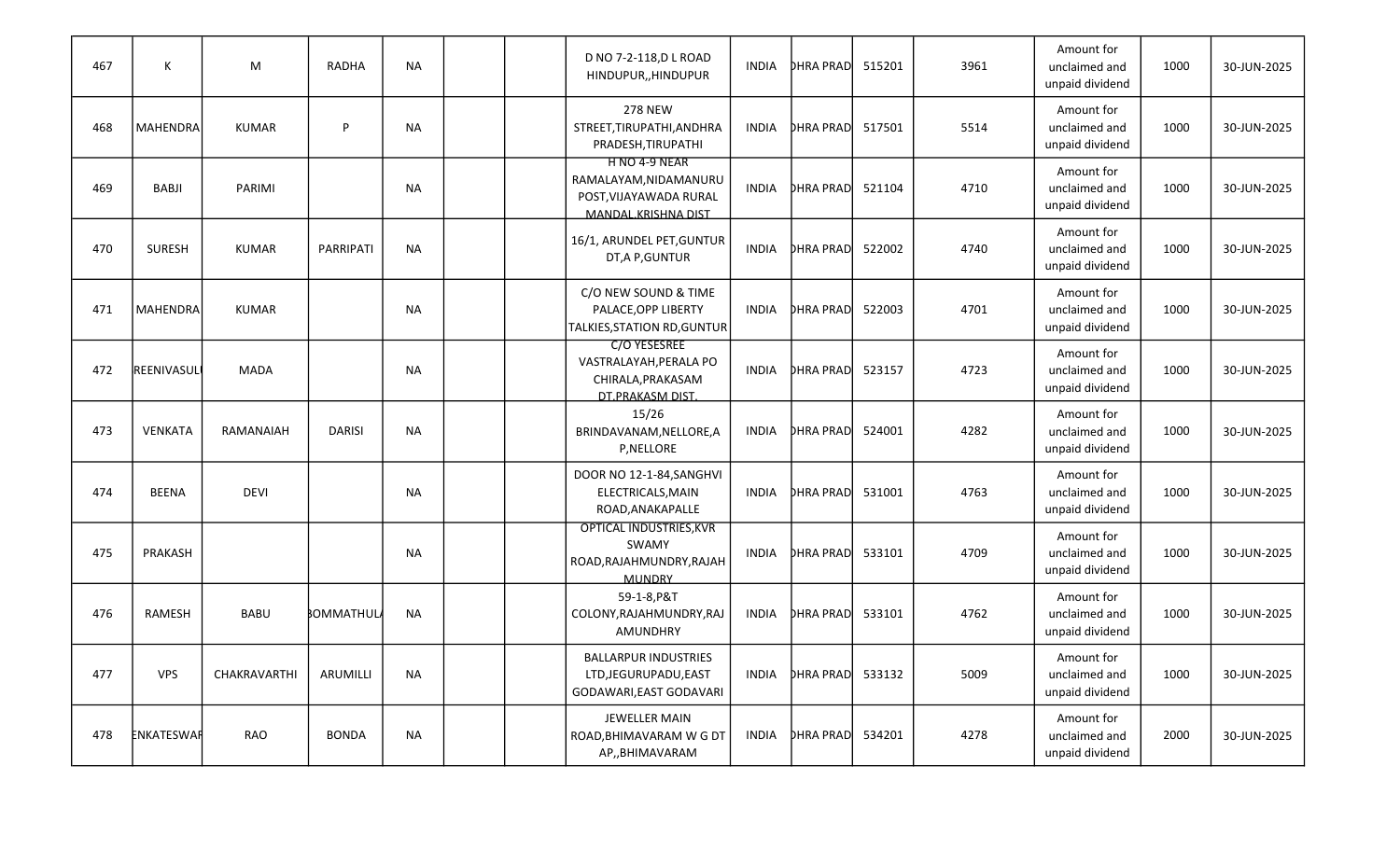| 479 | <b>TRINADH</b> | GANIREDDY       |               | <b>NA</b> | S/O SIMHACHALAM, SUNKARA<br>PADDAYYA<br>STREET, BHIMAVARAM, BHIMA                                        | <b>INDIA</b> | <b>DHRA PRAD</b> | 534201 | 4726 | Amount for<br>unclaimed and<br>unpaid dividend | 1000 | 30-JUN-2025 |
|-----|----------------|-----------------|---------------|-----------|----------------------------------------------------------------------------------------------------------|--------------|------------------|--------|------|------------------------------------------------|------|-------------|
| 480 | PADMA          | TANGATURU       |               | <b>NA</b> | VARAM<br>W/O DR T S GUPTA(CHILD<br>SP), SM VRM<br>HOSPITAL, VENKATARAYA<br>PURAM.TANUKU                  | INDIA        | <b>DHRA PRAD</b> | 534215 | 1643 | Amount for<br>unclaimed and<br>unpaid dividend | 1000 | 30-JUN-2025 |
| 481 | SAYEEDA        | ZAHIDA          | <b>BATOOL</b> | <b>NA</b> | C/74 JEEVAN BIMA<br>NAGAR, BANGALORE, , BANGAL<br>ORE                                                    | <b>INDIA</b> | <b>KARNATAKA</b> | 560001 | 1051 | Amount for<br>unclaimed and<br>unpaid dividend | 1000 | 30-JUN-2025 |
| 482 | <b>BHAGWAN</b> | <b>RAMCHAND</b> |               | <b>NA</b> | C/O LAXMAN<br>RAMCHANDANI, SMS ARCADE<br>B,BLOCK 404 4TH<br>FLOOR.BANGALORE<br>H.M.GIRIYA & CO.,2ND      | <b>INDIA</b> | <b>KARNATAKA</b> | 560001 | 4040 | Amount for<br>unclaimed and<br>unpaid dividend | 1000 | 30-JUN-2025 |
| 483 | <b>NIRMALA</b> |                 |               | <b>NA</b> | FLOOR, KEERTHI<br>PLAZA,, NAGARATHPET, BANG<br><b>ALORE</b>                                              | <b>INDIA</b> | KARNATAKA        | 560002 | 8429 | Amount for<br>unclaimed and<br>unpaid dividend | 1000 | 30-JUN-2025 |
| 484 | N              | RAJA            | RAJESHWARI    | <b>NA</b> | D/N 241 IST CROSS, 2ND MAIN<br>ROAD, HANUMANTHA<br>NAGAR, BANGALORE                                      | <b>INDIA</b> | KARNATAKA        | 560019 | 1068 | Amount for<br>unclaimed and<br>unpaid dividend | 1000 | 30-JUN-2025 |
| 485 | <b>NANDITA</b> | <b>BOSE</b>     |               | <b>NA</b> | <b>G-13, KRISTAL AGATE-</b><br>2, KASAVANAHALLI, NEAR<br><b>AMRITA</b>                                   | <b>INDIA</b> | <b>KARNATAKA</b> | 560035 | 3439 | Amount for<br>unclaimed and<br>unpaid dividend | 1000 | 30-JUN-2025 |
| 486 | PHANIRAJ       | HUNSURGURU      | RAJARAO       | <b>NA</b> | ENGG.COLLEGE.OFF.SARIAPU<br>NO 174 SRINIDHI<br>LAYOUT, VIJAY<br>NAGAR, MARENAHALLY, BANG<br><b>ALORE</b> | <b>INDIA</b> | KARNATAKA        | 560040 | 1060 | Amount for<br>unclaimed and<br>unpaid dividend | 1000 | 30-JUN-2025 |
| 487 | PRAKASH        |                 |               | <b>NA</b> | N M YAJAMAN & SONS, NO 1<br>PSK LANE, 2ND CROSS<br>AKKIPET, BANGALORE                                    | INDIA        | KARNATAKA        | 560053 | 1049 | Amount for<br>unclaimed and<br>unpaid dividend | 1000 | 30-JUN-2025 |
| 488 | <b>SUKHI</b>   | <b>DEVI</b>     |               | NA        | MAHENDRA RIBBONS, 71<br>MAMULPET, BANGALORE, BAN<br>GALORE                                               | <b>INDIA</b> | KARNATAKA        | 560053 | 1055 | Amount for<br>unclaimed and<br>unpaid dividend | 1000 | 30-JUN-2025 |
| 489 | SANTOSH        | PARAKH          |               | NA        | C/O SUSHIL ELECTRICAL, 3/5 R<br>R BUILDING 3RD FLOOR, B V K<br>IYENGAR ROAD, BANGALORE                   | <b>INDIA</b> | <b>KARNATAKA</b> | 560053 | 3920 | Amount for<br>unclaimed and<br>unpaid dividend | 1000 | 30-JUN-2025 |
| 490 | B              | MANGILAL        |               | NA        | C/O M B ELECTRIC CO,80/3 A<br>M LANE BASSETYPET, B V K<br><b>IYENGAR ROAD</b><br>CROSS.BANGALORE         | INDIA        | KARNATAK4 560053 |        | 3947 | Amount for<br>unclaimed and<br>unpaid dividend | 1000 | 30-JUN-2025 |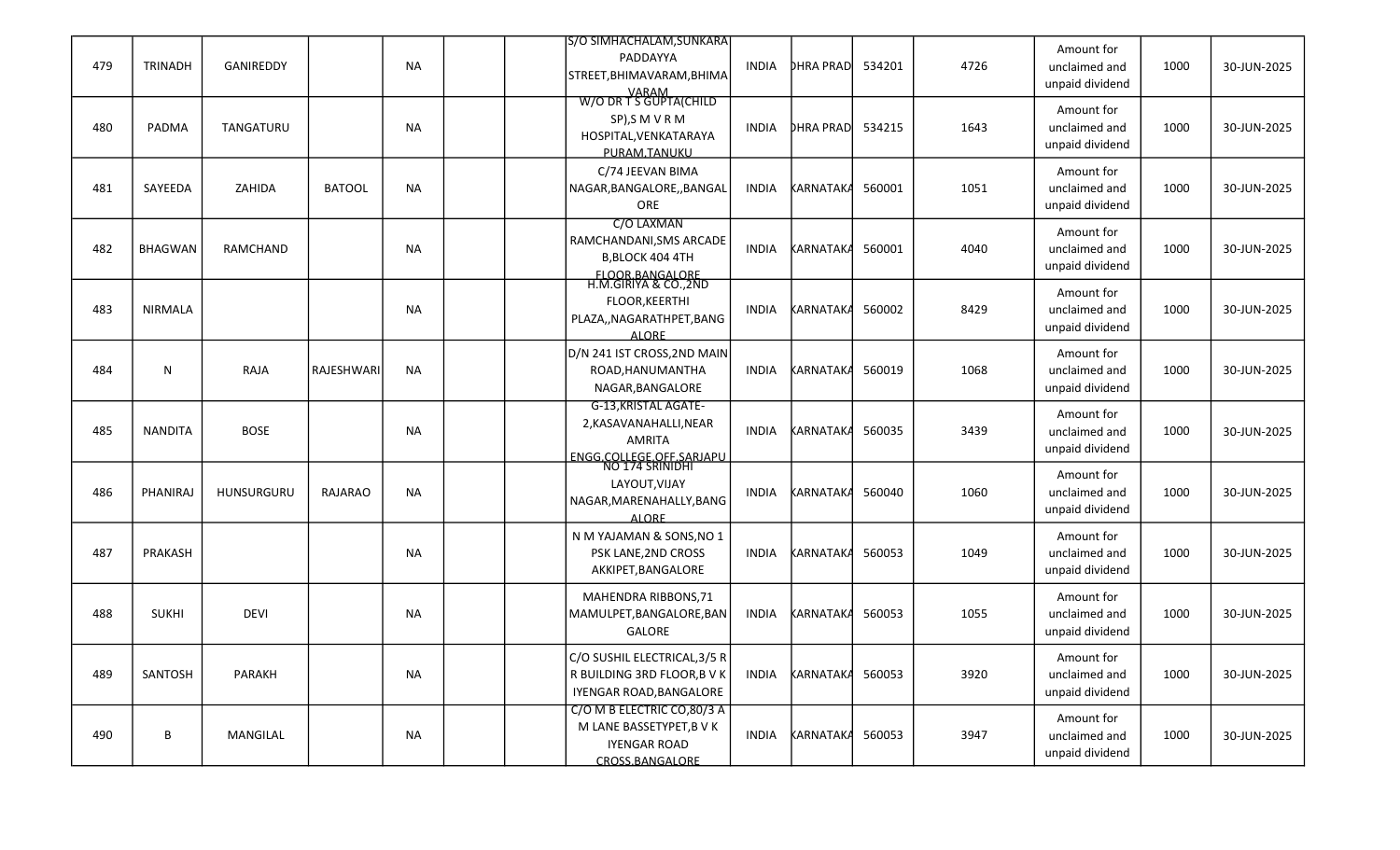| 491 | <b>UMESH</b>     | <b>RAO</b>       | M             | <b>NA</b> |  | 2/192 4TH CROSS, 1ST STAGE<br>KIRLOSKAR COLONY, WEST OF<br>CHORD ROAD, BANGALORE                           | <b>INDIA</b> | KARNATAKA         | 560079 | 3965 | Amount for<br>unclaimed and<br>unpaid dividend | 1000 | 30-JUN-2025 |
|-----|------------------|------------------|---------------|-----------|--|------------------------------------------------------------------------------------------------------------|--------------|-------------------|--------|------|------------------------------------------------|------|-------------|
| 492 | SUJAYA           | $\mathsf{C}$     | <b>MURTHY</b> | <b>NA</b> |  | A-65 31ST CROSS, 7TH<br>BLOCK, JAYANAGAR, BANGALO<br><b>RE</b>                                             | <b>INDIA</b> | KARNATAKA         | 560082 | 3946 | Amount for<br>unclaimed and<br>unpaid dividend | 1000 | 30-JUN-2025 |
| 493 | В                | MADHUSUDHAN      | JAIN          | <b>NA</b> |  | 15/2, II FLOOR, COORG<br>MANSION, KR<br>CIRCLE, MYSORE, MYSORE                                             | <b>INDIA</b> | <b>KARNATAKA</b>  | 570001 | 3971 | Amount for<br>unclaimed and<br>unpaid dividend | 1000 | 30-JUN-2025 |
| 494 | <b>BHANU</b>     | <b>KIRAN</b>     |               | <b>NA</b> |  | M-301 K 302<br>HERBAL, INDUSTRIAL<br>AREA, MYSORE, MYSORE                                                  | INDIA        | <b>KARNATAKA</b>  | 570016 | 7082 | Amount for<br>unclaimed and<br>unpaid dividend | 1000 | 30-JUN-2025 |
| 495 | <b>HEMA</b>      | <b>MANJUNATH</b> |               | <b>NA</b> |  | C/O T SIDDAPPA<br>RETS.D.D.A, KAZI MOHALLA<br><b>NEAR</b><br>RENGAIAHS.GATE.CHITRADUR                      | <b>INDIA</b> | <b>KARNATAKA</b>  | 577501 | 1076 | Amount for<br>unclaimed and<br>unpaid dividend | 1000 | 30-JUN-2025 |
| 496 | <b>MALINGAMM</b> | KODLI            |               | <b>NA</b> |  | GMPS<br>SCHOOL, CHITAGUPPA, TQ<br>HUMNABAD, DIST BIDAR                                                     | <b>INDIA</b> | KARNATAKA         | 585412 | 6540 | Amount for<br>unclaimed and<br>unpaid dividend | 1000 | 30-JUN-2025 |
| 497 | APOORCHAN        | JAIN             |               | <b>NA</b> |  | 9, PONNAPPAN LANE, PARK<br>TOWN, CHENNAI<br>600003, CHENNAI                                                | <b>INDIA</b> | FAMIL NADI        | 600003 | 8285 | Amount for<br>unclaimed and<br>unpaid dividend | 1000 | 30-JUN-2025 |
| 498 | SAVITHA          | <b>SURANA</b>    |               | <b>NA</b> |  | NO 15 BAZAR<br>ROAD, MYLAPORE, MADRAS, M<br><b>ADRAS</b>                                                   | <b>INDIA</b> | <b>TAMIL NADI</b> | 600004 | 5007 | Amount for<br>unclaimed and<br>unpaid dividend | 1000 | 30-JUN-2025 |
| 499 | <b>BINOD</b>     | <b>KUMAR</b>     | AGRAWAL       | <b>NA</b> |  | FLAT NO.5A,5TH<br>FLOOR, PALACE REGENCY<br>APTS, KELLY'S, 80-                                              | INDIA        | †AMIL NADI        | 600010 | 5374 | Amount for<br>unclaimed and<br>unpaid dividend | 1000 | 30-JUN-2025 |
| 500 | SHILPA           | M                | SHAH          | NA.       |  | <u>93.PURASAIWAKKAM HIGH</u><br>C/O SHAH & SHAH,FLAT<br>NO,B/104, PRINCE<br>MANOR,114, PURASAWALKA         | <b>INDIA</b> | <b>TAMIL NADI</b> | 600010 | 5477 | Amount for<br>unclaimed and<br>unpaid dividend | 1000 | 30-JUN-2025 |
| 501 | <b>USHA</b>      | M                |               | NA        |  | <u>M HIGH RD KELLY CHENNAL</u><br>NO 8<br>CHINNAMETTU, PALAYAM 1ST<br>STREET, OPP, SHANMUGAM               | <b>INDIA</b> | <b>AMIL NADI</b>  | 600019 | 5367 | Amount for<br>unclaimed and<br>unpaid dividend | 1000 | 30-JUN-2025 |
| 502 | R                | CHANDRASEKAR     |               | NA        |  | <u>PARA KALADIPET MADRAS</u><br>17-A CRESCENT<br>AVENUE,, KESAVAPERUMAL<br>PURAM, MADRAS-<br>600028.MADRAS | INDIA        | <b>AMIL NADI</b>  | 600028 | 6802 | Amount for<br>unclaimed and<br>unpaid dividend | 1000 | 30-JUN-2025 |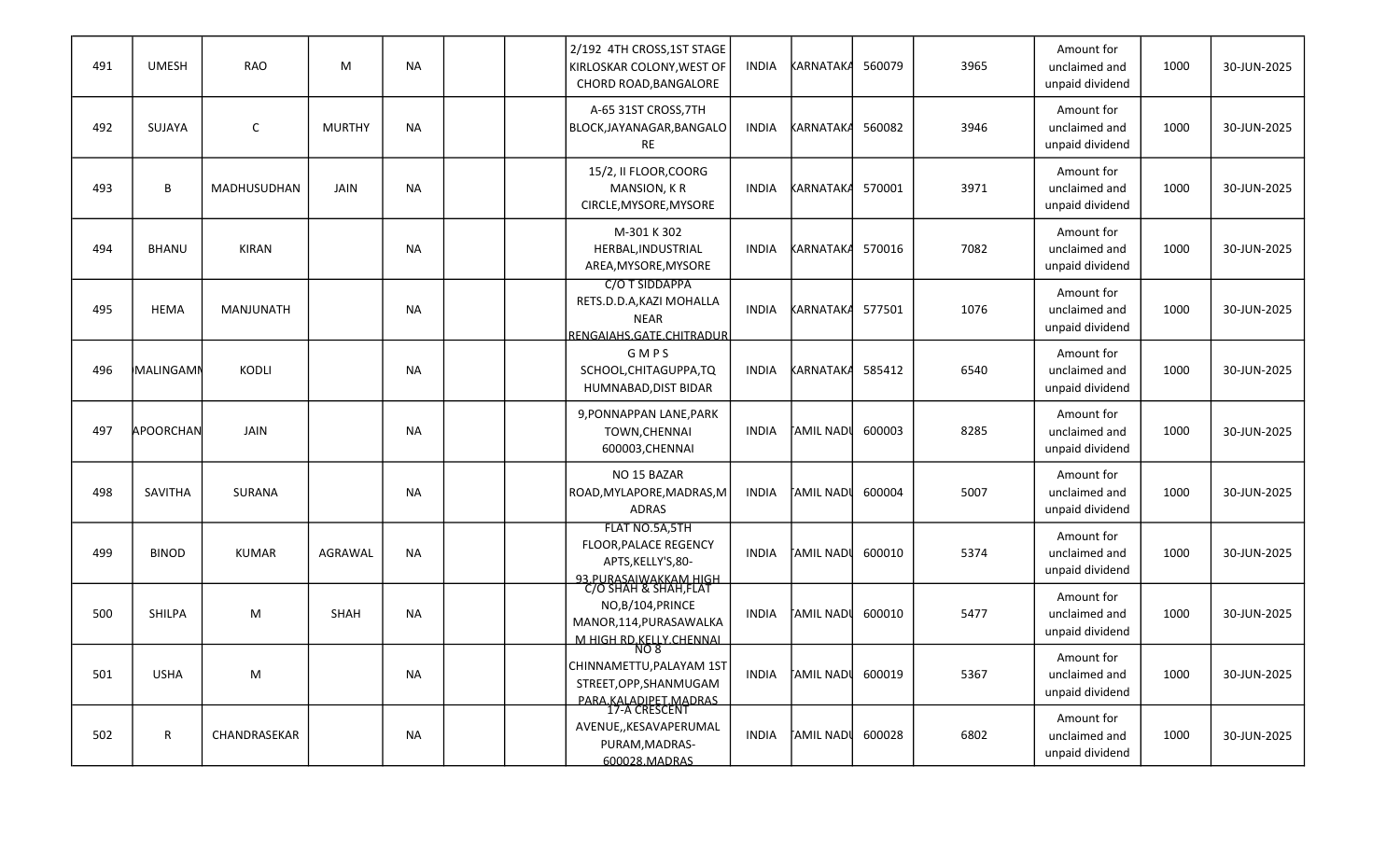| 503 | PONNURAJ         | PERUMAL       |                     | <b>NA</b>  |     |            | <b>INDUSTRIAL OXYGEN CO</b><br>LTD.,, MANALI EXPRESS<br>ROAD, MANALI<br>MADRAS.MADRAS | <b>INDIA</b> | <b>TAMIL NADU</b> | 600068 | 312  | Amount for<br>unclaimed and<br>unpaid dividend | 1000 | 30-JUN-2025 |
|-----|------------------|---------------|---------------------|------------|-----|------------|---------------------------------------------------------------------------------------|--------------|-------------------|--------|------|------------------------------------------------|------|-------------|
| 504 | LALIT            | <b>KUMAR</b>  | JAIN                | <b>NA</b>  |     |            | C/O SOUTHERN INDIA<br>CHEMICAL, 25/2 NARAYANA<br>MUDALI ST, MADRAS, MADRAS            | <b>INDIA</b> | †AMIL NAD≬        | 600079 | 5380 | Amount for<br>unclaimed and<br>unpaid dividend | 1000 | 30-JUN-2025 |
| 505 | PRABHA           | <b>KOCHAR</b> |                     | <b>NA</b>  |     |            | <b>GALADA CENTRE, IIND</b><br>FLOOR, 352 MINT<br>STREET, MADRAS                       | <b>INDIA</b> | <b>TAMIL NADU</b> | 600079 | 5841 | Amount for<br>unclaimed and<br>unpaid dividend | 1000 | 30-JUN-2025 |
| 506 | MALIREDDY        | <b>VINOD</b>  | <b>REDDY</b>        | <b>NA</b>  |     |            | S 36 FIFTH AVENUE, BESANT<br>NAGAR, MADRAS, MADRAS                                    | <b>INDIA</b> | <b>TAMIL NADI</b> | 600090 | 4275 | Amount for<br>unclaimed and<br>unpaid dividend | 1000 | 30-JUN-2025 |
| 507 | S                | LALITA        |                     | <b>NA</b>  |     |            | 105 MAIN RD<br>CHATARAM, PUTHUR PO<br>SIRKALI TK, TANJORE, TANJORE                    | <b>INDIA</b> | <b>TAMIL NADU</b> | 613001 | 2241 | Amount for<br>unclaimed and<br>unpaid dividend | 1000 | 30-JUN-2025 |
| 508 | S                | PRAKASHBAI    |                     | <b>NA</b>  |     |            | NO 20 MAIN<br>BAZZAR, VELLORE, TAMILNADU<br>,VELLORE                                  | <b>INDIA</b> | <b>TAMIL NADI</b> | 632004 | 5510 | Amount for<br>unclaimed and<br>unpaid dividend | 1000 | 30-JUN-2025 |
| 509 | <b>RAVINDRA</b>  | <b>KUMAR</b>  |                     | <b>NA</b>  |     |            | 22 PERUMAL KOVIL<br>STREET, ERODE, TAMIL<br>NADU, ERODE                               | <b>INDIA</b> | ∏AMIL NADI        | 638001 | 5473 | Amount for<br>unclaimed and<br>unpaid dividend | 1000 | 30-JUN-2025 |
| 510 | ELIZABETH        | <b>JOSEPH</b> |                     | <b>NA</b>  |     |            | 32/2166 P J ANTONY<br>ROAD, EDAPALLY<br>POST, COCHIN, COCHIN                          | <b>INDIA</b> | KERALA            | 682024 | 4989 | Amount for<br>unclaimed and<br>unpaid dividend | 1000 | 30-JUN-2025 |
| 511 | G                | VASUDEVAN     | <b>NAIR</b>         | <b>NA</b>  |     |            | <b>GEETHA</b><br>BHAVAN, PUTHAPPADY<br>PO, MUVATTU<br>PUZHA.MUVATTU PUZHA             | <b>INDIA</b> | KERALA            | 686673 | 2253 | Amount for<br>unclaimed and<br>unpaid dividend | 1000 | 30-JUN-2025 |
| 512 | <b>SOORAJMUL</b> | NAGARMULL     | <b>PVT</b>          | <b>LTD</b> |     |            | 8 B B D BAG<br>EAST, CALCUTTA, , CALCUTTA                                             | <b>INDIA</b> | VEST BENGA        | 700001 | 5776 | Amount for<br>unclaimed and<br>unpaid dividend | 1000 | 30-JUN-2025 |
| 513 |                  | <b>THOMAS</b> | INVESTMENT SERVICES |            | PVT | <b>LTD</b> | 11 R N MUKHERJEE<br>ROAD, CALCUTTA - 700<br>001,,CALCUTTA                             | <b>INDIA</b> | VEST BENGA        | 700001 | 8002 | Amount for<br>unclaimed and<br>unpaid dividend | 1000 | 30-JUN-2025 |
| 514 | SURESH           | <b>KUMAR</b>  | SOMANI              | <b>NA</b>  |     |            | C/O NEW COMMERCIAL<br>AGENCIES, 3 COMML BLDGS<br>23 NS<br>ROAD.CALCUTTA.CALCUTTA      | <b>INDIA</b> | VEST BENG4 700001 |        | 4130 | Amount for<br>unclaimed and<br>unpaid dividend | 1000 | 30-JUN-2025 |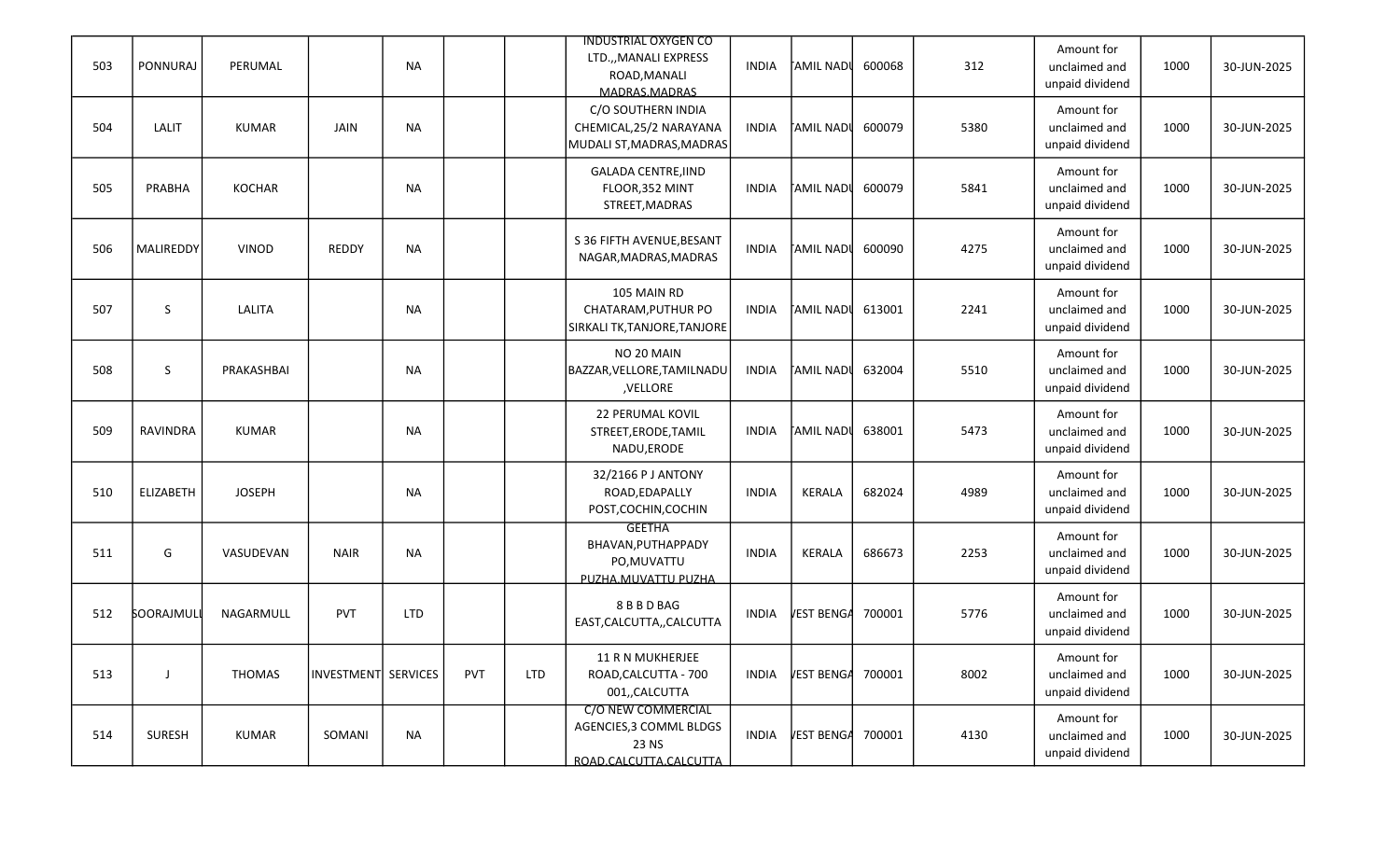| 515 | MRADULA        | <b>KOTAK</b>   |                | <b>NA</b> |  | UNIVERSAL HARDWARE<br>MART, 32 NETAJI SUBHAS<br>ROAD, CALCUTTA, CALCUTTA                      | <b>INDIA</b> | VEST BENGA        | 700001 | 4132 | Amount for<br>unclaimed and<br>unpaid dividend | 1000 | 30-JUN-2025 |
|-----|----------------|----------------|----------------|-----------|--|-----------------------------------------------------------------------------------------------|--------------|-------------------|--------|------|------------------------------------------------|------|-------------|
| 516 | <b>BHARATI</b> | $\sf S$        | <b>DAMANI</b>  | <b>NA</b> |  | C/O M/S AMISHA PLASTICS, 33<br>ARMENIAN STREET, 1ST<br>FLOOR CALCUTTA, CALCUTTA               | <b>INDIA</b> | VEST BENGA        | 700001 | 5259 | Amount for<br>unclaimed and<br>unpaid dividend | 1000 | 30-JUN-2025 |
| 517 | AMIT           | <b>KUMAR</b>   | <b>BAJORIA</b> | <b>NA</b> |  | C/O A K BAJORIA & CO, 216<br>OLD CHINA BAZAR<br>STREET, 5TH FLOOR,<br>R.NO.19.CALCUTTA        | <b>INDIA</b> | VEST BENGA        | 700001 | 5265 | Amount for<br>unclaimed and<br>unpaid dividend | 1000 | 30-JUN-2025 |
| 518 | <b>NISHA</b>   | SHAH           |                | <b>NA</b> |  | C/O SUPARI TDG CORPN<br>25,AMARTALLA<br>STR.,,CALCUTTA                                        | <b>INDIA</b> | VEST BENGA        | 700001 | 5269 | Amount for<br>unclaimed and<br>unpaid dividend | 1000 | 30-JUN-2025 |
| 519 | RAJENDRA       | <b>KUMAR</b>   | <b>SHROFF</b>  | <b>NA</b> |  | C/O RADHEY & CO., ROOM<br>NO.B-135,1ST FLOOR,71,B R B<br><b>B ROAD BAGREE</b><br>MKT.CALCUTTA | <b>INDIA</b> | VEST BENGA        | 700001 | 5273 | Amount for<br>unclaimed and<br>unpaid dividend | 1000 | 30-JUN-2025 |
| 520 | VANDANA        | JHUNJHUNWALLA  |                | <b>NA</b> |  | C/O TULSI FRAGRANCES, G P O<br>BOX NO 2491,17 EZRA<br>STREET, CALCUTTA                        | <b>INDIA</b> | VEST BENGA        | 700001 | 5310 | Amount for<br>unclaimed and<br>unpaid dividend | 1000 | 30-JUN-2025 |
| 521 | RAMDULARI      | <b>GUPTA</b>   |                | <b>NA</b> |  | C/O HOOGHLY<br>LAMINATING, INDUSTRIES 6<br><b>CLIVE ROW, GROUND</b><br>FLOOR.CALCUTTA         | <b>INDIA</b> | VEST BENGA        | 700001 | 5342 | Amount for<br>unclaimed and<br>unpaid dividend | 1000 | 30-JUN-2025 |
| 522 | SAJAN          | <b>KUMAR</b>   | <b>GUPTA</b>   | <b>NA</b> |  | 2 MANSOOR LANE, CALCUTTA-<br>700001,,CALCUTTA                                                 | <b>INDIA</b> | VEST BENGA        | 700001 | 7773 | Amount for<br>unclaimed and<br>unpaid dividend | 1000 | 30-JUN-2025 |
| 523 | KASI           | <b>NATH</b>    | <b>DATTA</b>   | <b>NA</b> |  | 39/1 SHIB NARAYAN DAS<br>LANE, CALCUTTA, , CALCUTTA                                           | <b>INDIA</b> | VEST BENGA        | 700006 | 5262 | Amount for<br>unclaimed and<br>unpaid dividend | 1000 | 30-JUN-2025 |
| 524 | <b>SUNIL</b>   | SARAF          |                | NA        |  | 18 B, NILMANI MITRA, STREET,<br>1ST FLOOR,, CALCUTTA -<br>700006, CALCUTTA                    | <b>INDIA</b> | <b>VEST BENGA</b> | 700006 | 7149 | Amount for<br>unclaimed and<br>unpaid dividend | 2000 | 30-JUN-2025 |
| 525 | <b>VIKRAM</b>  | <b>BHATTER</b> |                | NA        |  | 23 VIVEKANAND ROAD, 3RD<br>FLOOR, KOLKATA, KOLKATA                                            | <b>INDIA</b> | VEST BENGA        | 700007 | 1478 | Amount for<br>unclaimed and<br>unpaid dividend | 1000 | 30-JUN-2025 |
| 526 | BAJARANG       | <b>GUPTA</b>   |                | NA        |  | C/O SURESH TRADING CO,4<br><b>BALLAV DAS STREET, 2ND</b><br>FLOOR, CALCUTTA                   | <b>INDIA</b> | VEST BENGA        | 700007 | 4155 | Amount for<br>unclaimed and<br>unpaid dividend | 1000 | 30-JUN-2025 |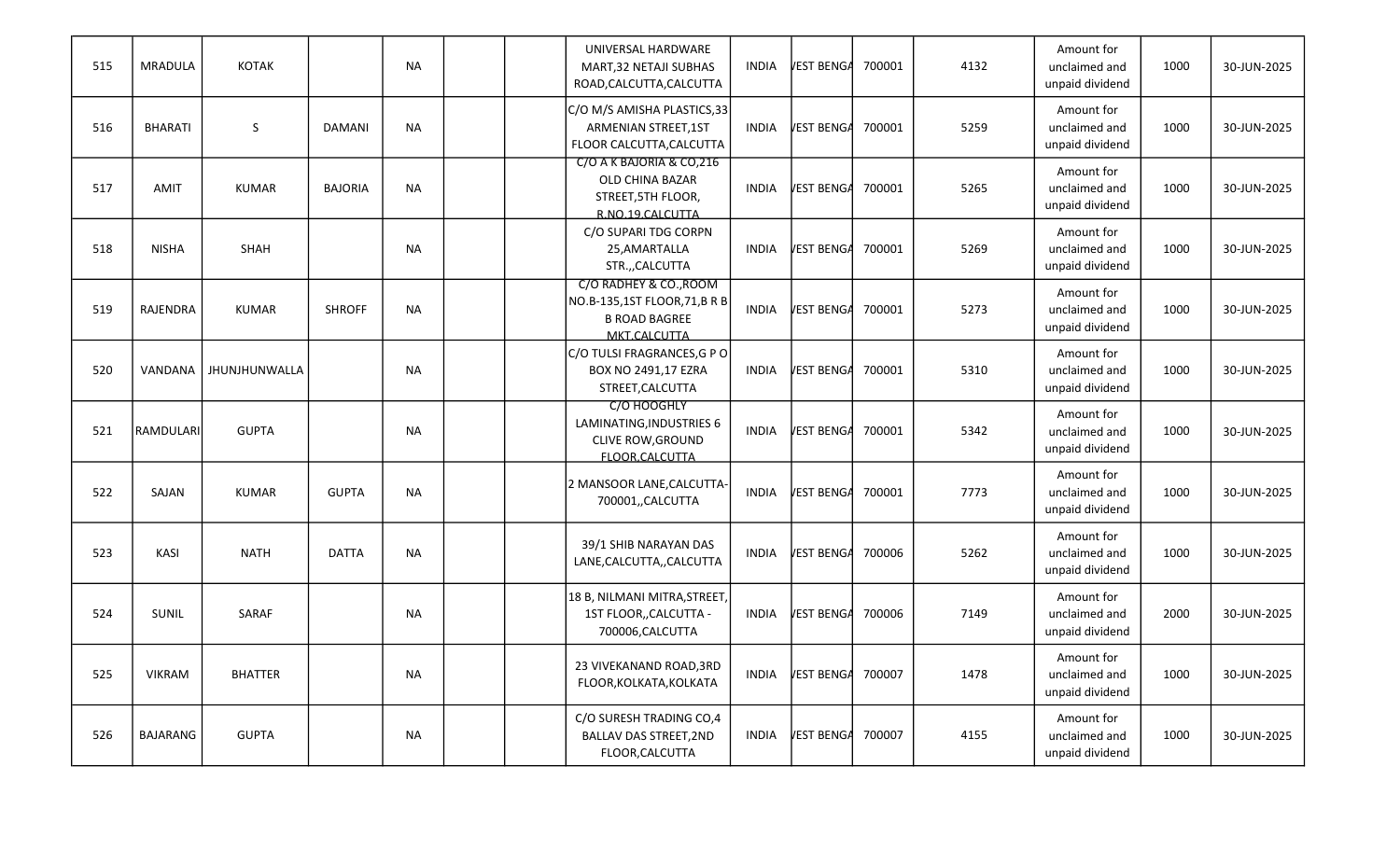| 527 | SANJAY         | AGARWAL       |              | <b>NA</b> |  | C/O SURESH TRADING CO,4<br><b>BALLAV DAS STREET, 2ND</b><br>FLOOR, CALCUTTA                                    | <b>INDIA</b> | VEST BENGA | 700007 | 4156 | Amount for<br>unclaimed and<br>unpaid dividend | 1000 | 30-JUN-2025 |
|-----|----------------|---------------|--------------|-----------|--|----------------------------------------------------------------------------------------------------------------|--------------|------------|--------|------|------------------------------------------------|------|-------------|
| 528 | SANTOSH        | <b>KUMAR</b>  | <b>SINGH</b> | <b>NA</b> |  | C/O SANTOSH TAILORS, 2<br>DIGAMBER JAIN TEMPLE<br>ROAD, CALCUTTA, CALCUTTA                                     | INDIA        | VEST BENGA | 700007 | 4201 | Amount for<br>unclaimed and<br>unpaid dividend | 1000 | 30-JUN-2025 |
| 529 | <b>SUSHILA</b> | <b>GUPTA</b>  |              | <b>NA</b> |  | <b>11 SAMBHU CHATTERJEE</b><br>STREET, CALCUTTA, , CALCUTTA                                                    | <b>INDIA</b> | VEST BENGA | 700007 | 4202 | Amount for<br>unclaimed and<br>unpaid dividend | 1000 | 30-JUN-2025 |
| 530 | <b>MOHAN</b>   | LAL           | <b>DUGAR</b> | <b>NA</b> |  | C/O D S ENTERPRISES, 199/5<br>M G<br>ROAD, CALCUTTA, CALCUTTA                                                  | <b>INDIA</b> | VEST BENGA | 700007 | 5283 | Amount for<br>unclaimed and<br>unpaid dividend | 1000 | 30-JUN-2025 |
| 531 | <b>BIMAL</b>   | <b>KUMAR</b>  | SARAF        | <b>NA</b> |  | <b>C/O KAUSHIK</b><br>ENTERPRISES, 11A MAHARSHI<br>DEVENDRA ROAD, 5TH<br><b>FLOOR CALCUTTA</b><br>31/A MULLICK | <b>INDIA</b> | VEST BENGA | 700007 | 5293 | Amount for<br>unclaimed and<br>unpaid dividend | 1000 | 30-JUN-2025 |
| 532 | <b>AMIT</b>    | <b>KUMAR</b>  | AGARWAL      | <b>NA</b> |  | STREET, AGARWAL<br>HARDWARE                                                                                    | <b>INDIA</b> | VEST BENGA | 700007 | 5308 | Amount for<br>unclaimed and<br>unpaid dividend | 1000 | 30-JUN-2025 |
| 533 | <b>BIKRAM</b>  | CHAND         | AGARWALA     | <b>NA</b> |  | SUPPLIERS.KOLKATA.KOLKAT<br>C/O SHREE GANESH<br>ROADWAYS, 4 BALLAV DAS<br>ST, 3RD FLOOR R NO<br>313.CALCUTTA   | <b>INDIA</b> | VEST BENGA | 700007 | 5322 | Amount for<br>unclaimed and<br>unpaid dividend | 1000 | 30-JUN-2025 |
| 534 | <b>MURARI</b>  | LAL           | SHAN         | <b>NA</b> |  | C/O HEET TRADING CO,94<br><b>LOWER CHITPUR</b><br>ROAD, CALCUTTA, CALCUTTA                                     | <b>INDIA</b> | VEST BENGA | 700007 | 5337 | Amount for<br>unclaimed and<br>unpaid dividend | 1000 | 30-JUN-2025 |
| 535 | PRABHA         | SHAH          |              | <b>NA</b> |  | C/O MURARI LAL SNIV<br>KUMAR, 94 LOWER CHITPUR<br>ROAD, CALCUTTA, CALCUTTA                                     | <b>INDIA</b> | VEST BENGA | 700007 | 5338 | Amount for<br>unclaimed and<br>unpaid dividend | 1000 | 30-JUN-2025 |
| 536 | SATYA          | <b>BRAT</b>   | AGARWAL      | <b>NA</b> |  | C/O SHIKHA AGARWAL,1<br>MERLIN PARK, BALLYGANJ<br>FARI, CALCUTTA                                               | <b>INDIA</b> | VEST BENGA | 700019 | 1493 | Amount for<br>unclaimed and<br>unpaid dividend | 1000 | 30-JUN-2025 |
| 537 | SANJAY         | <b>SETHIA</b> |              | NA        |  | VISION WORLD, 228/A<br>A.J.C.BOSE ROAD,, KOLKATA                                                               | <b>INDIA</b> | VEST BENGA | 700020 | 5617 | Amount for<br>unclaimed and<br>unpaid dividend | 1000 | 30-JUN-2025 |
| 538 | RANJANA        | TALWAR        |              | NA        |  | 5/1-C, BELVENDERE<br>ROAD,,ALIPORE,,CALCUTTA-<br>700027, CALCUTTA                                              | <b>INDIA</b> | VEST BENGA | 700027 | 7819 | Amount for<br>unclaimed and<br>unpaid dividend | 1000 | 30-JUN-2025 |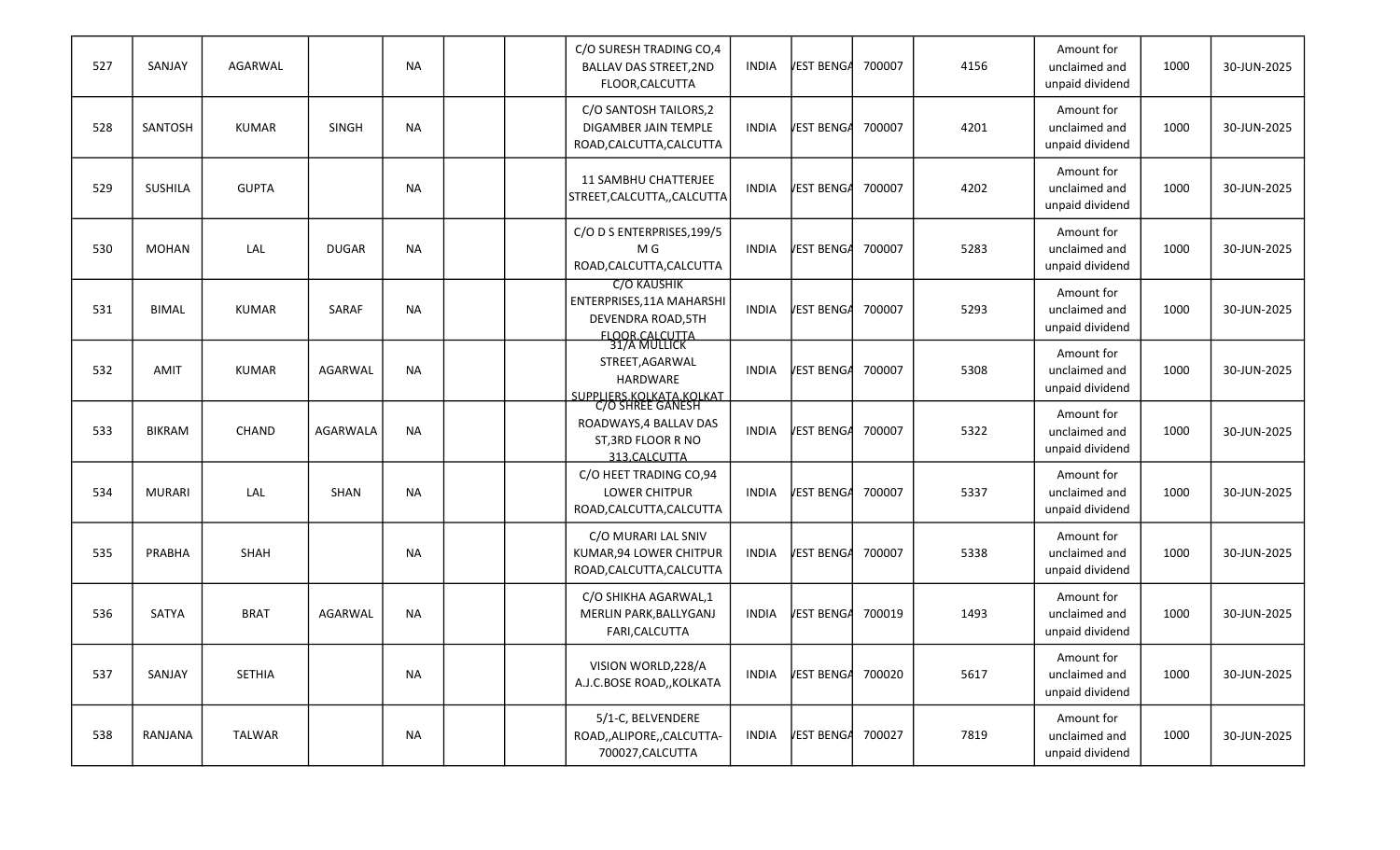| 539 | PRITILATA       | <b>CHAKRABORTY</b> |                 | <b>NA</b> |  | <b>142C KANKULIA</b><br>RD,CALCUTTA,,CALCUTTA                                                       | <b>INDIA</b> | VEST BENGA        | 700029 | 5084 | Amount for<br>unclaimed and<br>unpaid dividend | 1000 | 30-JUN-2025 |
|-----|-----------------|--------------------|-----------------|-----------|--|-----------------------------------------------------------------------------------------------------|--------------|-------------------|--------|------|------------------------------------------------|------|-------------|
| 540 | CHANDRA         | PRAKASH            | PATEL           | <b>NA</b> |  | C/O DR K K DAWN, 19/4<br>NORTHERN<br>AVENUE, CALCUTTA, CALCUTT                                      | <b>INDIA</b> | VEST BENGA        | 700037 | 4136 | Amount for<br>unclaimed and<br>unpaid dividend | 1000 | 30-JUN-2025 |
| 541 | LAXMI           | <b>JALAN</b>       |                 | <b>NA</b> |  | 1 BRITISH INDIAN STREET, IST<br>FLOOR, ROOM NO<br>103, CALCUTTA                                     | <b>INDIA</b> | VEST BENGA        | 700069 | 5311 | Amount for<br>unclaimed and<br>unpaid dividend | 1000 | 30-JUN-2025 |
| 542 | SEEMA           | <b>NISAR</b>       |                 | <b>NA</b> |  | P 17 NEW CIT ROAD 5TH<br>FLOOR, KOLKATA,, KOLKATA                                                   | <b>INDIA</b> | VEST BENGA        | 700073 | 5355 | Amount for<br>unclaimed and<br>unpaid dividend | 1000 | 30-JUN-2025 |
| 543 | NARENDRA        | <b>KUMAR</b>       | <b>TAPARIA</b>  | <b>NA</b> |  | ROOM NO 6F,6TH<br>FLOOR, 7, TARACHAND DUTT<br>STREET, KOLKATA, KOLKATA                              | <b>INDIA</b> | VEST BENGA        | 700073 | 8300 | Amount for<br>unclaimed and<br>unpaid dividend | 1000 | 30-JUN-2025 |
| 544 | MANJU           | <b>DEVI</b>        | <b>MAKHARIA</b> | <b>NA</b> |  | C/O RAJKAMAL<br>MAKHARIA, 154 FORESHORE<br>ROAD (S), HOWRAH, HOWRAH                                 | <b>INDIA</b> | VEST BENGA        | 711101 | 4196 | Amount for<br>unclaimed and<br>unpaid dividend | 1000 | 30-JUN-2025 |
| 545 | SAROJ           | <b>DEVI</b>        | <b>BAFNA</b>    | <b>NA</b> |  | <b>64 SUBARBAN PARK</b><br>ROAD, HOWRAH (W<br>B),,HOWRAH                                            | <b>INDIA</b> | VEST BENGA        | 711101 | 5261 | Amount for<br>unclaimed and<br>unpaid dividend | 1000 | 30-JUN-2025 |
| 546 | SANGEETA        | <b>JAIN</b>        |                 | <b>NA</b> |  | C/O. JITENDRA JAIN, 35,<br><b>DR.ABANI DUTTA</b><br>ROAD, VINDYACHAL APTS, 7TH<br>FL B BLOCK.HOWRAH | <b>INDIA</b> | VEST BENGA        | 711101 | 5982 | Amount for<br>unclaimed and<br>unpaid dividend | 1000 | 30-JUN-2025 |
| 547 | RAJENDRA        | <b>GUPTA</b>       |                 | <b>NA</b> |  | 122/40 J N MUKHERJEE<br>ROAD, GHUSURY<br>HOWRAH,, HOWRAH                                            | INDIA        | VEST BENGA        | 711107 | 4212 | Amount for<br>unclaimed and<br>unpaid dividend | 1000 | 30-JUN-2025 |
| 548 | ANUP            | CHAND              | BADALIA         | <b>NA</b> |  | 50A NETAJI AVENUE, SERAM<br>PORE, HOOGHLY, HOOGHLY                                                  | <b>INDIA</b> | VEST BENGA        | 712201 | 4151 | Amount for<br>unclaimed and<br>unpaid dividend | 1000 | 30-JUN-2025 |
| 549 | <b>JITENDRA</b> | SINGH              |                 | NA        |  | C/O RAM NARESH SINGH, 22 R<br><b>B S ROAD CHANDANPARA, PO</b><br>ANGUS, DIST HOOGHLY                | <b>INDIA</b> | VEST BENGA        | 712221 | 5291 | Amount for<br>unclaimed and<br>unpaid dividend | 1000 | 30-JUN-2025 |
| 550 | ALKA            | RUNGTA             |                 | NA        |  | <b>HINDUSTAN MOTOR</b><br>LTD, HINDMOTOR COLONY,<br>TH 97,, HOOGHLY                                 | INDIA        | VEST BENGA 712233 |        | 5284 | Amount for<br>unclaimed and<br>unpaid dividend | 1000 | 30-JUN-2025 |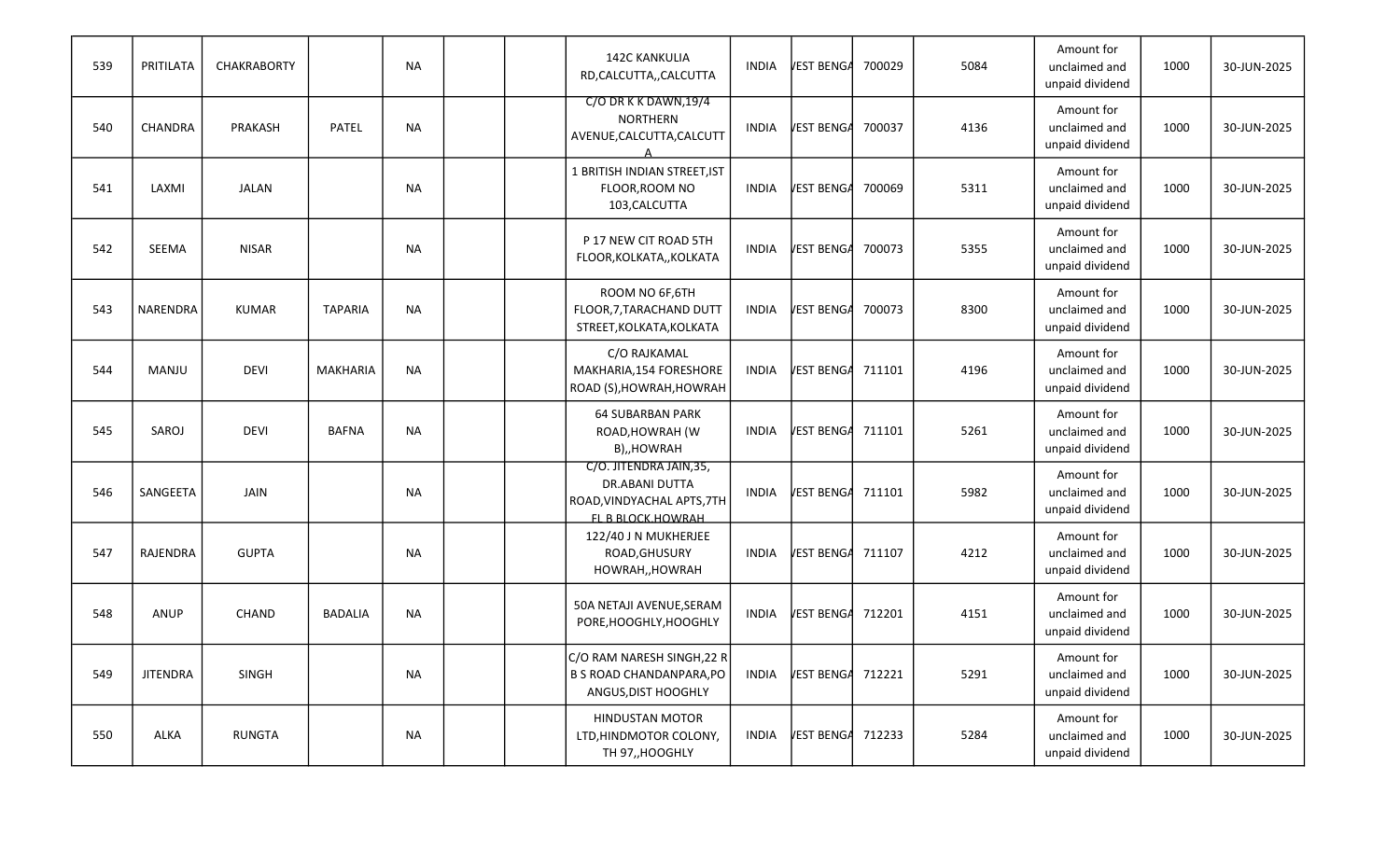| 551 | DEBAJYOTI      | <b>CHAKRABORTY</b> |                | <b>NA</b> |  | C/O.SASTHI<br>CHAKRABORTTY, P.O.<br>BETHUADAHARI,, VILLA<br>MANASHI PALLI.NADIA     | <b>INDIA</b> | VEST BENGA      | 741126 | 6978 | Amount for<br>unclaimed and<br>unpaid dividend | 1000 | 30-JUN-2025 |
|-----|----------------|--------------------|----------------|-----------|--|-------------------------------------------------------------------------------------|--------------|-----------------|--------|------|------------------------------------------------|------|-------------|
| 552 | <b>ANANDA</b>  | <b>HARI</b>        | <b>ROY</b>     | <b>NA</b> |  | VILL P O BENALI, DIST NADIA<br>WEST BENGAL,, NADIA                                  | <b>INDIA</b> | VEST BENGA      | 741502 | 4146 | Amount for<br>unclaimed and<br>unpaid dividend | 1000 | 30-JUN-2025 |
| 553 | <b>BINOD</b>   | <b>KUMAR</b>       | AGARWALA       | <b>NA</b> |  | C/O KASHMIR CLOTH<br>STORES, MAIN<br>ROAD, RAJGANGPUR, RAJGAN                       | <b>INDIA</b> | ORISSA          | 770017 | 3974 | Amount for<br>unclaimed and<br>unpaid dividend | 1000 | 30-JUN-2025 |
| 554 | RAJESH         | JAIN               |                | <b>NA</b> |  | GPUR<br>C/O RAJESH TEXTILE,22<br>KESHAV<br>KATRA, GUWAHATI, GUWAHAT                 | <b>INDIA</b> | ASSAM           | 781001 | 1554 | Amount for<br>unclaimed and<br>unpaid dividend | 1000 | 30-JUN-2025 |
| 555 | <b>MRINAL</b>  | KANTI              | PAUL           | <b>NA</b> |  | BINOVANAGAR, KAHILIPARA<br>COLONY, NR PUJA<br>MANDAP, GUWAHATI                      | <b>INDIA</b> | ASSAM           | 781018 | 1547 | Amount for<br>unclaimed and<br>unpaid dividend | 1000 | 30-JUN-2025 |
| 556 | <b>MAHABIR</b> | PRASAD             | <b>TAPARIA</b> | <b>NA</b> |  | RAVI PRAKASH STORES, N T<br>ROAD, NORTH<br>LAKHIMPUR, LAKHMIPUR                     | <b>INDIA</b> | ASSAM           | 787001 | 1548 | Amount for<br>unclaimed and<br>unpaid dividend | 1000 | 30-JUN-2025 |
| 557 | SHEWLI         | PAUL               |                | <b>NA</b> |  | C/O M/S PAUL CO<br>AGENCY, CLUB ROAD<br>SILCHAR, CACHAR, CACHAR                     | <b>INDIA</b> | ASSAM           | 788001 | 1491 | Amount for<br>unclaimed and<br>unpaid dividend | 1000 | 30-JUN-2025 |
| 558 | PADMINI        | <b>JAIN</b>        |                | <b>NA</b> |  | <b>MANGALCHAND MEGHRAJ</b><br>PATNI, THANGAL<br>BAZAR, IMPHAL<br>MANIPUR.IMPHAI     | <b>INDIA</b> | MANIPUR         | 795001 | 5238 | Amount for<br>unclaimed and<br>unpaid dividend | 1000 | 30-JUN-2025 |
| 559 | <b>UTPAL</b>   | <b>RONGPI</b>      |                | <b>NA</b> |  | <b>NEAR GAHUHATI</b><br><b>BUILDING, JAIN TEMPLE</b><br>ROAD, DIMAPUR, NAGALAND     | <b>INDIA</b> | Nagaland        | 797112 | 1562 | Amount for<br>unclaimed and<br>unpaid dividend | 1000 | 30-JUN-2025 |
| 560 | <b>VIVEK</b>   | JAIN               |                | NA        |  | C/O BARJATYA HANDLOOM<br>STORE, MIRSAFAYAT<br>ROAD, PURANI GODAM, GAYA              | <b>INDIA</b> | <b>BIHAR</b>    | 823001 | 4205 | Amount for<br>unclaimed and<br>unpaid dividend | 1000 | 30-JUN-2025 |
| 561 | HARENDRA       | PRASAD             | <b>SINGH</b>   | <b>NA</b> |  | VILL POST LAHTHUA, VIA<br><b>BARACHATTI, DIST GAYA</b><br>BIHAR, GAYA               | <b>INDIA</b> | <b>BIHAR</b>    | 824201 | 4459 | Amount for<br>unclaimed and<br>unpaid dividend | 1000 | 30-JUN-2025 |
| 562 | <b>BAJRANG</b> | LAL                | <b>MODI</b>    | <b>NA</b> |  | C/O PHOOL CHAND RAM<br>GOPAL MODI, GOLA<br>ROAD, RAMGARH<br>CANTT.DIST.RAMGARH.DIST | <b>INDIA</b> | HARKHAND 829122 |        | 4590 | Amount for<br>unclaimed and<br>unpaid dividend | 1000 | 30-JUN-2025 |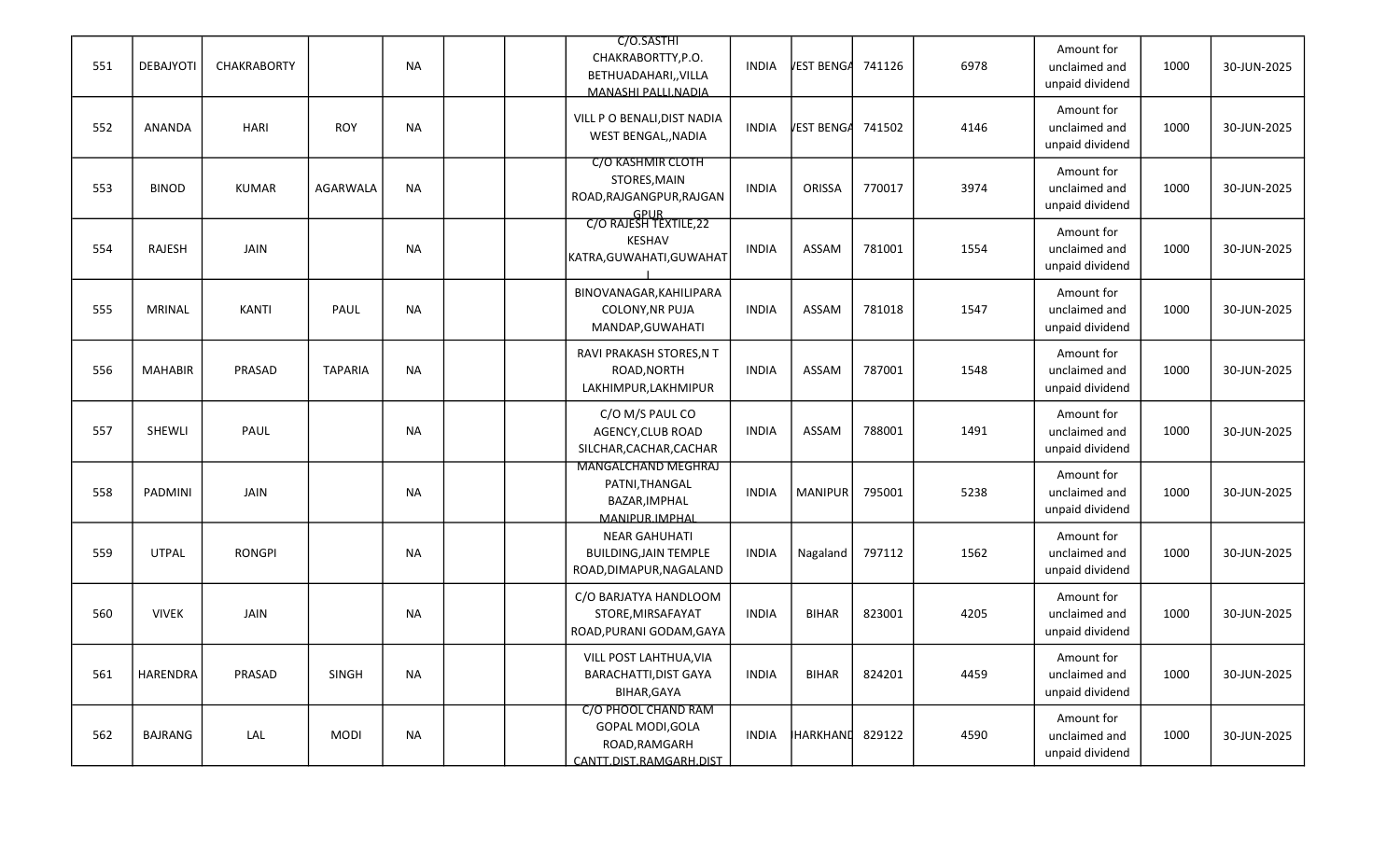| 563 | M            | RANI                 |               | <b>NA</b> |  | C/O. M S RAO, CANARA<br>BANK, BISTUPUR,<br>JAMSHEDPUR, JHARKHAND                                   | <b>INDIA</b> | <b>HARKHAND</b> | 831001 | 7926             | Amount for<br>unclaimed and<br>unpaid dividend | 1000  | 30-JUN-2025 |
|-----|--------------|----------------------|---------------|-----------|--|----------------------------------------------------------------------------------------------------|--------------|-----------------|--------|------------------|------------------------------------------------|-------|-------------|
| 564 | <b>VINAY</b> | <b>KABRA</b>         |               | <b>NA</b> |  | C/O JAGDISH<br>BHANDAR, UPPER<br>BAZAR,, RANCHI                                                    | <b>INDIA</b> | <b>BIHAR</b>    | 834001 | 4585             | Amount for<br>unclaimed and<br>unpaid dividend | 1000  | 30-JUN-2025 |
| 565 | RAJ          | KUMARI               | <b>KANOI</b>  | <b>NA</b> |  | C/O KASHI PRASAD<br>KANOI, COURT ROAD BYE<br>LANE, NEAR BIHAR<br>CLUB RANCHI<br>C/O RAJKUMAR LALIT | INDIA        | <b>HARKHAND</b> | 834001 | 4591             | Amount for<br>unclaimed and<br>unpaid dividend | 1000  | 30-JUN-2025 |
| 566 | SAROJDEVI    | PANSARI              |               | <b>NA</b> |  | KUMAR, STATION RD P/O<br>JAYNAGAR, DIST MADHUBANI<br>N BIHAR.MADHUBANI                             | <b>INDIA</b> | <b>BIHAR</b>    | 847226 | 5584             | Amount for<br>unclaimed and<br>unpaid dividend | 1000  | 30-JUN-2025 |
| 567 | SAIBANNA     | AMBATE               |               | <b>NA</b> |  | H NO 8 10 53, BUS STAND<br>COLONY, KEBRD, BIDAR                                                    | <b>INDIA</b> | KARNATAKA       | 585401 | 13687399         | Amount for<br>unclaimed and<br>unpaid dividend | 1000  | 30-JUN-2025 |
| 568 | KUMUD        | $\mathsf R$          | <b>TYAGI</b>  | <b>NA</b> |  | 503 PANNA<br>TOWER, RUPANI, BHAVNAGAR,                                                             | <b>INDIA</b> | <b>GUJARAT</b>  | 364001 | 24312869         | Amount for<br>unclaimed and<br>unpaid dividend | 8000  | 30-JUN-2025 |
| 569 | KUL          | <b>BHUSHAN</b>       |               | <b>NA</b> |  | #271 WARD NO. 1, MASITA<br>HOUSE, THANESAR, KURUKSHE<br><b>TRA</b>                                 | <b>INDIA</b> | HARYANA         | 136118 | 17779258         | Amount for<br>unclaimed and<br>unpaid dividend | 1000  | 30-JUN-2025 |
| 570 | YOGESH       | SARABHAI             | <b>CHOKSI</b> | <b>NA</b> |  | WHITE BUNGLOW, OPP.<br><b>NEHRU</b><br>FOUNDATION,, VASTRAPUR,, A<br>HMEDABAD                      | <b>INDIA</b> | <b>GUJARAT</b>  | 380015 | 1202670000012720 | Amount for<br>unclaimed and<br>unpaid dividend | 1000  | 30-JUN-2025 |
| 571 | <b>IDBI</b>  | M                    | <b>FUND</b>   | <b>NA</b> |  | BARODAWALLA MANSION,<br>DR. ANNIE BESANT ROAD,<br>WORLI, MUMBAI                                    | <b>INDIA</b> | <b>AHARASHT</b> | 400018 | 6958             | Amount for<br>unclaimed and<br>unpaid dividend | 42000 | 30-JUN-2025 |
| 572 | KAILASBEN    | <b>JITENDRAKUMAR</b> | SHAH          | NA        |  | H/102 KANCHAN BHUMI.<br>VEJALPUR, AHMEDABAD                                                        | <b>INDIA</b> | <b>GUJARAT</b>  | 380051 | 10183049         | Amount for<br>unclaimed and<br>unpaid dividend | 1000  | 30-JUN-2025 |
| 573 | NATVARLAL    | L                    | GANDHI        | <b>NA</b> |  | C/1, AANGAN FLAT, OPP<br>SAMARPAN FLAT, GULBAI<br>TEKRA, AHMEDABAD                                 | <b>INDIA</b> | <b>GUJARAT</b>  | 380006 | 10045747         | Amount for<br>unclaimed and<br>unpaid dividend | 1000  | 30-JUN-2025 |
| 574 | SAVITABEN    |                      | KANERIA       | <b>NA</b> |  | CHANCHAL NIVAS, 13 SARDAR<br>NAGAR, RAJKOT                                                         | <b>INDIA</b> | GUJARAT         | 360001 | 11127107         | Amount for<br>unclaimed and<br>unpaid dividend | 2000  | 30-JUN-2025 |